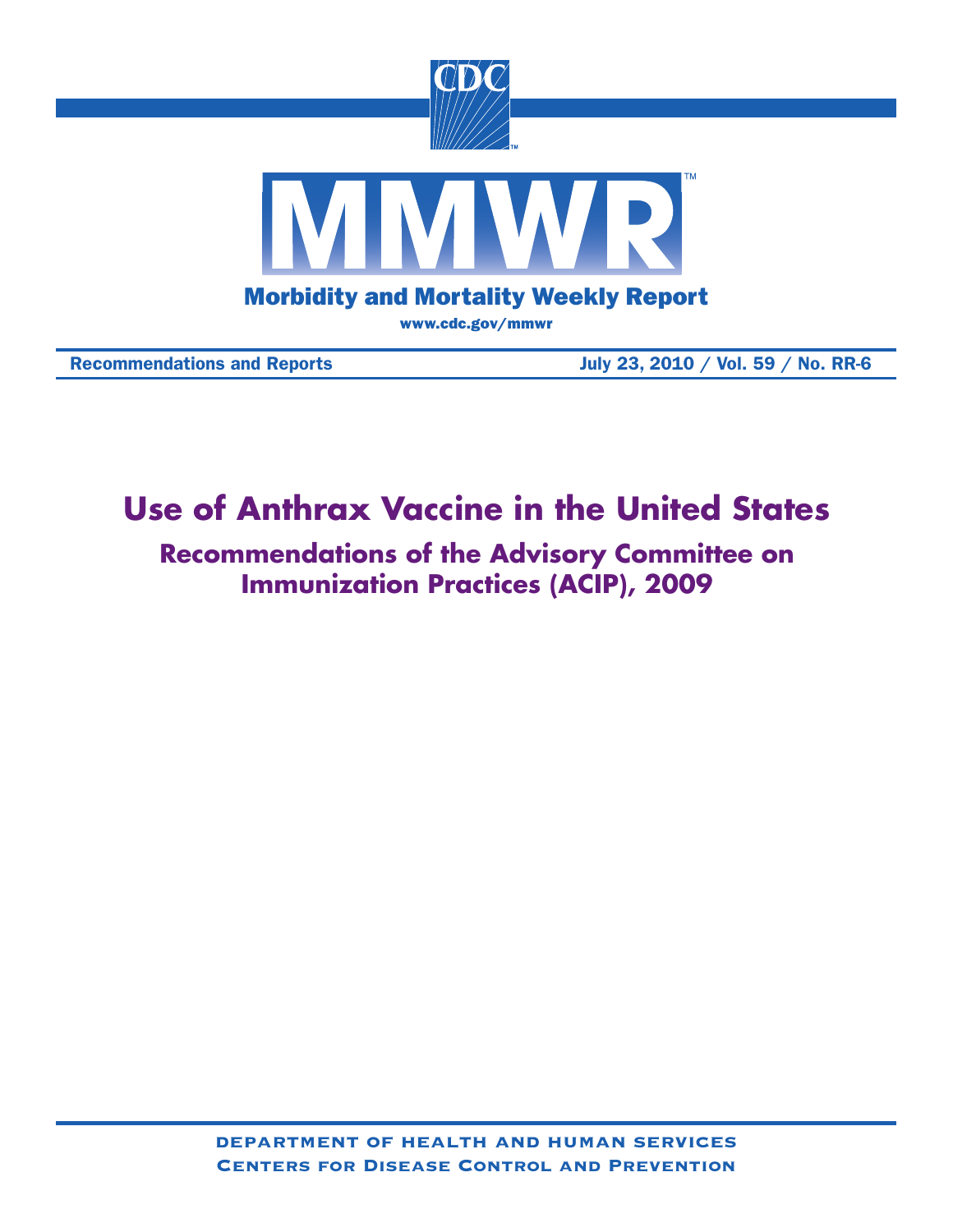The *MMWR* series of publications is published by the Office of Surveillance, Epidemiology, and Laboratory Services, Centers for Disease Control and Prevention (CDC), U.S. Department of Health and Human Services, Atlanta, GA 30333.

**Suggested Citation:** Centers for Disease Control and Prevention. [Title]. MMWR 2010;59(No. RR-#):[inclusive page numbers].

#### **Centers for Disease Control and Prevention**

Thomas R. Frieden, MD, MPH *Director* Harold W. Jaffe, MD, MA *Associate Director for Science* James W. Stephens, PhD *Office of the Associate Director for Science* Stephen B. Thacker, MD, MSc *Deputy Director for Surveillance, Epidemiology, and Laboratory Services*

#### **Editorial and Production Staff**

Frederic E. Shaw, MD, JD *Editor,* MMWR *Series* Christine G. Casey, MD *Deputy Editor,* MMWR *Series* Teresa F. Rutledge *Managing Editor,* MMWR *Series* David C. Johnson *Lead Technical Writer-Editor* Catherine B. Lansdowne *Project Editor* Martha F. Boyd *Lead Visual Information Specialist* Malbea A. LaPete Stephen R. Spriggs Terraye M. Starr *Visual Information Specialists* Kim L. Bright Quang M. Doan, MBA Phyllis H. King *Information Technology Specialists*

#### **Editorial Board**

William L. Roper, MD, MPH, Chapel Hill, NC, Chairman Virginia A. Caine, MD, Indianapolis, IN Jonathan E. Fielding, MD, MPH, MBA, Los Angeles, CA David W. Fleming, MD, Seattle, WA William E. Halperin, MD, DrPH, MPH, Newark, NJ King K. Holmes, MD, PhD, Seattle, WA Deborah Holtzman, PhD, Atlanta, GA John K. Iglehart, Bethesda, MD Dennis G. Maki, MD, Madison, WI Patricia Quinlisk, MD, MPH, Des Moines, IA Patrick L. Remington, MD, MPH, Madison, WI Barbara K. Rimer, DrPH, Chapel Hill, NC John V. Rullan, MD, MPH, San Juan, PR William Schaffner, MD, Nashville, TN Anne Schuchat, MD, Atlanta, GA Dixie E. Snider, MD, MPH, Atlanta, GA John W. Ward, MD, Atlanta, GA

#### **Contents**

| PEP for Previously Unvaccinated Persons  13         |  |
|-----------------------------------------------------|--|
|                                                     |  |
|                                                     |  |
| Populations at Risk for Occupational Exposure 17    |  |
|                                                     |  |
|                                                     |  |
|                                                     |  |
| Contraindication and Precautions for Use of AVA  22 |  |
|                                                     |  |
|                                                     |  |
| Research on AVA and Future Anthrax Vaccines:        |  |
|                                                     |  |
|                                                     |  |
|                                                     |  |
|                                                     |  |
|                                                     |  |
|                                                     |  |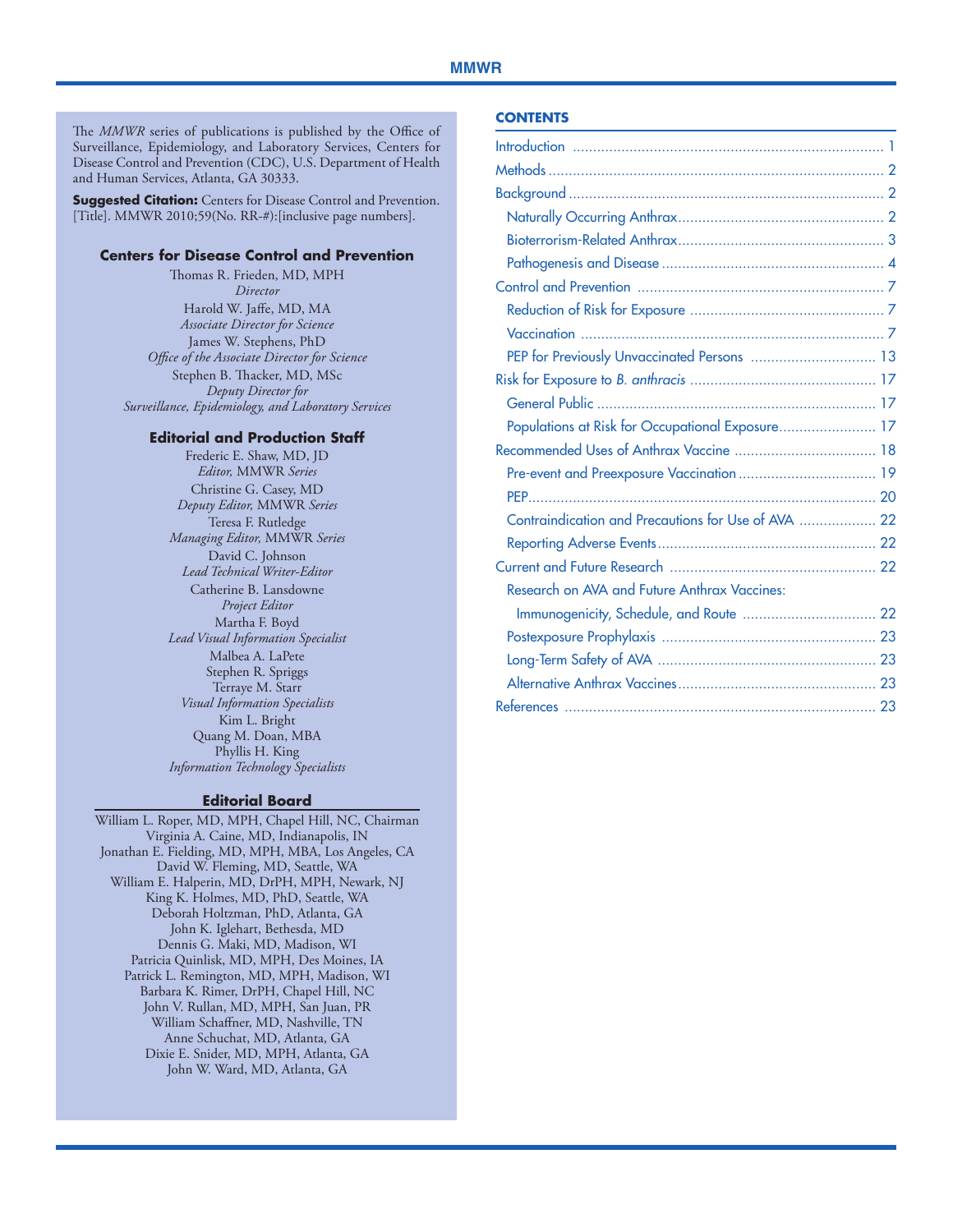# <span id="page-2-0"></span>**Use of Anthrax Vaccine in the United States Recommendations of the Advisory Committee on Immunization Practices (ACIP), 2009**

Prepared by Jennifer Gordon Wright, DVM1 Conrad P. Quinn, PhD<sup>1</sup> Sean Shadomy, DVM2 Nancy Messonnier, MD1

*1Division of Bacterial Diseases, National Center for Immunization and Respiratory Diseases 2Bacterial Zoonosis Branch, National Center for Zoonotic, Vectorborne, and Enteric Diseases*

### *Summary*

*These recommendations from the Advisory Committee on Immunization Practices (ACIP) update the previous recommendations for anthrax vaccine adsorbed (AVA) (CDC. Use of anthrax vaccine in the United States: Recommendations of the Advisory Committee on Immunization Practices [ACIP]. MMWR 2000;49:1–20; CDC. Use of anthrax vaccine in response to terrorism: supplemental recommendations of the Advisory Committee on Immunization Practices [ACIP]. MMWR 2002;51:1024–6) and reflect the status of anthrax vaccine supplies in the United States. This statement 1) provides updated information on anthrax epidemiology; 2) summarizes the evidence regarding the effectiveness and efficacy, immunogenicity, and safety of AVA; 3) provides recommendations for pre-event and preexposure use of AVA; and 4) provides recommendations for postexposure use of AVA. In certain instances, recommendations that did not change were clarified. No new licensed anthrax vaccines are presented.* 

*Substantial changes to these recommendations include the following: 1) reducing the number of doses required to complete the pre-event and preexposure primary series from 6 doses to 5 doses, 2) recommending intramuscular rather than subcutaneous AVA administration for preexposure use, 3) recommending AVA as a component of postexposure prophylaxis in pregnant women exposed to aerosolized* Bacillus anthracis *spores, 4) providing guidance regarding preexposure vaccination of emergency and other responder organizations under the direction of an occupational health program, and 5) recommending 60 days of antimicrobial prophylaxis in conjunction with 3 doses of AVA for optimal protection of previously unvaccinated persons after exposure to aerosolized* B. anthracis *spores.* 

# **Introduction**

Anthrax is a zoonotic disease caused by the spore-forming bacterium *Bacillus anthracis* (*1,2*). The disease most commonly occurs in wild and domestic mammals (e.g., cattle, sheep, goats, camels, antelope, and other herbivores) (*3*). Anthrax occurs in humans when they are exposed to infected animals or tissue from infected animals or when they are directly exposed to *B. anthracis* spores (*4–6*). Depending on the route of exposure, anthrax can occur in three forms: cutaneous, gastrointestinal, or inhalation.

**Corresponding preparer:** Jennifer Gordon Wright, DVM, CDC, 1600 Clifton Road, NE; MS A-38; Atlanta, GA 30333. Telephone: 404-639- 4749; Fax: 404-639-2205; E-mail: jgwright@cdc.gov. The material in this report originated in the National Center for Immunization and Respiratory Diseases, Anne Schuchat, MD, Director.

Today, *B. anthracis* is considered one of the most serious biowarfare or bioterrorism agents because of the ability of the spores to persist in the environment, the ability of the aerosolized spores to readily cause infection via respiratory (inhalation) exposure, and the high mortality of resulting inhalation anthrax (*7–9*). CDC has classified anthrax as a category A biological warfare agent (*10*), meaning it has great potential to adversely affect public health. The lethality of aerosolized *B. anthracis* spores was demonstrated in 1979 when an unintentional release of *B. anthracis* spores from a military microbiology facility in the former Soviet Union resulted in 64 deaths (*11*). The cases of anthrax that occurred after *B. anthracis* spores were distributed through the U.S. mail in 2001 further underscored the potential dangers of this organism as a bioterrorism threat (*12–15*).

Vaccines against anthrax were first developed as early as 1880 and used in livestock (*16*). An acellular product for human use was developed in 1954 and used in the first U.S. efficacy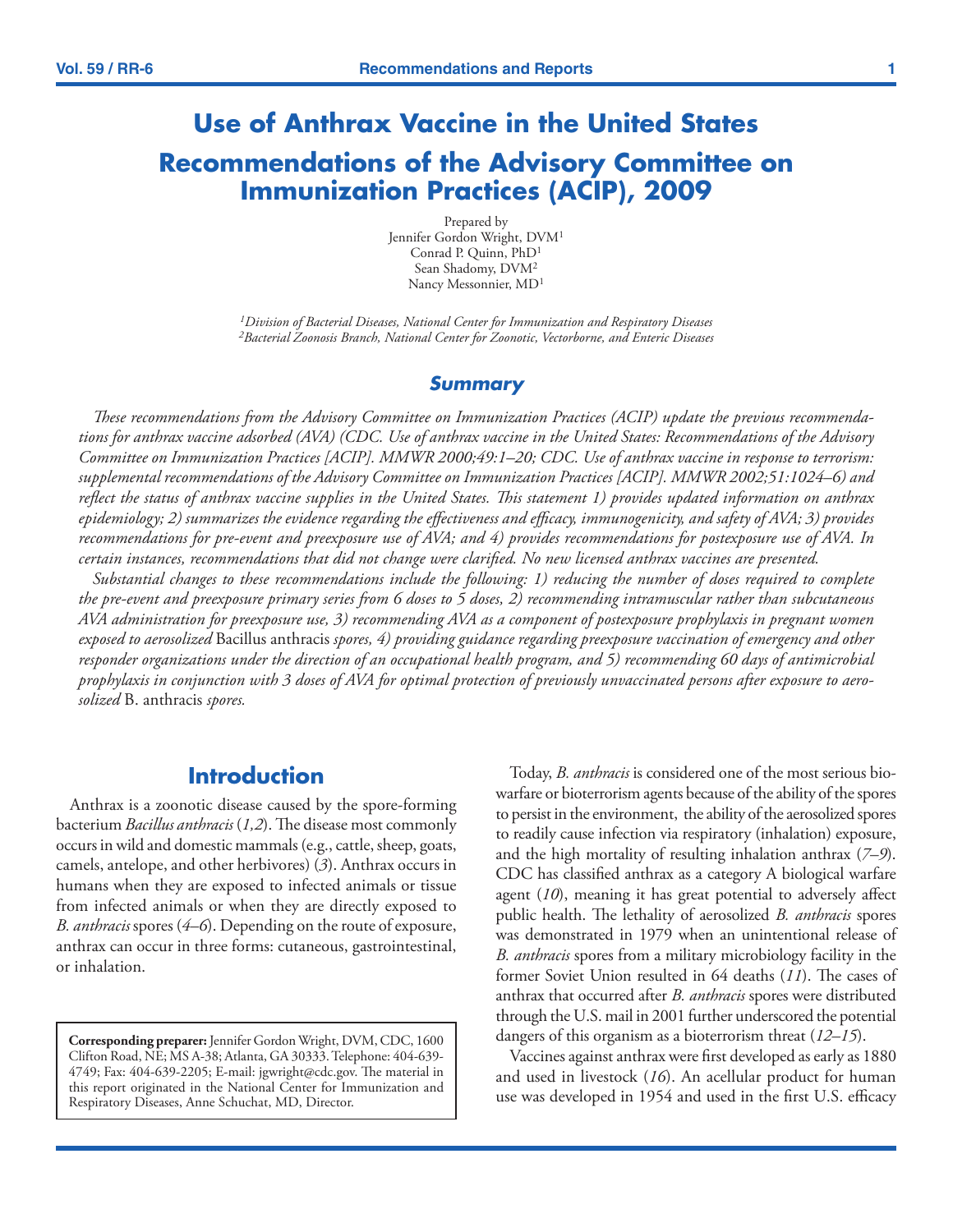<span id="page-3-0"></span>study of human anthrax vaccine (*17*). This product was later modified, resulting in anthrax vaccine adsorbed (AVA) (*18*), the vaccine currently approved for use in the United States. AVA prepared using *B. anthracis* V770-NP1-R was first licensed in the United States in 1972 as a 6-dose, subcutaneously (SC) administered priming series with annual boosters for persons in occupations placing them at risk for exposure. AVA also is available as a component of a postexposure prophylaxis (PEP) regimen under an Investigational New Drug (IND) protocol (*19*) and may be made available under an Emergency Use Authorization (EUA) (*20–22*).

# **Methods**

In 2000 and 2002, CDC provided recommendations from the Advisory Committee on Immunization Practices (ACIP) for the use of anthrax vaccine for prevention and as a component of PEP (*23,24*). Because of 1) new safety and immunogenicity data for AVA, 2) a pending licensure change for AVA, 3) the need to incorporate anthrax vaccine recommendations into one document, and 4) new epidemiology data, the ACIP Anthrax Vaccine Work Group convened for the first time for an in-person meeting in October 2007. The work group consisted of 35 members representing the Department of Defense (DoD), the American College of Occupational and Environmental Medicine, the InterAgency Board for Equipment Standardization and Interoperability, the Office of the Biomedical Advanced Research and Development Authority, the National Institutes of Health (NIH), the American Veterinary Medical Association, the American Academy of Pediatrics, the American College of Obstetrics and Gynecology, the National Association of County and City Health Officials, and the Food and Drug Administration (FDA). The work group subsequently held 12 conference calls over 11 months to review and discuss both published and unpublished scientific data related to AVA. Relevant literature was identified through consultations with expert partners and other researchers. These data included safety evaluations, immunogenicity studies, efficacy analyses, vaccine supply information, and contemporary experience with the use of AVA both as a preexposure vaccine and as a component of PEP. Work group members developed recommendation options during their calls. When scientific evidence was lacking, recommendations incorporated expert opinions of the work group members.

In December 2008, FDA approved a dose reduction and route change for AVA administration (*25*) following submission of a biologics license application (BLA) (*26*) supplement that was originally submitted in June 2005 by Emergent BioSolutions (Rockville, Maryland). This approval was based on data from the CDC-sponsored Anthrax Vaccine Research Program (AVRP) phase 4 clinical trial (referred to as the AVRP clinical trial in this report).

During the ACIP meeting in February 2008, presentations were made on anthrax epidemiology and transmission, published AVA safety and efficacy data, and unpublished data from the AVRP clinical trial. In June 2008, draft recommendations were presented to ACIP. During the October 2008 meeting, revised recommendations, with the exception of the dose reduction and route change, were presented to ACIP for a vote. In February 2009, ACIP recommended a new, 5-dose pre-event and preexposure priming series administered intramuscularly (IM) (*27*).

# **Background**

*B. anthracis* is a facultatively anaerobic, gram-positive, encapsulated, spore-forming, nonmotile rod. The infectious form of *B. anthracis* that is predominantly found in the environment is the spore, which is approximately 1  $\mu$ m  $\times$  2  $\mu$ m; anthrax is contracted from these spores, which are highly resistant to heat, cold, drought, UV light, and gamma radiation. *B. anthracis* has three major virulence factors: an antiphagocytic capsule and two exotoxins, referred to as lethal toxin and edema toxin. These toxins are responsible for the primary clinical manifestations of hemorrhage, edema, necrosis, and death.

Disease is categorized according to the route of human exposure to *B. anthracis* spores: cutaneous, gastrointestinal, or inhalation. The precise infectious dose of *B. anthracis* in humans by the various routes is not known; inhalation anthrax can develop in susceptible hosts after exposure to a relatively small number of spores (*28,29*). Based on data from studies of nonhuman primates, the lethal dose has been estimated to range from 2,500 to 760,000 spores (*11,30*). The majority of human anthrax cases worldwide are naturally occurring (i.e., not a result of bioterrorism). The case-fatality rate for anthrax ranges from <1% (for cutaneous anthrax treated with appropriate antimicrobial agents) to 86%–89% (during the 1979 outbreak in the former Soviet Union and in the United States during the 20th century, respectively) (*6,11,31,32*).

# **Naturally Occurring Anthrax**

Throughout much of the 20th century, anthrax in humans was grouped into two categories: agricultural or industrial (*6,33*). *B. anthracis* spores can remain viable and infective in soil for decades, during which time they serve as a potential source of infection for grazing livestock that might become infected when they ingest or inhale the spores. *B. anthracis* spores in soil generally do not pose a direct infection risk for humans, who are typically infected by *B. anthracis* spores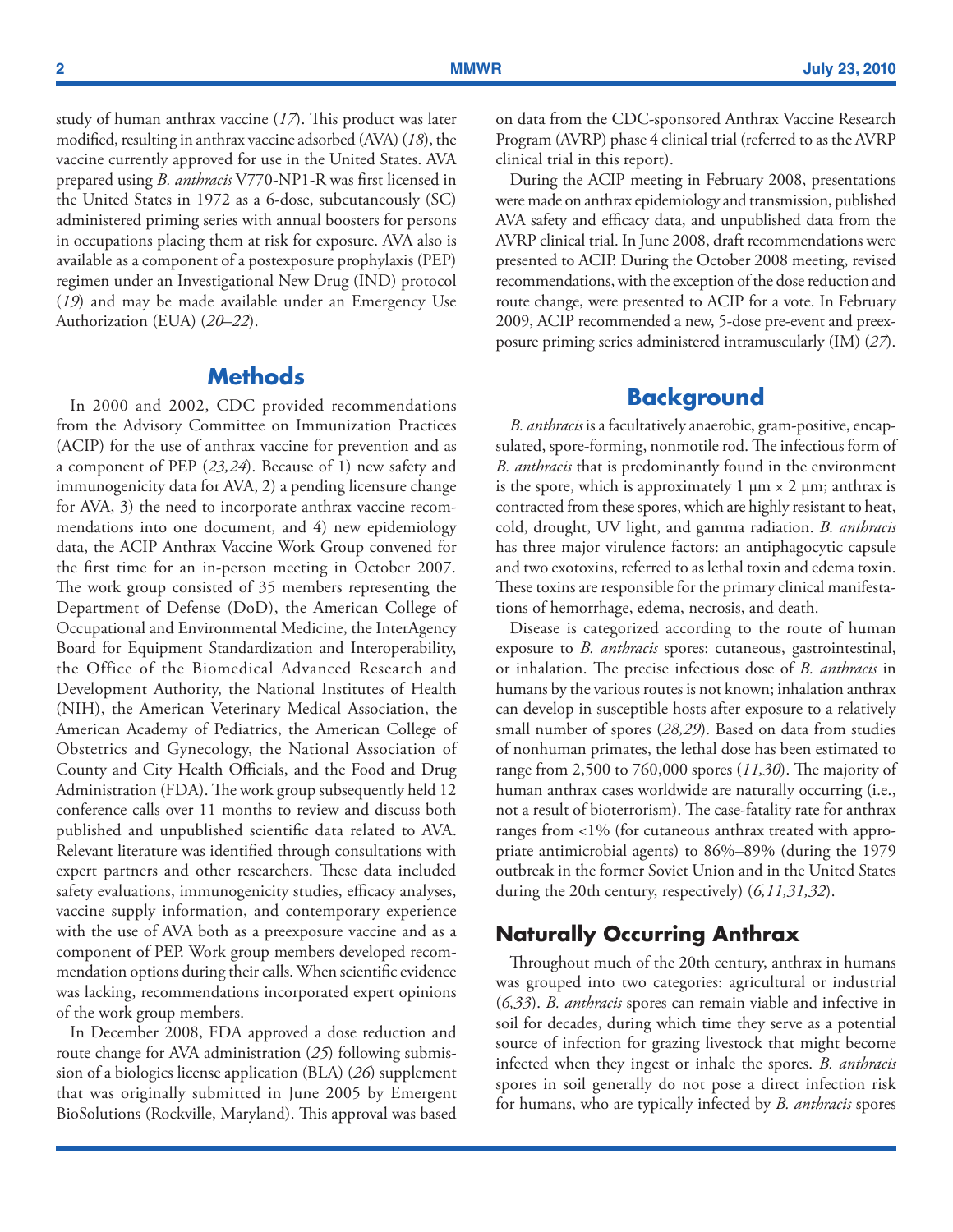<span id="page-4-0"></span>through contact with contaminated animal products or an infected animal (*28*). Agricultural cases of anthrax occur among persons who have direct contact with infected sick or dying animals or who handle infected carcasses or tissues. Persons at risk for acquiring anthrax through agricultural exposure might include ranchers, veterinarians, slaughterhouse or abattoir workers, and butchers.

Industrial cases of anthrax result from the cutaneous inoculation or inhalation of particles containing *B. anthracis* spores generated during the cleaning and industrial processing of contaminated hides, hair, or wool from infected animals. Workers in wool and mohair processing facilities were historically at risk for contracting both inhalation and cutaneous anthrax, which made the disease a substantial health hazard in the wool industry in the 19th century and throughout the first half of the 20th century (*4,34*). Industrial processing of animal hair or hides accounted for 153 (65%) of 236 anthrax cases reported to CDC during 1955–1999 (*35*); commercial products made from animal hair or hides accounted for an additional five (2%) cases. Of these 158 cases, the majority (94%) were cutaneous anthrax; 10 (6%) cases were inhalation anthrax.

Naturally occurring anthrax cases also have occurred outside of agricultural and industrial settings as a result of contact with products from anthrax-infected animals. Such products include anthrax-contaminated bristle shaving brushes, animal skins, animal hair or yarn, and bone meal (*31,36–41*). During 2006–2008, three inhalation cases (in the United Kingdom, United States, and Scotland) and two cutaneous cases (in the United States) were associated with drums made from imported contaminated hides (*36,39,42–44*).

Estimating the worldwide incidence of naturally occurring human anthrax is difficult because reporting of anthrax cases is unreliable in many settings (*28*). However, anthrax is most commonly observed in agricultural regions with inadequate control programs for anthrax in livestock. Anthrax outbreaks affecting domestic animals in these regions lead to direct or indirect human infection. Enzootic and endemic regions include South America, Central America, southern and eastern Europe, Asia, Africa, the Caribbean, and the Middle East (*28*). The largest recent epidemic of human anthrax occurred in Zimbabwe during 1978–1980 and involved 9,445 cases, including 141 (1.5%) deaths (*5*). The incidence of anthrax in animals in the United States has decreased since the middle of the 20th century, from 25 states reporting animal outbreaks in 1951 to eight states reporting outbreaks for the 10-year period from 1997 to 2006 (*45,46*) Outbreaks among both domestic animals and wildlife continue to be reported from the Great Plains states from Texas to North Dakota and in western states, including California, Montana, Nevada, and New Mexico (*45*). Cases that occur sporadically in both domestic livestock and free-ranging wildlife might not be recognized.

Anthrax is a nationally notifiable disease (information available at [http://www.cdc.gov/ncphi/disss/nndss/nndsshis.htm\)](http://www.cdc.gov/ncphi/disss/nndss/nndsshis.htm). In the 21st century, naturally occurring cases of anthrax in the United States have occurred sporadically, with two or fewer cases reported each year. Of the 242 naturally occurring human anthrax cases reported to CDC during 1955–2007, 232 (96%) were cutaneous, 10 (4%) were inhalation, and none were gastrointestinal (CDC, unpublished data, 2010). The only reported case of gastrointestinal anthrax in the United States occurred in 1941 (*47*) and resulted from an industrial exposure, not from contaminated food. Although gastrointestinal exposure to anthrax has been documented in the United States, no confirmed cases of anthrax resulted from the exposures (*48*). In 2010, CDC received a report of a woman with severe gastrointestinal symptoms after exposure to *B. anthracis* spores (CDC, unpublished data, 2010).

# **Bioterrorism-Related Anthrax**

In 2001, 22 confirmed or suspected human cases of anthrax occurred in the eastern United States (referred to as the bioterrorism events of 2001 in this report) when *B. anthracis* spores were sent through the mail in powder-containing envelopes to news media companies and U.S. congressional leaders (*14,15,49*). Eleven of the 22 cases were inhalation anthrax, and 11 were cutaneous; 20 of the cases occurred in mail handlers or persons exposed to buildings where contaminated mail was processed or received (*15*). Five persons with inhalation anthrax died. The source of exposure was unknown in two of the fatal cases (*50,51*); however, cross-contaminated mail was considered a possible source.

*B. anthracis* has been a focus of offensive and defensive biological warfare research programs worldwide (*10*). Anthrax was used against livestock and draft animals as a bioweapon by Germany during World War I; during World War II, Japan conducted weapon field trials with anthrax in Manchuria. Numerous countries, including the United States, the United Kingdom, the former Soviet Union, and Iraq, conducted anthrax weapons research at various times during World War II, the Cold War, and the decades that followed (*52,53*). In 1979, at least 96 persons were infected and 64 persons died during an anthrax outbreak in the Soviet city of Sverdlosk after anthrax was unintentionally released from a military microbiologic facility believed to be a biowarfare facility (*11*). In 1993, a religious cult, Aum Shinrikyo, unsuccessfully attempted to use *B. anthracis* as a weapon near Tokyo, Japan (*54*).

In 2008, the Department of Homeland Security issued a statement indicating that anthrax poses a threat sufficient to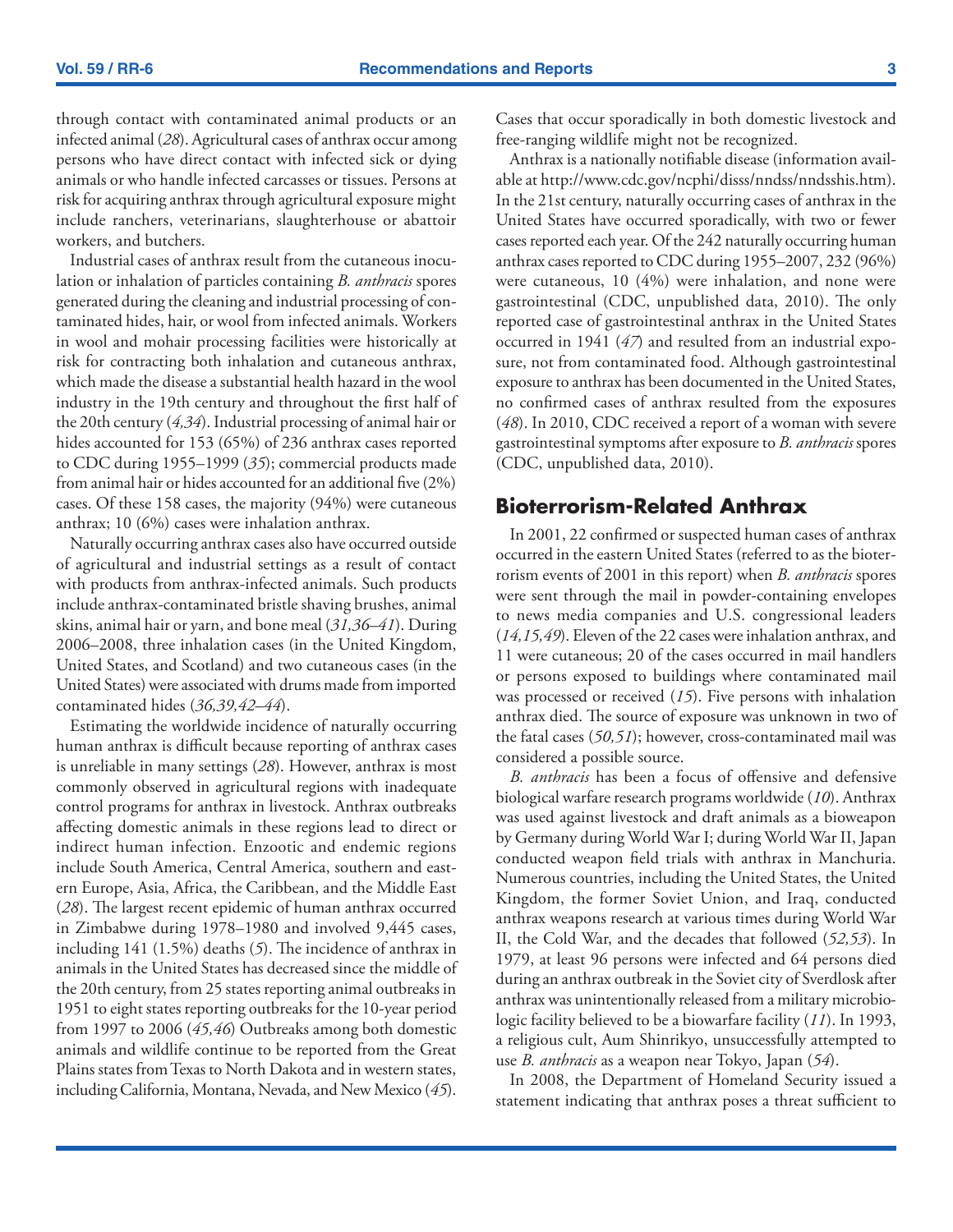<span id="page-5-0"></span>affect U.S. national security (*55*). WHO experts have estimated that 50 kg of *B. anthracis* spores released upwind of a population center of 500,000 persons could result in 95,000 deaths and 125,000 hospitalizations (*56*), and a release of 100 kg of spores upwind of the Washington, DC, metropolitan area would result in an estimated 130,000 to 3 million deaths (*57*). An intentionally dispersed strain of *B. anthracis* might have different characteristics from a naturally occurring strain. Intentionally dispersed strains might demonstrate antimicrobial resistance or increased dispersion capabilities. Primary aerosolization (dispersion of particles in air resulting from the initial release) and secondary aerosolization (resulting from agitation of the settled particles from the primary release) are important considerations in bioterrorist acts (*58–64*). The magnitude of risk for inhalation anthrax from secondary aerosolization of *B. anthracis* spores is uncertain.

The bioterrorism events of 2001 prompted extensive biodefense research, as well as the creation and implementation of bioterrorism preparedness plans. Since 2001, in addition to increasing the number of public health mechanisms by which drugs and vaccines are distributed and dispensed or administered (i.e., EUA), emergency response and preparedness measures have focused on improving the effectiveness and timeliness of distributing and dispensing antimicrobials and vaccine for PEP.

Efforts also have been made to improve the availability and timely distribution and administration of AVA in postevent settings. Because AVA is not licensed for postexposure use, the vaccine may be made available under an IND protocol or possibly under an EUA in an emergency (*19–22*).

### **Pathogenesis and Disease**

*B. anthracis* enters the host in the form of spores (*65*) at the epidermis (cutaneous anthrax), the gastrointestinal epithelium (gastrointestinal anthrax), or the lung mucosa (inhalation anthrax). It is unknown whether *B. anthracis* has an active invasive process, and the symptoms and incubation period vary depending on the route of exposure to the spores. In general, symptoms of any form of anthrax usually begin within 7 days of exposure (*1*). Most naturally occurring *B. anthracis* bacteria are sensitive to a wide range of antimicrobial agents. Before initiating antimicrobial treatment, appropriate specimens should be obtained for isolation of the organism by culture. In practice, *B. anthracis* is readily identifiable using a range of standard microbiological tests, including Gram stain, cell and colony morphology, sensitivity of the gamma phage of McCloy, and production of the  $\gamma$ -linked poly-D-glutamic acid ( $\gamma$ DGA) capsule in blood or under culture in 20% carbon dioxide.

Most cutaneous and gastrointestinal infections occur at the site of preexisting lesions (*66*). Inhalation anthrax occurs after inhalation of aerosolized particles containing viable *B. anthracis*  spores and their deposition at the alveolar epithelial surface (*6,66*). Inhalation anthrax is not pneumonia; in this form of disease, the mediastinal lymph nodes are usually the nidus of bacterial proliferation. Spores also can germinate at the pulmonary epithelial surface, and lung tissue might be infected as a consequence of fulminant systemic bacterial proliferation from other portals of entry (*67*). Regardless of the route of exposure, vegetative *B. anthracis* can spread through the blood stream, causing systemic disease (i.e., systemic anthrax) that results in hypotensive shock and sudden death (*65*). Systemic anthrax is typically fatal unless diagnosed and treated promptly (*11*). Anthrax meningitis can occur secondary to any of the three forms of anthrax. Although meningitis can occur without any other clinical signs and symptoms of anthrax, the condition is most often associated with inhalation anthrax.

The pathogenicity and proliferation of *B. anthracis* in the host are primarily a result of the combined actions of the γDGA capsule and the two protein exotoxins, edema toxin (a complex composed of protective antigen [PA] and edema factor) and lethal toxin (a complex of PA and lethal factor) (*68*). Production of the capsule and toxins parallels the germination and outgrowth of *B. anthracis* spores (*69*). The capsule is considered to be antiphagocytotic, and the exotoxins disarm the innate and acquired immune responses (*70–72*). Edema toxin increases host intracellular cyclic adenosine monophospate (cAMP) levels, resulting in cytokine modulation, upregulation of the anthrax toxin receptor, and disruption of interstitial fluid balance (*73,74*). Lethal toxin inactivates members of the mitogenactivated protein kinase kinase (MAPKK) family, causing an imbalance in the production or release of a range of cytokines (*75,76*). In cases of cutaneous anthrax and those in which the nidus of infection remains localized, the combined effects of the toxins are tissue edema and local tissue necrosis. In cases of systemic anthrax secondary to any form of initial disease, the toxins cause hemorrhagic tissue and organ necrosis, hypoxic insult, and edema. In cases of inhalation anthrax, the edema is most prominent in the pleura, whereas in gastrointestinal anthrax, the fluid accumulation is most prominent as ascites (*77,78*).

#### **Cutaneous Anthrax**

More than 95% of all naturally occurring *B. anthracis* infections worldwide are cutaneous. This form of anthrax is associated with handling infected animals or contaminated items such as meat, wool, hides, leather, or hair products from infected animals (*79*). Cutaneous anthrax has characteristic signs and symptoms and is recognizable if the physician is familiar with the disease. The majority of cutaneous anthrax lesions develop in exposed areas such as the face, neck, arms, and hands. The lesion begins as a small, often pruritic papule that quickly enlarges and develops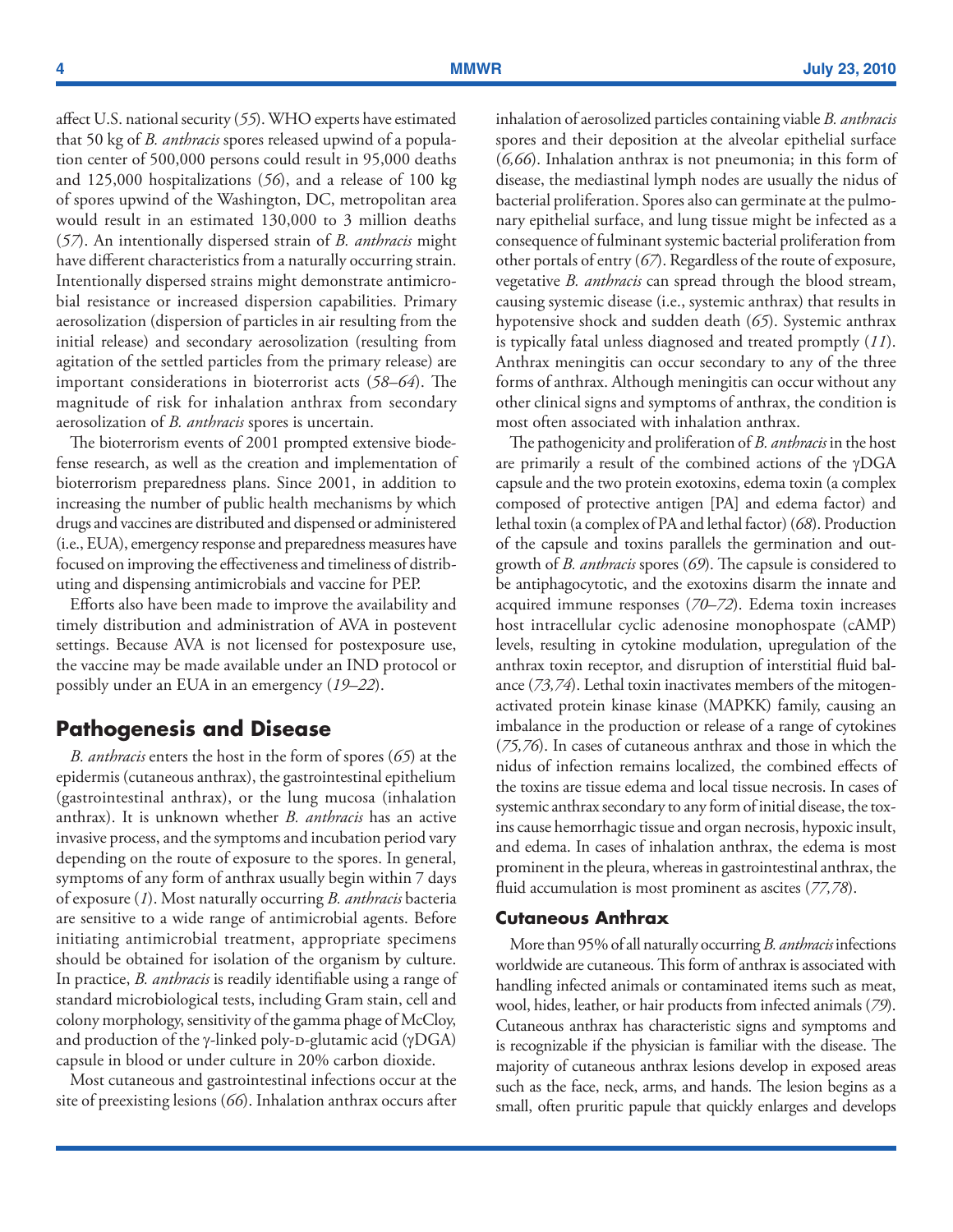a central vesicle or bulla, which ruptures or erodes, leaving an underlying necrotic ulcer. A characteristic firmly adherent, black eschar develops over the surface of the ulcer. The lesion is usually painless. Satellite vesicles and ulcers might also form (*80*). Edematous swelling of the surrounding tissues occurs, often with regional lymphadenopathy and lymphangitis. Systemic signs and symptoms, including fever, malaise, and headache, might accompany the cutaneous lesion (*1*). Historically, case-fatality rates for cutaneous anthrax have been as high as 20% without appropriate treatment but <1% with appropriate antimicrobial therapy (*6*). Because the progression of the disease is mediated by toxins, the lesions progress through the various stages once they have appeared, even with antimicrobial therapy. Discharge from cutaneous lesions might be infectious; however, the risk for personto-person transmission of cutaneous anthrax is very low (*81*).

Differential diagnoses for a blackened eschar or other lesion include staphylococcal or streptococcal cellulitis or lymphadenitis, eczema, and herpes simplex or varicella zoster. In addition, depending on the epidemiologic history or route of exposure, parapoxvirus infection (orf virus and pseudocowpox virus) should be considered, because they are the most common parapoxviruses in U.S. food animals such as cattle, sheep, and goats. The differential diagnoses also include brown recluse spider bite, rickettsial pox, ecthyma gangrenosum, ulceroglandular tularemia, plague, typhus, glanders, erysipelas, cat-scratch disease, rat-bite fever, aspergillosis, mucormycosis, vaccinia, cutaneous leishmaniasis, cutaneous tuberculosis, and leprosy (*80,82*).

The incubation period for cutaneous disease is reported to be 5–7 days (range: 1–12 days) (*83*). However, during the 1979 Sverdlovsk outbreak, cutaneous cases reportedly developed up to 13 days after the aerosol release of spores (*11*), and an outbreak in Algeria was reported with a median incubation period of 19 days (*84*).

#### **Gastrointestinal Anthrax**

Gastrointestinal anthrax typically occurs after eating raw or undercooked contaminated meat, although spores consumed through any route, including spores that are inhaled and subsequently swallowed, can result in gastrointestinal anthrax. In the United States, no cases of gastrointestinal anthrax have been reported since 1941 (*47*). Although gastrointestinal anthrax could occur as a result of bioterrorist activity, no bioterrorismassociated cases have been reported. Gastrointestinal anthrax can occur in two forms: 1) intestinal or abdominal or 2) oropharyngeal. Data from human cases and outbreaks are limited, although clinical disease likely ranges from asymptomatic to fatal (*85*). The primary site of infection is the gastrointestinal epithelium. Infection might be associated with preexisting lesions in the alimentary tract, which might play a role in the development of oropharyngeal lesions. However, studies in mice demonstrated infection in the Peyer patches of the small intestine after intragastric deposition of spores (*67*).

The intestinal form develops when spores infect the gastrointestinal tract epithelium after consumption of undercooked, contaminated meat. Signs and symptoms range from subclinical gastrointestinal disturbances to clinical illness with nausea and vomiting, fever, anorexia, and abdominal pain and tenderness and can progress to hematemesis and bloody diarrhea. Abdominal distension with voluminous, hemorrhagic ascites might be present (*85,86*). The disease might progress to septicemia and toxemia, cyanosis, shock, and death (*86–88*). Extensive edema of infected intestinal segments and mesentery can develop, and lesions might become necrotic and ulcerated. Infection of the mesenteric lymph nodes accompanied by lymphadenopathy might develop (*86*). An eschar might develop on the wall of the terminal ileum or cecum (*86,89*), and the upper gastrointestinal tract is occasionally affected (*85,90–92*).

The oropharyngeal form occurs after infection of the oropharyngeal epithelium and is characterized by lesions at the base of the tongue or tonsils, with sore throat, dysphagia, fever, and regional lymphadenopathy. Edematous lesions develop, which progress to necrotic ulcers covered with a pseudomembrane. Edema and swelling develop in the oropharynx and neck, accompanied by cervical lymphadenopathy, pharyngitis, and fever (*85,88*).

The differential diagnoses of hemorrhagic gastroenteritis or oropharyngeal lesions suspected to be gastrointestinal anthrax should include the following (*28*): food poisoning, acute appendicitis, ruptured viscus, diverticulitis, dysentery, parapharyngeal abscess, malignancy, hemorrhagic gastroenteritis from other infectious causes, necrotizing clostridial enteritis, streptococcal pharyngitis, Vincent angina, Ludwig angina, and diseases causing acute cervical lymphadenitis, acute gastritis, or acute abdomen. Organisms may be isolated from vomitus or feces, from swabs of oropharyngeal lesions, or from blood or ascites fluid (*79,88*). The incubation period for gastrointestinal disease is estimated to be 1–6 days; the case-fatality ratio is unknown but is estimated to range from 25% to 60% (*1,88*).

#### **Inhalation Anthrax**

Inhalation anthrax is a systemic infection caused by inhalation of *B. anthracis* spores. The mediastinal lymph nodes are most often the nidus of bacterial proliferation. Inhalation anthrax has historically accounted for 5% of all anthrax cases in the United States (*31*). This form of the disease results from the inhalation of aerosolized *B. anthracis* spore-containing particles that are ≤5 microns (*66*). Spore-containing aerosols can be generated through industrial processing or work with spore-contaminated animal products such as wool, hair, or hides; by laboratory procedures such as vortexing of cultures; or as a result of the intentional release of aerosolized spores. Inhaled spores lodge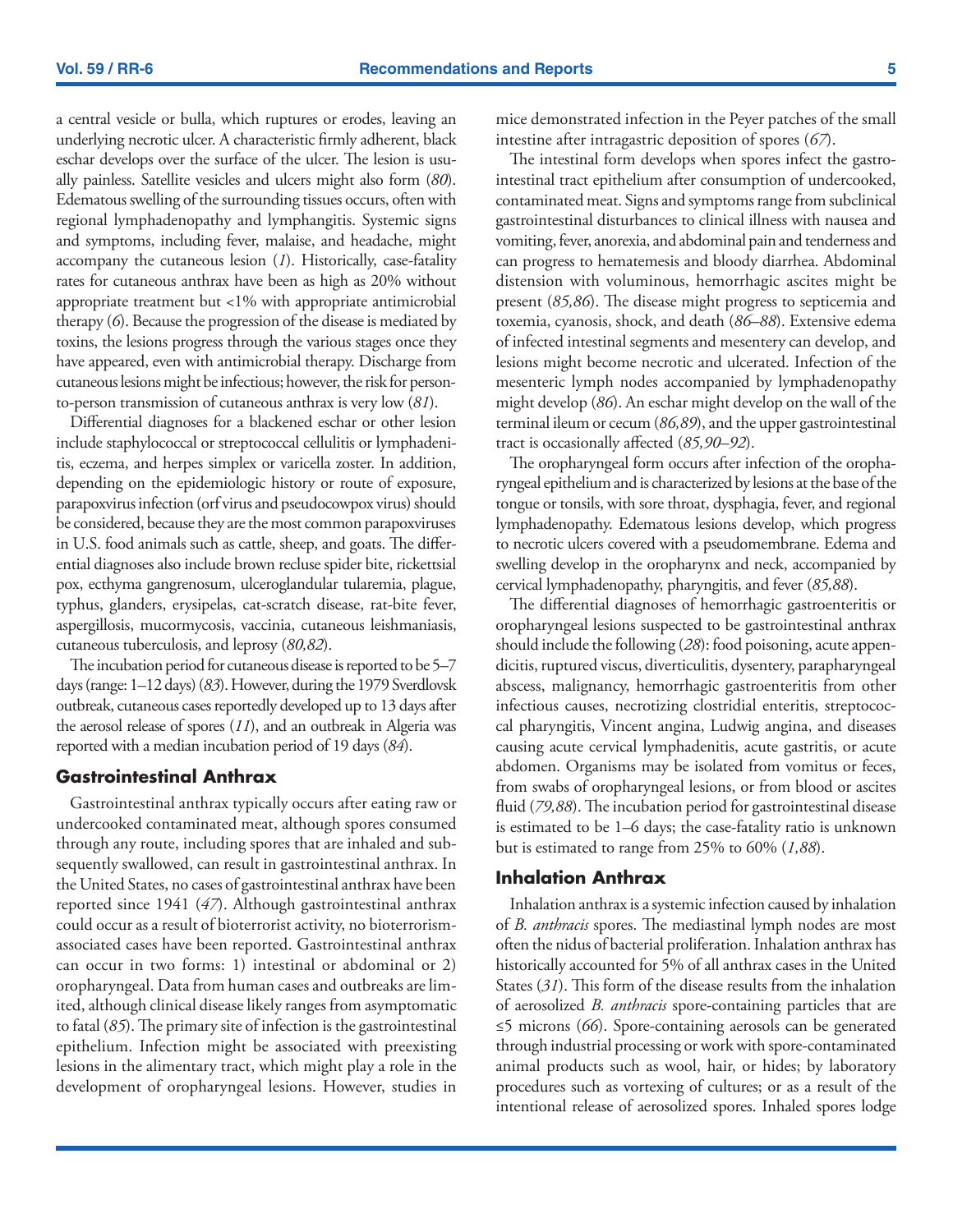in the alveolar recesses and can become dormant, remaining dormant for weeks to months They are subsequently taken up by alveolar macrophages and then germinate (*93–95*), leading to substantial variability in the incubation period.

Early studies of inhalation anthrax demonstrated that inhaled spores are phagocytosed by macrophages in the lungs and transported to the pulmonary-associated lymph nodes, where germination and vegetative growth occur, followed by bacteremia and dissemination to the rest of the body (*94–96*). Once taken up by alveolar macrophages, some spores are transported to the pulmonary-associated lymph nodes, where they continue to germinate, multiply, and release toxins (*69,97–100*), resulting in hemorrhagic necrosis of the thoracic lymph nodes that drain the lungs, or a hemorrhagic mediastinitis. Animal models also have demonstrated rapid phagocytosis of *B. anthracis* spores by interstitial dendritic cells, followed by dendritic cell migration to the thoracic lymph nodes (*100*). Exposure to aerosolized spores also has resulted in infection of nasal-associated lymphoid tissues in <24 hours, followed by subsequent spread to mandibular lymph nodes (*67*). Necrotizing pneumonitis occasionally develops (*12,101,102*).

Initial signs and symptoms of inhalation anthrax are nonspecific and might include sore throat, mild fever, and muscle aches; these symptoms might initially be mistaken for an upper respiratory infection (*79,103*). Approximately 2–3 days later, infected patients generally become progressively ill as respiratory symptoms develop, including severe dyspnea and hypoxemia, and the disease progresses with development of hypotension, diaphoresis, worsening dyspnea, shock, cyanosis, and stridor (*104*). Chest radiography often reveals the characteristic widened mediastinum (*12,79*).

Antimicrobial agents are effective against germinating and vegetative *B. anthracis*, but dormant spores are refractory to antimicrobials. Studies in nonhuman primates receiving antimicrobials suggest that inhaled *B. anthracis* spores can persist for up to 100 days in a dormant state at the alveolar surface epithelium (*95*). Inhalation anthrax has developed up to 58 days after experimental aerosol exposure in primates that received postexposure antimicrobial prophylaxis for the first 30 days after aerosol exposure (*93*). Reported incubation periods for inhalation anthrax in humans range from 1 to 43 days (*11,31*).

Disease development can be prevented as long as the administered antimicrobial agent is maintained at levels sufficient to kill germinating *B. anthracis* organisms while dormant spores are cleared from the host. Cessation of antimicrobial treatment before clearance of the spores might allow residual spores to germinate and cause infection; therefore, the onset of inhalation anthrax might appear to be delayed (*11,93,95,102,105,106*). This late germination has not been observed in persons who have had a cutaneous or gastrointestinal exposure.

Studies in animals suggest that incubation periods might decrease when the inoculum quantity increases (*95,107,108*). Similarly, in one reported human case, in a patient aged 51 years who was a previously healthy office worker in a textile mill (*31*), epidemiologic and exposure data suggested that the incubation period was as short as 1 day. The textile mill processed imported goat hair and previously had reported workers with cutaneous anthrax; however, no inhalation cases had been reported. The affected office worker had rarely entered the mill but developed inhalation anthrax in 1961, 1 day after visiting a dusty carding room in the mill. Subsequent investigation determined that both the goat hair being processed and the mill itself were widely contaminated with *B. anthracis.* In the 1979 Sverdlosk outbreak of inhalation anthrax, cases were reported 2–43 days after the initial release (*11*). Although the exact date of exposure in the Sverdlosk outbreak was not confirmed, the modal incubation period was reported as 9–10 days (*11,65*), which is slightly longer than the estimated incubation periods of 2–6 days in the few reported outbreaks of inhalation anthrax (*11,106*). The Sverdlosk data are limited regarding use of antimicrobials and vaccine; the number of people who received an intervention and the effectiveness of the intervention are unknown. Therefore, estimations of the incubation period during this outbreak are difficult to calculate (*109*). During the U.S. bioterrorism events of 2001, the median incubation period for six of the first 10 cases was 4 days (range: 4–6 days) (*12*). A review of all the 2001 inhalation cases indicates that the estimated incubation period was 4.5 days (*15*), a period consistent with previous reports (*1*).

Case-fatality ratios of 86% and 89% were reported after the 1979 Sverdlosk outbreak in the former Soviet Union and in the United States during in the 20th century, respectively (*11,31,32*). During the bioterrorism events of 2001, the casefatality ratio for patients with inhalation anthrax treated in intensive care units was 45% (five of 11 cases) (*15*).

#### **Bacteremic Dissemination and Meningitis**

After infection at the primary cutaneous, gastrointestinal, or inhalation site, lymphatic and hematogenous proliferation of anthrax bacilli can result in dissemination to other organs and organ systems (i.e., systemic anthrax). Massive septicemia with  $10<sup>7</sup>$  to  $10<sup>8</sup>$  bacteria per milliliter of blood and toxemia can develop, systemic effects including high fever and shock develop quickly, and death usually follows rapidly (*65*). Laboratory animal and nonhuman primate model studies demonstrate hematogenous spread to abdominal organs and the central nervous system (*107,110–112*) with systemic inflammation, increased vascular permeability, and disseminated intravascular coagulation (*113*). Autopsy findings among decedents of the 1979 Sverdlosk outbreak and the bioterrorism events of 2001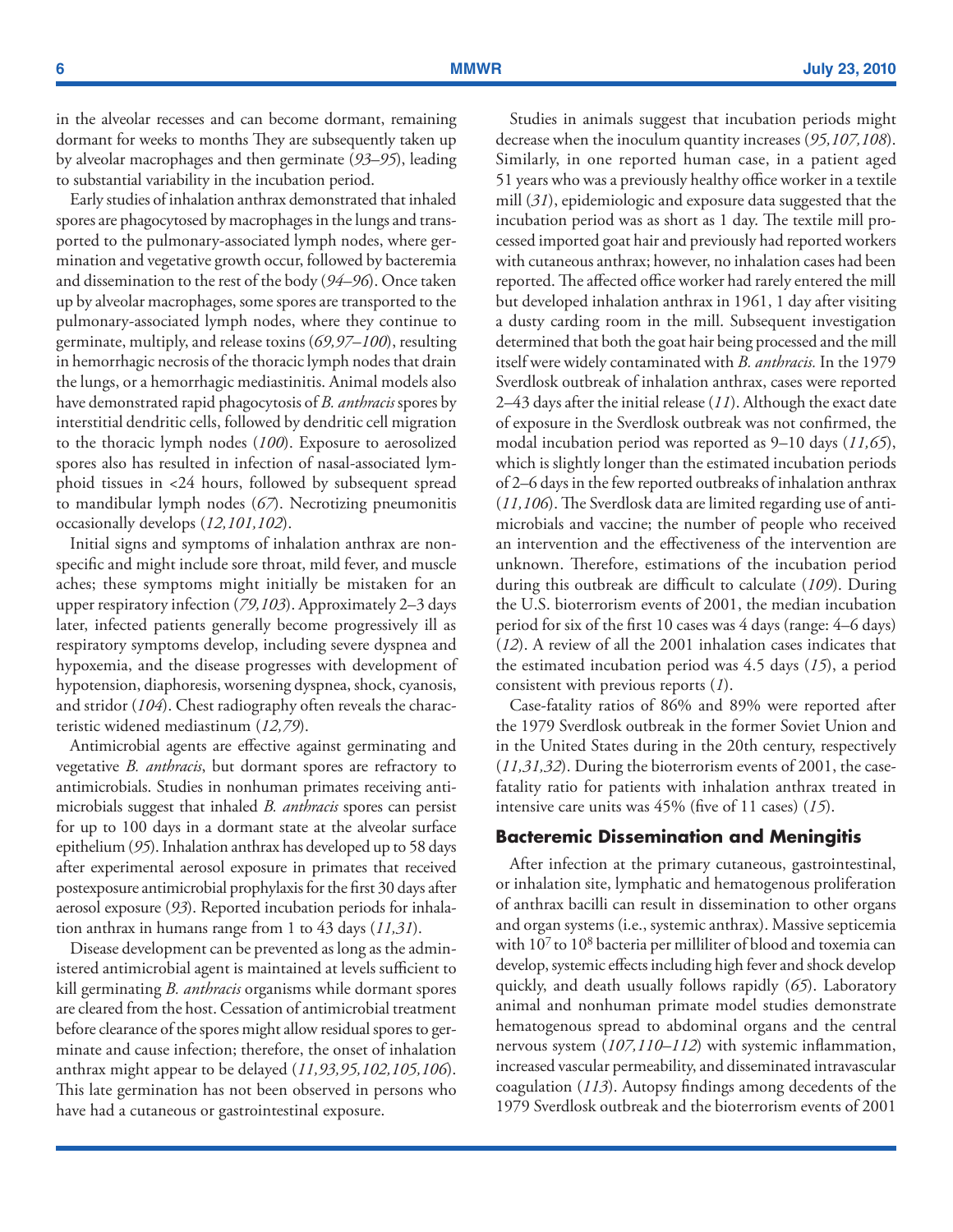<span id="page-8-0"></span>included hepatic congestion, congestive necrosis of the spleen, and submucosal gastrointestinal lesions (*101,114*).

Anthrax meningitis has been reported with all three clinical forms of anthrax and likely results from hematogenous spread across the blood-brain barrier, generally presenting as hemorrhagic meningitis. Anthrax meningitis is characterized by a fulminant, rapidly progressive clinical course; even with aggressive therapy, cases are usually fatal (*115,116*). The likelihood of the development of clinical or subclinical meningitis in patients with severe systemic *B. anthracis* infections is high. In rare cases, anthrax meningitis has been reported without any other associated primary (i.e., cutaneous, gastrointestinal, or inhalation) manifestation of anthrax (*115,116*). A review of 82 cases of inhalation anthrax that occurred during 1900–2005 included 70 fatal cases. Among the 70 patients who died, 11 of 61 patients for whom data were available had signs of meningeal involvement, compared with none of 12 patients who survived; 44 of the 70 patients who died developed meningoencephalitis during the course of their disease, compared with none of the 12 patients who survived. Development of meningoencephalitis during the course of disease was found to be significantly associated with death (p = 0.003) (*104*). Studies in nonhuman primates have demonstrated meningeal involvement in 33%–77% of experimental inhalation anthrax cases (*93,108,110,112*).

# **Control and Prevention**

Human anthrax is best controlled through prevention, including preexposure vaccination for persons at high risk for encountering aerosolized *B. anthracis* spores, reduction of animal illness by vaccination of livestock at risk for anthrax, and environmental controls to decrease exposure to contaminated animal products, such as imported hair and skins. After a person is exposed to aerosolized *B. anthracis* spores, a combination of antimicrobials and vaccine provides the best available protection.

# **Reduction of Risk for Exposure**

The incidence of naturally occurring human anthrax in the United States is greatly reduced through vaccinating and preventing infection in livestock, improving industrial hygiene, and decreasing the use of contaminated raw imported materials. Effective animal disease control programs have reduced the incidence of animal anthrax, and therefore human anthrax, worldwide. Since the initiation of annual vaccination of livestock in endemic regions in 1957, naturally occurring human cases in the United States have decreased from 38 cases in 1956 to fewer than two cases annually during 1980–2008. Anthrax in livestock can be controlled through vaccination programs,

rapid detection and reporting of cases, and proper disposal of dead animals with suspected or confirmed anthrax, preferably by incineration (*28,45*). In countries where anthrax is common and vaccination coverage among livestock is low, humans should avoid contact with livestock and products from animals that have not been inspected and found to be healthy before and after slaughter (*1,3*). In addition, consumption of meat from animals that experienced sudden, unexplained death or meat of uncertain origin should be avoided (*1,5*). Restrictions on the importation of hides and wools from countries in which anthrax is enzootic can reduce the number of U.S. cases.\*

Methods for sterilizing or inactivating spores on contaminated materials include steam sterilization or ethylene oxide gas sterilization, boiling or using dry heat, or treating with formaldehyde, glutaraldehyde, or hypochlorite for specified periods of time and exposure concentrations; air drying does not destroy *B. anthracis* spores (*28,117–119*). Industrial exposure and infection have been controlled through improvements in industry hygiene standards, mechanization of animal processing, and strict importation guidelines. Although these improvements have reduced the risk among employees working with animals and animal products, the risk has not been completely eliminated (*120,121*). Precautions to minimize exposure when working with potentially contaminated animal hides have been published (*36,43*) and should be followed.

# **Vaccination**

### **Vaccine Development**

The first effective anthrax vaccines using live, attenuated cultures of *B. anthracis* were demonstrated in 1880 by William S. Greenfield and in 1881 by Louis Pasteur (*16,122*). Pasteur's vaccine required a primary inoculation of *B. anthracis* that had been incubated at 42°–43°C for 15–20 days (type I vaccine) followed by a second inoculation (type II vaccine) of less attenuated *B. anthracis* that had been incubated at 42º –43º C for 10–12 days. This duplex vaccine was used widely until approximately 1935, when the procedure was modified to exclude the type I vaccine and reduce the virulence of the type II vaccine by the addition of 1%–10% saponin. Although effective, the virulence of heat-attenuated vaccines varied. In 1939, Max Sterne developed a live, attenuated spore vaccine from an avirulent, noncapsulated variant of *B. anthracis* (*123,124*). The Sterne-type vaccines replaced the Pasteur heat-attenuated formulations as the veterinary vaccines of choice. The veterinary vaccine that is currently used in the United States is based on the *B. anthracis* Sterne 34F<sub>2</sub> strain and is produced using

<sup>\*</sup> Sanitary control of animal byproducts (except casings), and hay and straw, offered for entry into the United States, 9 C.F.R. Pt. 95.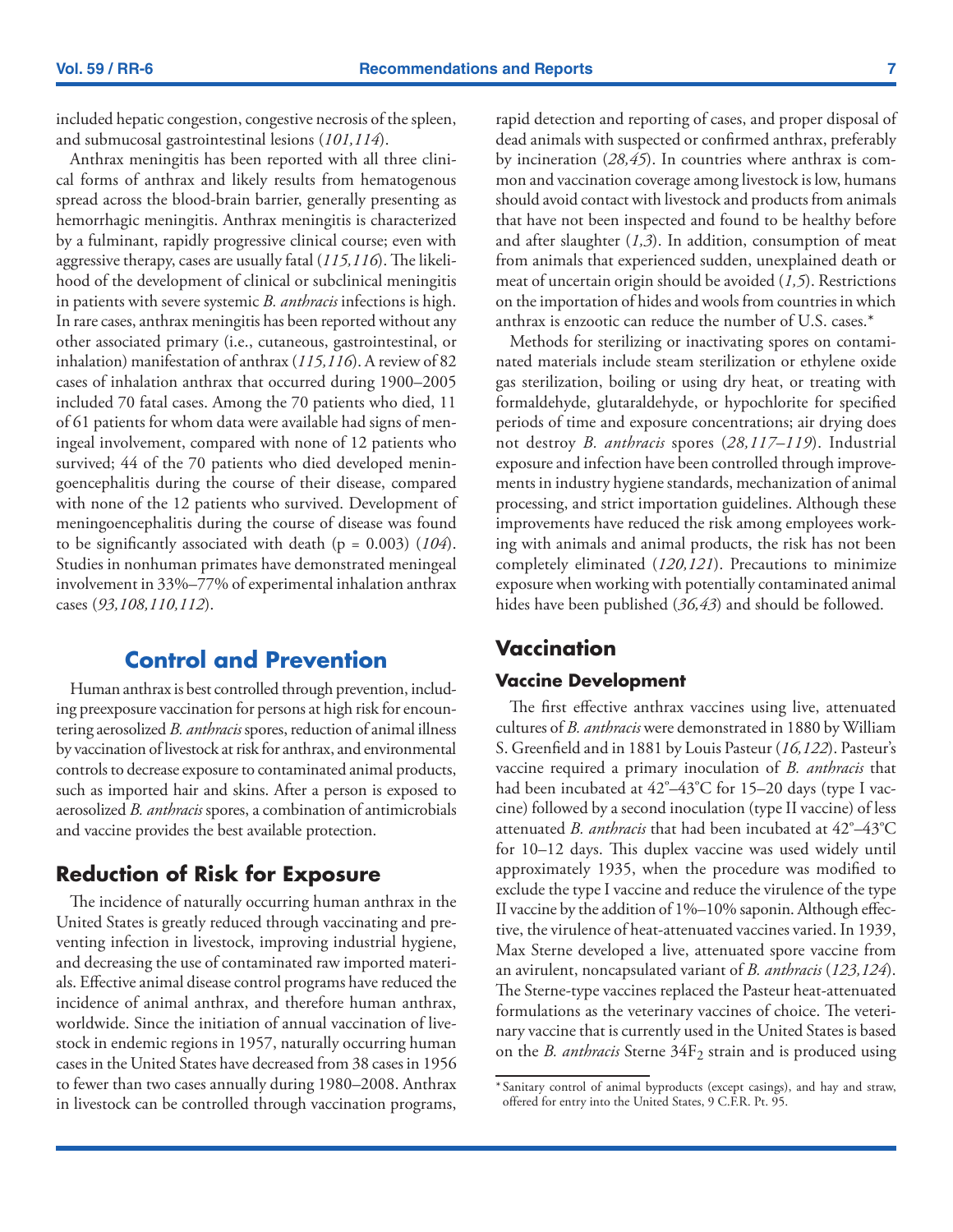a deep culture technique at approximately 105 doses per liter. Receipt of a single dose provides the animal with effective immunity for at least 1 year; revaccination is recommended to ensure protection for >1 year (*105*).

The feasibility of using acellular vaccines against *B. anthracis* was first suggested by investigators who discovered that injections of sterilized edema fluid from anthrax lesions provided protection in laboratory animals (*125,126*). This discovery led to the exploration of the use of artificially cultivated *B. anthracis* filtrates as vaccines (*127–131*) and thereby to the human anthrax vaccines currently licensed and used in the United States and Europe. The first such U.S. product was developed in 1954 as a cell-free filtrate from an aerobic culture of the Vollum strain of *B. anthracis*, precipitated with aluminum potassium sulfate (alum), and evaluated for potency (*132,133*). This vaccine provided protection in monkeys, caused minimal reactivity and short-term adverse events in humans, and was used in the original efficacy study of human vaccination against anthrax in the United States (*17*). In the 1960s, the vaccine manufacturing process in the United States was modified, leading to changes in the *B. anthracis* strain used (from the Vollum strain to V770–NP1–R) and a switch to a microaerophilic culture method. These alterations optimized the production of a stable and immunogenic formulation of vaccine antigen and increased the production scale. Subsequently, the Michigan Department of Public Health (MDPH), under a contract with DoD, pursued premarket approval of the vaccine (*128,134,135*).

The formulation for which MDPH sought premarket approval became AVA; the vaccine was licensed by NIH in 1970 and reapproved for licensure by FDA in 1985 (*136*). The safety and immunogenicity of the three generations of anthrax vaccine have been evaluated, and the resulting data support the FDA licensure of AVA (*135*). AVA is now marketed as BioThrax (Emergent BioSolutions, Lansing, Michigan) and is licensed for use in persons aged 18–65 years who are at high risk for exposure. AVA is not licensed for use in children (i.e., persons aged <18 years) or pregnant women (*137*).

#### **AVA**

AVA is the only licensed human anthrax vaccine in the United States. AVA was originally licensed for SC administration as a series of 6 priming doses (0, 2, and 4 weeks and 6, 12, and 18 months) followed by annual booster doses. AVA is a sterile, milky-white suspension prepared from cell-free filtrates of microaerophilic cultures of a toxigenic, nonencapsulated strain of *B. anthracis* V770-NP1-R. The production cultures are grown in a chemically defined protein-free medium consisting of a mixture of amino acids, vitamins, inorganic salts, and sugars. Each 0.5-mL dose contains proteins from the sterile filtrate culture fluid (released during the growth period), including the protein PA (83 kDa), and contains no dead or live bacteria. The final product is formulated to contain 1.2 mg/mL aluminum, added as aluminum hydroxide in 0.85% sodium chloride, and 25 *µ*g/mL benzethonium chloride and 100 *µ*g/mL formaldehyde, added as preservatives (*137*).

#### **Route of Administration and Immunogenicity**

Numerous studies have demonstrated the immunogenicity of AVA in humans and animals. However, a serologic correlate of protection has not been fully defined. Several studies have demonstrated seroconversion (fourfold rise in anti-PA immunoglobulin G [IgG] titers) rates of 85%–100% among adults receiving 2 and 3 doses of SC or IM AVA (*138–141*), indicating a strong, long-lasting immune response to the vaccine. Additional data have demonstrated statistically significant increases in anti-PA IgG levels among those with a prolonged interval between the first and second doses of AVA when compared with persons receiving AVA as originally licensed (*142*).

In December 2008, FDA approved a BLA supplement submitted by Emergent BioSolutions for use of AVA in a pre-event or preexposure setting. The current licensed schedule consists of 5 0.5-ml IM injections (at 0 and 4 weeks and 6, 12, and 18 months) and 0.5-ml booster injections at 1-year intervals after the 18-month dose. Although ACIP now recommends 5 doses of AVA administered IM for pre-event or preexposure prophylaxis, persons with medical contraindications to IM administration (e.g., persons with coagulation disorders) may continue to receive the vaccine by SC administration (*25*). However, when administering AVA as a component of PEP, the vaccine should only be administered with 3 doses by the SC route under an IND or EUA.

A randomized study of 173 participants compared the first 3 AVA doses of the originally licensed schedule (SC injections at 0, 2, and 4 weeks) with alternate regimens (SC or IM injections at 0 and 4 weeks and SC or IM injections at 0 and 2 weeks). The antibody concentrations for the group that followed the originally licensed schedule were comparable to those from the groups receiving injections at 0–4 weeks. In addition, the groups that received AVA 4 weeks apart had peak anti-PA IgG concentrations that were approximately threefold higher than those for the groups that received AVA 2 weeks apart (*143*). This study suggested that increasing the interval between the first AVA doses might lead to an immune response comparable to that of the originally licensed schedule, with fewer doses required to achieve that response. However, the results of the study could not be used to support a change in the use of the vaccine because of the small sample size. In 2000, the U.S. Congress funded the CDC-sponsored AVRP clinical trial, a large, phase 4, double-blind, randomized, placebo-controlled study to assess the immune response to a reduced-dose schedule and a change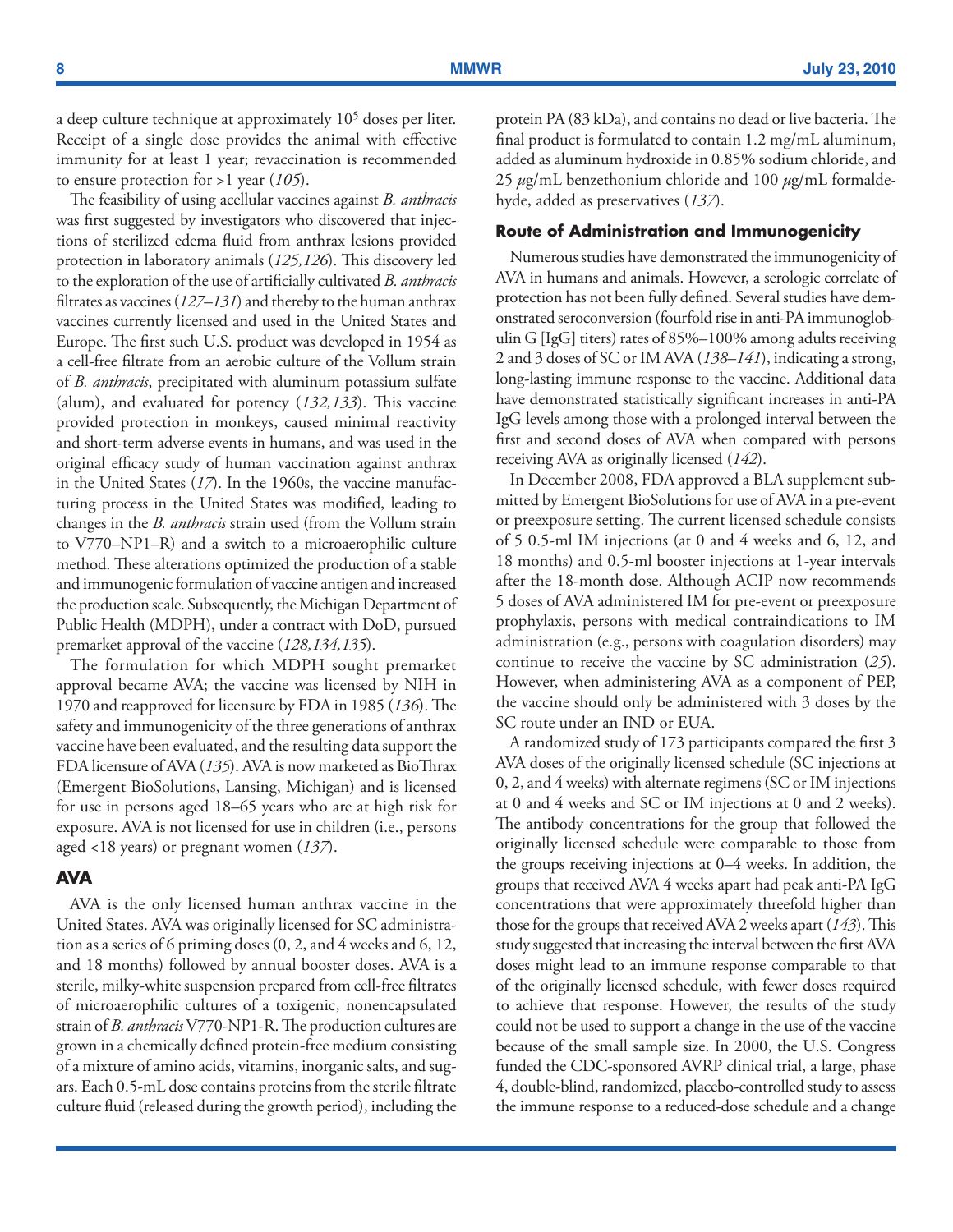in the route of administration from SC to IM (*140*). The AVRP clinical trial enrolled 1,564 civilian participants in five U.S. sites during May 2002–March 2004. Fifty-one percent of the participants were women, and 49% were men; ages ranged from 18–61 years and were evenly distributed among study groups. Approximately 75% of participants were white, 15% were black, and 10% were categorized as other. Participants were randomly assigned one of the following six vaccination schedules, with vaccinations administered over 42 months: 1) the originally licensed schedule of 8 SC doses (4 doses for the reported interim analysis); 2) 8 IM doses (4 IM doses for the reported interim analysis); 3–5) 7, 5, or 4 IM doses (3 IM doses through month 6, with the three groups combined into one group for purposes of the interim analysis); and 6) placebo (*140*). As of February 2009, when ACIP voted on the revised recommendations, data were available for review through dose 4.

In 2005, CDC submitted data to FDA from the interim analysis of the first 1,005 enrolled participants who, at the time of the analysis, had received 4 doses of AVA by the SC route or the IM route or 3 doses by the IM route. Emergent BioSolutions subsequently filed a supplemental BLA. The primary outcome measures of this analysis were noninferiority of the anti-PA IgG geometric mean concentration (GMC), the geometric mean titer (GMT), and the proportion of responders with a fourfold increase in titer at week 8 (4 weeks after the week 4 dose) and month 7 (4 weeks after the month 6 dose) (*140*). At week 8, antibody responses were significantly higher in women than men in the 4-IM and 3-IM groups but not in the 4-SC group. By month 7, no significant differences between men and women had been detected in any of the groups analyzed. Antibody levels also were significantly higher in whites compared with blacks at week 8 ( $p<0.05$ ), but by month 7, they were equivalent. Serological noninferiority analyses of antibody responses (anti-PA IgG GMC) demonstrated the noninferiority of both the 3-IM regimen and the 4-IM regimen to the originally licensed schedule at month 7 (Figure).

CDC is analyzing animal data and designing bridging studies to correlate nonhuman primate immune responses to AVA with survival from inhalation anthrax. Bridging of these data to human immune responses to AVA will provide additional information regarding immune correlates of protection against anthrax in nonhuman primates and serological markers of protection in vaccinated humans.

#### **Efficacy**

Evidence for the efficacy of AVA comes from several studies in animals (including in nonhuman primates) and from a controlled vaccine trial in humans (*17*), observational data in humans (*135,136*), and immunogenicity data for humans and other mammals (*129,130,139,141,144*). A recent review **FIGURE. Scatter plot of levels of the anti–protective antigen immunoglobulin G geometric mean concentration (anti-PA IgG GMC) among participants in the Anthrax Vaccine Research Program (AVRP) phase 4 clinical trial,\* by vaccine regimen group† and week§**



**Source:** Marano N, Plikaytis BD, Martin SW, et al. Effects of a reduced dose schedule and intramuscular administration of anthrax vaccine adsorbed on immunogenicity and safety at 7 months: a randomized trial. JAMA 2008;300:1532–43.

\*Interim analysis of the AVRP clinical trial.

- † CDC submitted data to the Food and Drug Administration from the interim analysis of the first 1,005 enrolled participants who, at the time of the analysis, had received 4 doses of anthrax vaccine adsorbed by the subcataneous (SC) route (4-SC group) or the intramuscular (IM) route (4-IM group) or 3 doses by the IM route (3-IM group).
- § Serological noninferiority analyses of antibody responses at week 8 and month 7 (week 30) were performed (i.e., responses to injections up to week 4 and month 6 [week 26], respectively). GMCs were one of three primary serological end points. Analysis of variance models were constructed to analyze log-transformed antibody data. Models allowed for the longitudinal nature of the data and included adjustments for study site, age group, sex, race, and significant interactions.

¶ 95% confidence intervals.

provided support for the efficacy of AVA for persons aged 18–65 years (*145*)*;* no data are available regarding the efficacy of anthrax vaccine for persons aged <18 years and >65 years.

The protective efficacy of the alum-precipitated vaccine (the original form of the PA filtrate vaccine) and AVA (adsorbed to aluminum hydroxide) has been demonstrated in several animal models using different routes of administration (*127–129,132,144,146–151*). The Rhesus macaque (*Macaca mulatta*) is considered a suitable model of inhalation anthrax in humans (*108,152*), and AVA has been shown to be protective against an aerosol challenge in macaques using *B. anthracis* strains of high virulence (*132,149,153–155*).

Initial evidence for efficacy in humans came from the Brachman study, a placebo-controlled, single-blind, clinical trial among workers in four northeastern U.S. mills that processed raw, imported goat hair (*17*). The study was conducted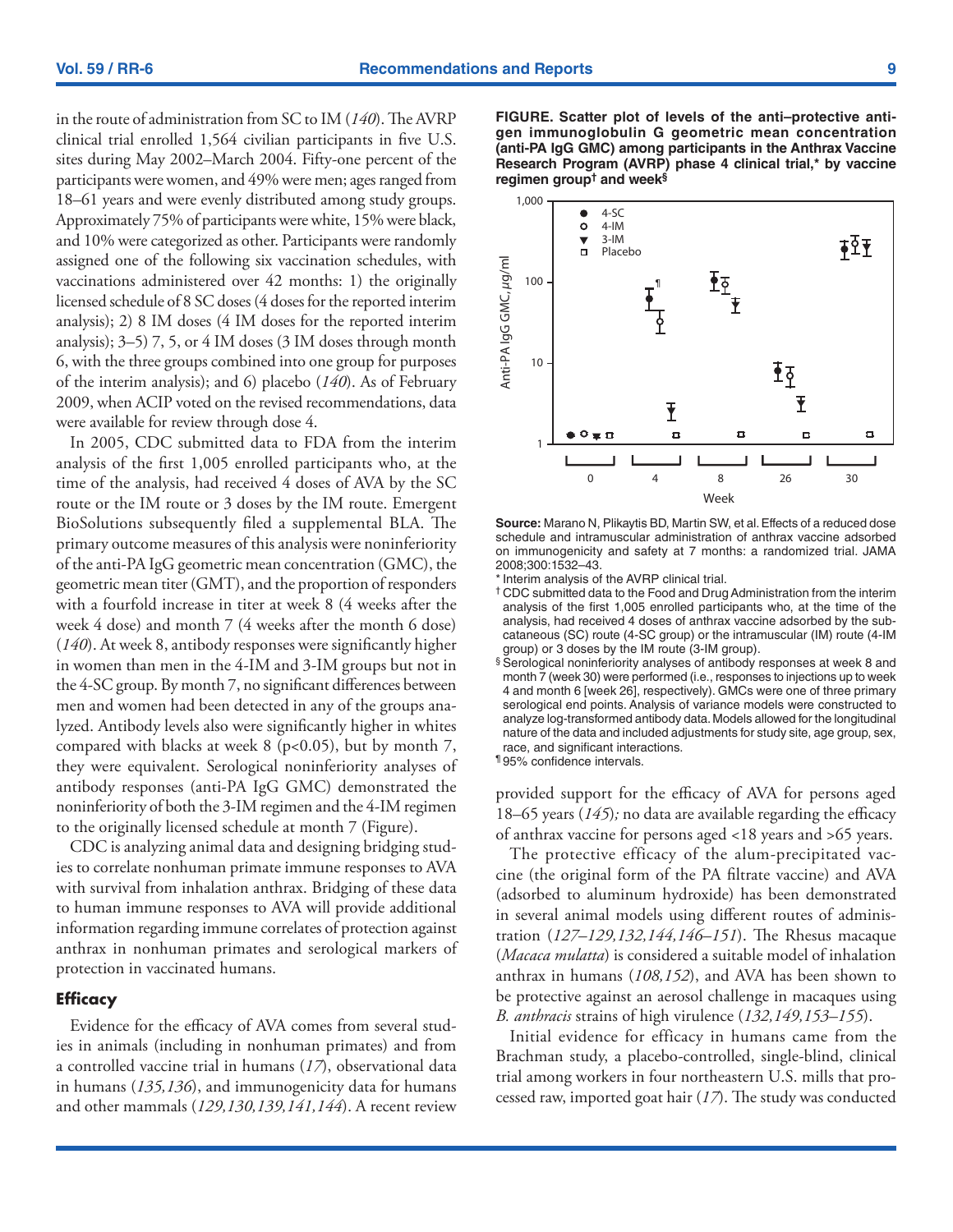during 1955–1959 using the alum-precipitated vaccine, the precursor to the currently licensed AVA. A total of 1,249 workers were included: 379 received the full series of anthrax vaccine, 414 received placebo, 116 received an incomplete series of injections (with either vaccine or placebo), and 340 received no treatment (observational group). Before vaccination, the yearly average number of human cutaneous and inhalation anthrax cases among employees in these mills was 1.2 cases per 100 employees. During the study, 26 anthrax cases (five inhalation and 21 cutaneous) were reported from the four mills. All five inhalation cases (four of which were fatal) occurred in participants who had not received vaccine; two had received placebo, and three had been in the observational group. Twenty of the 21 cutaneous cases occurred among participants who had not been fully vaccinated. Fifteen of the 21 had received placebo injections, three had received no injections (observational group), and three had received some doses of anthrax vaccine. Among the three cases that occurred in vaccinated persons, one occurred just before administration of the scheduled third dose, one occurred 13 months after completion of the scheduled 6 doses (but before any booster doses were received), and one occurred just before receipt of the first booster dose. The efficacy analysis in this study included all cases of anthrax, regardless of the route of exposure or manifestation of the disease, providing a combined efficacy of 92.5% based on person-time of occupational exposure (*17*).

During 1962–1974, CDC collected surveillance data, independently of the Brachman clinical study, on cases of anthrax in mill workers or persons living near mills in the United States(*135,136*). Vaccinated persons received either AVA or the earlier formulation used in the original 1950s clinical trial (*17*). No cases of inhalation anthrax were identified in any of the workers. Twenty-seven cases of cutaneous anthrax were identified by CDC, 24 of which were in unvaccinated persons. In vaccinated persons, one case occurred after receiving 1 dose of anthrax vaccine, and two cases occurred after receiving 2 doses of anthrax vaccine. No documented cases of anthrax were reported for persons who had received at least 3 of the recommended 6 doses of anthrax vaccine. A civilian advisory panel reviewed the CDC surveillance data and determined the vaccine to be effective (*136*).

In March 2002, a committee appointed by the Institute of Medicine (IOM) released a comprehensive review of the most current safety and efficacy data available for AVA (*152*). The committee found human efficacy data to be limited to the Brachman study (*17*) and the CDC surveillance data (*135,136*) but concluded that the combination of human data and animal data demonstrated that AVA effectively protects humans from anthrax, including inhalation anthrax (*152*). The committee also determined that the mechanism of action of AVA protects humans from various *B. anthracis* strains and that a naturally

occurring or bioengineered strain probably could not overcome AVA and cause anthrax (*152*).

The duration of AVA protection in humans after the initial priming series is unknown. Persons are considered protected from anthrax for as long as they continue receiving AVA according to the licensed schedule. A 2002 study of military personnel who had received 1, 2, or 3 priming doses during the early 1990s, followed by 1 dose 18–24 months later, demonstrated that 99.3% of participants had measurable anamnestic responses (*143*). Data from animal studies suggest that the duration of protection after 2 doses might be 1–2 years and that 3 IM doses of AVA provide significant levels of protection in rhesus macaques for up to 4 years (*140,144,149,155*). Persisting, detectable PA-specific memory B cells in the blood might be useful markers for duration of immunity because of their ability to proliferate and differentiate rapidly into anti-PA antibody–secreting plasma cells. In a study of patients with clinical anthrax, peak anti-PA IgG levels after infection correlated with the number of PA-specific memory B cells in circulation up to at least 1 year after infection (*156*). Circulating PA-specific memory B cells also were detectable in AVA vaccine recipients. These data suggest that both survivors of inhalation anthrax and vaccine recipients develop long-term protective immunity to anthrax; quantitative analysis of PA-specific IgG B cell memory might be a useful predictor of the duration of protection against anthrax (*156*).

#### **Safety**

At least eight reviews (*9,135,136,145,152,157–159*) and 35 other publications include evaluations of AVA safety.

#### *Prelicensure Adverse Event Surveillance*

**Local Reactions.** In prelicensure evaluations, 6,985 persons received 16,435 SC doses: 9,893 initial series doses and 6,542 annual boosters (*160*). Severe local reactions (defined as edema or induration of >120 mm) occurred after 1% of vaccinations. Moderate local reactions (defined as edema and induration of 30–120 mm) occurred after 3% of vaccinations. Mild local reactions (defined as erythema, edema, and induration of <30 mm) occurred after 20% of vaccinations. In a study of the alum-precipitated precursor to AVA, moderate local reactions were documented in 4% of vaccine recipients and mild reactions in 30% of recipients (*17*).

**Systemic Reactions.** In prelicensure evaluations, systemic reactions (i.e., fever, chills, body aches, or nausea) occurred in <0.06% (in four of approximately 7,000) of vaccine recipients (*160*). In the study of the alum-precipitated precursor to AVA, systemic reactions occurred in 0.2% of vaccine recipients (*17*).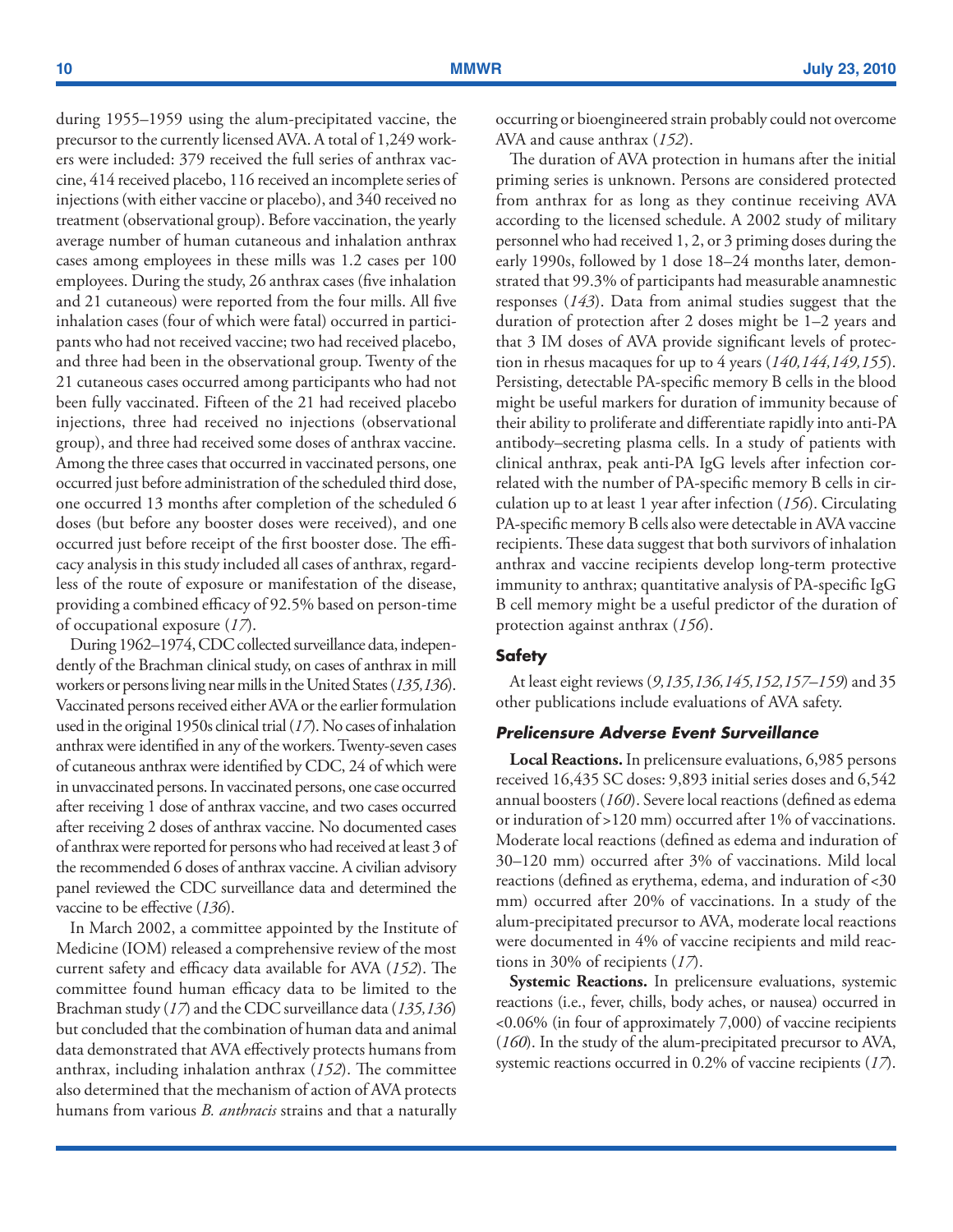#### *Postlicensure Adverse Event Surveillance*

During January 1, 1998–December 31, 2008, nearly 12.4 million doses of AVA were distributed for DoD and domestic licensed use (AT Waytes, Emergent BioSolutions, personal communication, November 5, 2009); 8.4 million of these doses were administered to approximately 2.1 million military personnel during March 1, 1998–December 31, 2008 (P Garman, Military Vaccine Agency, personal communication, November 5, 2009). Less than 1% of all AVA doses were distributed to nonmilitary sources (AT Waytes, Emergent BioSolutions, personal communication, November 5, 2009).

The Vaccine Adverse Event Reporting System (VAERS) has been used extensively to monitor adverse events that occur after vaccination with AVA. VAERS (*161–163*), a U.S. national passive surveillance system for reporting adverse events that occur after administration of U.S. licensed vaccines, plays an important role in the identification of adverse events that warrant further investigation. Although VAERS data are useful for detecting rare adverse events and assessing reporting trends, they cannot be used to assess incidence rates or causality. Reports can be submitted voluntarily by anyone, including health-care providers, patients, manufacturers, or family members; therefore, reports might vary in quality and completeness, often lack detail, and might include inaccurate information. Because VAERS is a passive surveillance system, actual rates for adverse events cannot be calculated because the number of doses administered is unknown. Underreporting is another important limitation, as is differential reporting (e.g., increased reporting rates for specific vaccines or specific adverse events), which often occurs for more serious and unexpected events, events occurring soon after vaccination, events surrounded by publicity, and reports related to litigation proceedings (*163,164*). Hypotheses generated by VAERS must be confirmed by epidemiological studies (*163*).

During January 1, 1998–December 31, 2008, VAERS received 6,015 nonduplicate reports from U.S. sources of adverse events after receipt of AVA, either alone or concurrently with other vaccines (CDC, unpublished data, 2010). Of these, 600 (9.9%) were categorized as serious events (i.e., events resulting in death, hospitalization, or permanent disability) (*165*). Approximately 74% of all reported adverse events that occurred after administration of AVA were in persons aged <40 years. Twenty-six percent occurred in women and 72% in men; sex was not specified in 2% of the reports. The majority (75%) received AVA alone, and 25% received the vaccine concurrently with other vaccines. Eighty three percent of AVA reports were documented as being administered or funded by the military (CDC, unpublished data, 2010).

Adverse events reported to VAERS are coded using terms from the *Medical Dictionary for Regulatory Activities* (MedDRA) (*166*).

Approximately 800 different MedDRA terms were reported in conjunction with AVA during 1998–2008. The 10 most common adverse events that occurred after AVA administration (either alone or concurrently with other vaccines) were arthralgia (n = 1,036, 17.2%), headache (n = 981, 16.3%), pruritis (n = 878, 14.6%), pain (824, 13.7%), injection-site erythema (n = 753, 12.5%), fever (n = 655, 10.9%), erythema (626, 10.4%), pain at the injection site (613, 10.2%), rash (606, 10.1%), and myalgia (583, 9.7%) (*172*). As of December 31, 2008, VAERS had received 25 reports of death among AVA recipients. Causes of death included a spectrum of cardiovascular disorders, unintentional or intentional injuries, malignancies, and chronic illnesses (CDC, unpublished data, 2010). Death reports have been summarized elsewhere (*27,167,168*).

Reports to VAERS after AVA administration have been reviewed by several expert groups (*157,158,167,168*). In 2003, IOM (*169*) recommended that CDC partner with DoD to follow up on signals generated by reviews of VAERS and DoD data, using the DoD Defense Medical Surveillance System (DMSS), a relational surveillance database containing data from military recipients of AVA and other vaccines (*170*).

**Short-Term Adverse Events.** Data on the safety of AVA are only available for persons aged 18–65 years; no information is available on the safety of this vaccine in children or older adults (>65 years). Much of the published data comes from the routine DoD anthrax vaccination program. Several studies, including clinical trials and uncontrolled observational studies, have examined immediate or short-term adverse events (e.g., hours to days) that occurred after receipt of AVA (*171–177*). The majority of these events have been limited to local reactions (e.g., erythema, swelling, pain or tenderness, itching, and nodules) or mild, self-limited systemic symptoms (e.g., fever, chills, myalgia, arthralgia, and malaise). After a comprehensive review, the IOM committee (*152*) found no evidence that AVA recipients had a higher risk than the general population for life-threatening or permanently disabling adverse events immediately after receiving AVA and that rates and types of immediate or short-term reactions were comparable to those for other vaccines regularly administered to adults (*152*).

After the bioterrorism events of 2001, 1,727 persons participated in the CDC Anthrax Vaccine and Antimicrobial Availability program and received either AVA and antimicrobials or only antimicrobials (*178*). Among the enrollees, 199 participants opted to receive AVA and antimicrobials. Local and systemic adverse event profiles for AVA recipients compared with those for persons who received only antimicrobials indicated that a higher proportion of persons who received AVA reported adverse events than did persons who received only antimicrobials. The most commonly reported adverse events among vaccine recipients were discomfort at the injection site (70.9%),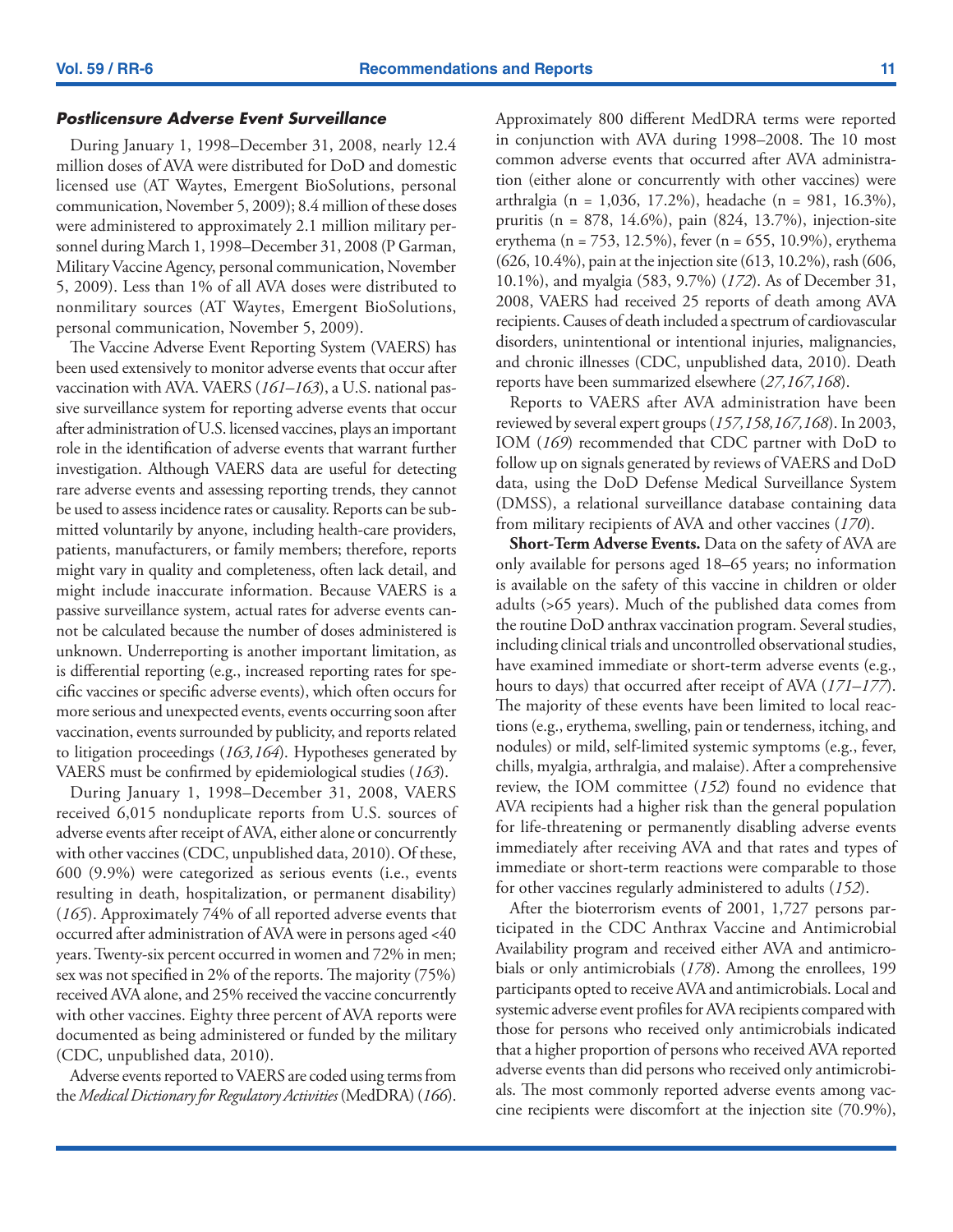erythema (45.2%), induration (58.8%), and swelling (39.7%). Participants who received AVA by the SC route in the AVRP clinical trial reported warmth, tenderness, erythema, induration, and nodule development more frequently than participants who received AVA by the IM route. Although fatigue and headache were the most commonly reported systemic adverse events among clinical trial participants, they were reported by <11% of participants. Women reported significantly more injection-site and systemic adverse events than men (*140*).

Several reviews have noted that women report a higher proportion of certain adverse events after AVA than men (*152,157,167,168*); this phenomenon has been documented with other vaccines as well (*179*). A comprehensive review of VAERS AVA data in 2004 demonstrated that women were 3 times more likely than men to have or report an adverse event. Women were not more likely to be hospitalized than men because of adverse events, although women accounted for a greater proportion of reported injection-site adverse events and moderate or extensive injection-site inflammation (*157*). A study of female AVRP clinical trial participants to assess the effect of progesterone levels on adverse events and immune response is ongoing; final data will be available in late 2010.

**Long-Term (Chronic) Adverse Events.** DoD has published several studies of long-term health effects among vaccinated and unvaccinated military personnel (*180–184*). Additional studies have assessed the long-term health of vaccinated researchers and fertility parameters for vaccinated males (*185,186*). None of the studies found that the risk for adverse health effects or chronic diseases (e.g., cancer or infertility) was higher after anthrax vaccination. These studies of long-term health effects support the IOM finding (*152*) that no convincing evidence exists to indicate that the risk for developing long-term adverse health effects is higher among anthrax vaccine recipients. As with all vaccines, the possibility for rare adverse reactions does exist with AVA.

The Vaccine Analytic Unit (VAU) (*170*)*,* which was developed to implement the IOM recommendations (*169*), is a collaborative CDC and DoD project with FDA participation. Using data from DMSS, VAU can analyze vaccine safety data for all vaccines administered to active-duty and reserve service personnel. In a matched case-control study, VAU investigators found no significant associations between optic neuritis and previous receipt of AVA, smallpox, hepatitis B, or influenza vaccines (*187*). In addition, VAU found no association between concurrent receipt of multiple vaccinations and hospitalization risk among U.S. military personnel (*188*). Studies to address additional topics (e.g., Stevens Johnson syndrome/toxic epidermal necrolysis, type 1 diabetes mellitus, atrial fibrillation, and diffuse connective tissue diseases) are ongoing.

### *Effect of Route of Administration on Adverse Events*

A small randomized study on the effects of route of administration on adverse events found that systemic adverse events were uncommon and similar for IM and SC groups. All local reactions (i.e., tenderness, erythema, warmth, induration, and subcutaneous nodules) were significantly more common after SC injection than after IM injection. Women who received IM injections 4 weeks apart reported fewer of certain local adverse events than did women who received SC injections 2 weeks apart (*143*).

The AVRP clinical trial demonstrated that the proportion of injection-site adverse events was lower in the group receiving 4 IM injections than in the group receiving 4 SC injections, especially among women, who experienced a significant decrease in the occurrence of warmth, tenderness, itching, erythema, induration, edema, and nodules. In addition, the duration of injection-site adverse events in the 4-IM group was shorter than that experienced by the 4-SC group. Persons in the 4-IM group also experienced significantly fewer moderate and severe injection-site adverse events (7.0%) than persons in the 4-SC group  $(10.2\%, p = 0.04)$ . Analog pain scale scores used to assess pain immediately after injection were significantly lower in the 4-IM group compared with the 4-SC group  $(p<0.01)$ . In all study groups, women were almost twice as likely as men to experience an injection-site adverse event ( $OR = 1.93$ , p<0.01); however, the absolute differences between women and men for warmth, itching, erythema, induration, and nodules were largest in the 4-SC group. Route of administration was not associated with the occurrence of systemic adverse events, and the differences between men and women in regards to systemic adverse events were generally consistent across all study groups (including the placebo group) (*140*).

### *Effect of Vaccination on Pregnancy and Breastfeeding*

A paucity of data exists regarding the use of AVA during pregnancy; however, in general, the use of inactivated vaccines is considered safe during pregnancy (*189–193*). Some evidence indicates that nonspecific stimulation of the maternal immune system might decrease the risk for birth defects (*194,195*). Potential benefits gained from the use of AVA during pregnancy might outweigh the risk in certain situations. DoD policy is to exempt pregnant military women from anthrax vaccination; however, some women were inadvertently vaccinated with AVA while pregnant, as reported in a recent study that evaluated approximately 115,000 live births to military women (*196*). The study suggested that infants born to women who received anthrax vaccine in their first trimester of pregnancy had slightly higher odds of experiencing birth defects than infants born to never-vaccinated women (OR = 1.20, 95%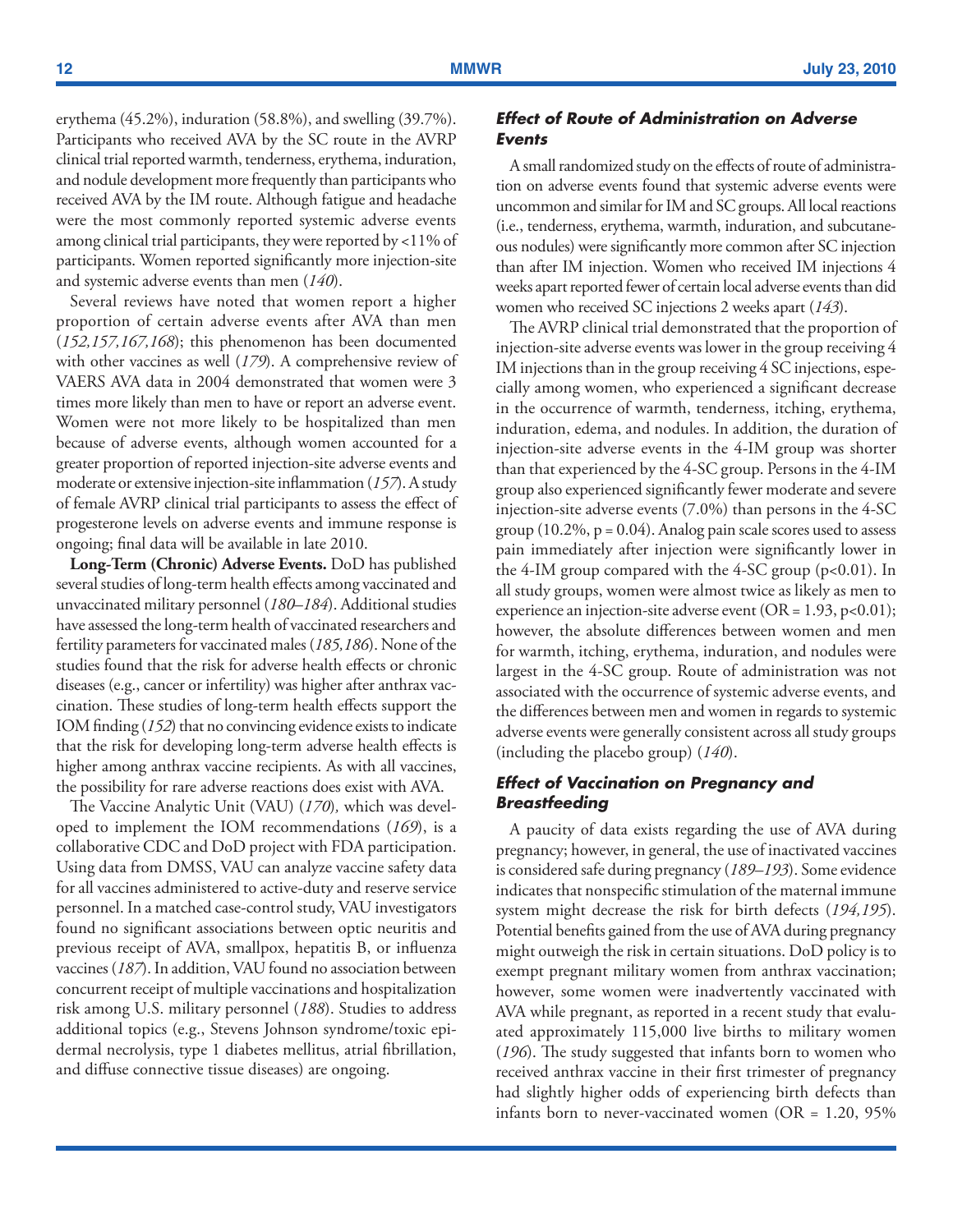<span id="page-14-0"></span>confidence interval  $[CI] = 1.02-1.42$  or to women vaccinated only after pregnancy (OR =  $1.02$ , CI =  $1.01-1.43$ ). When infants born to women vaccinated during their first trimester were compared with infants born to women vaccinated outside the first trimester, no statistical association with birth defects was found (OR =  $1.18$ , CI =  $1.00-1.41$ ). Of the 10 specific defects assessed in this study, only atrial septal defect (ASD) demonstrated a significant increase among infants born to women vaccinated during the first trimester. These findings were limited, partly because the code for ASD (per the International Classification of Diseases, Ninth Revision, Clinical Modification [ICD-9-CM]) is the same as the code for patent foramen ovale, a common finding in preterm infants. When preterm infants with ASD as the only reported birth defect were excluded from analyses, the association between ASD and vaccination in the first trimester was no longer statistically significant. In addition, late recognition of pregnancy, a moderate risk factor for many birth defects, including ASD, might explain the number of women vaccinated during their first trimester. After review of these data and discussions with the authors of this study, ACIP concluded that AVA is safe to administer during pregnancy but recommended that pregnant women defer vaccination unless exposure to anthrax poses an immediate risk for disease (*27*).

Another study of 385 women who had received at least 1 dose of AVA before becoming pregnant (*197*) found no evidence of miscarriage, infertility, or other reproductive problems among vaccinated women. In addition, the study did not support the hypothesis that AVA administration resulted in decreased pregnancy rates among those vaccinated before pregnancy.

No data have been collected on the use of AVA among breastfeeding women. Therefore, whether anti-anthrax antibodies are transferred through milk from mother to infant is unknown; however, data from similar vaccines indicate that this might occur (*198*). No biological reason suggests that breastfeeding women or breastfed children have an increased risk for adverse events after the mother receives anthrax vaccine. Administration of other inactivated vaccines during breastfeeding is not medically contraindicated (*199*).

#### *Vaccination of Children*

AVA use in children has not been studied, and the vaccine is not licensed for use in this population. A 2004 review demonstrated that children aged <18 months experienced more local erythema and induration after receipt of vaccines containing an aluminum hydroxide adjuvant than after receipt of nonadjuvanted vaccines. Erythema and induration were not reported in children aged 10–18 years, although these older children experienced local pain lasting up to 14 days after administration of vaccines with aluminum hydroxide adjuvants (*200*). The concentration of aluminum per dose of AVA is similar to that in the diptheria/tetanus/pertussis (DTaP) vaccine and is less than that in the combined DTaP/polio/hepatitis B vaccine (*201*). Because AVA contains aluminum hydroxide, local adverse events are likely to be similar to those described in adults administered AVA and in children administered other vaccines with similar aluminum hydroxide concentrations; ACIP concluded that no evidence suggests that the risk for serious adverse events after receipt of anthrax vaccine is higher in children. The morbidity of inhalation anthrax should be considered when children have been exposed to aerosolized *B. anthracis* spores.

# **PEP for Previously Unvaccinated Persons**

### **Vaccination as a Component of PEP**

Studies have demonstrated not only the persistence of spores in nonhuman primates up to 100 days after inhalation exposure (*95*) but also the potential for long-term spore survival and development of inhalation anthrax after discontinuation of postexposure antimicrobial agents (*93,95*). Because disease can develop long after exposure to spores, animal studies have examined the use of postexposure vaccination in combination with antimicrobial agents. Although the precise correlation between the immune response to vaccination and protection against disease has not been completely defined, several studies (*93,95,102*) have documented that 2- and 3-dose schedules of vaccination, combined with antimicrobial therapy, prevent development of disease in animals. Although the point at which a person develops immunity against anthrax after the first vaccination is unknown, available data indicate that the antibody response to the vaccination administered at week 26 (month 6) is characteristic of a strong anamnestic response, in turn indicating that the vaccine schedule of day 0, week 2, and week 4 effectively primes the immune system against PA. The available data on human responses to AVA indicate that use of the 3-dose SC regimen (with doses at 0, 2, and 4 weeks) for PEP results in rapid anti-PA antibody production at high levels (*140,143*) and is therefore an additional benefit to the approved antimicrobial therapies. Therefore, ACIP previously recommended that 3 doses of AVA (SC at day 0, week 2, and week 4) be administered in conjunction with antimicrobial therapy to previously unvaccinated persons who have been exposed to aerosolized *B. anthracis* spores (*23,24*).

As described, the AVRP clinical trial (*140*) demonstrated that a vaccination schedule of doses administered at 0 and 4 weeks via the IM route elicited a lower antibody response at week 8 than did a schedule of doses administered at weeks 0, 2, and 4 via the SC or IM route (Figure). Because the clinical signifi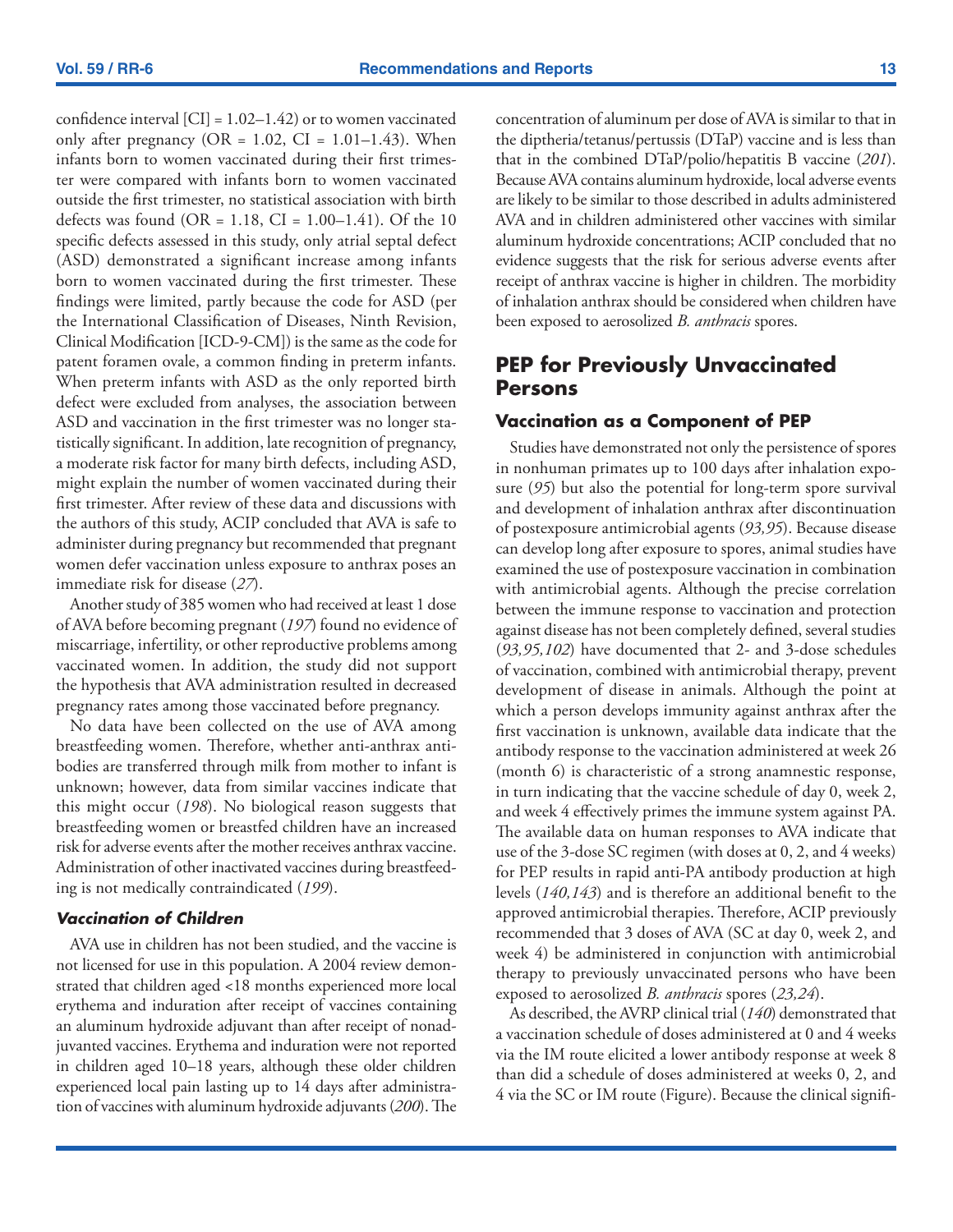cance of the lower immune response to a schedule of doses administered at 0 and 4 weeks is not known, and sex-related differences in antibody levels exist, adherence to a schedule that produces rapid development of high antibody levels is particularly beneficial in a postexposure setting. Therefore, in June 2009, FDA recommended retaining the current PEP protocol (3-dose SC series administered at 0, 2, and 4 weeks in conjunction with antimicrobial therapy for a minimum of 60 days) until additional data are available (J Clifford, FDA, personal communication, June 24, 2009).

After natural, occupational, or bioterrorism-related exposure to aerosolized *B. anthracis* spores, the combination of AVA and antimicrobials is more effective than use of antimicrobials only. Vaccination as a component of PEP is beneficial when antimicrobial PEP is discontinued too soon after exposure. Poor adherence to the prescribed regimen, which has been as low as 42%, minimizes the effectiveness of postexposure antimicrobial therapy (*202*). The bioterrorism events of 2001 also suggested that persons might be exposed to larger amounts of *B. anthracis* spores than those studied in animal models. A possible consequence would be prolonged spore clearance, with increased levels of residual spores at the alveolar surface epithelium and therefore an increased potential for infection when antimicrobial prophylaxis is discontinued after 60 days (*202*).

Because of the potential for short incubation periods with inhalation anthrax, especially when the inhaled dose might be large, and the rapid progression and associated high morbidity and mortality, antimicrobial PEP should be initiated as soon as possible after inhalation exposure to aerosolized *B. anthracis* spores. Vaccination also should be initiated as quickly as possible but will likely occur several days after antimicrobial agent initiation for logistical reasons. To maximize the benefits of vaccine, the first dose should be initiated within 10 days of exposure. Antimicrobial use should continue until the immune response to the priming series has developed, which is expected to be 10–14 days after administration of the third dose of vaccine. PEP recommendations for inhalation exposure to aerosolized *B. anthracis* spores differ from those for a naturally occurring cutaneous or gastrointestinal exposure.

Because AVA is not licensed for postexposure use, administration of AVA as a component of PEP is available under an IND application (IND #10061, held by CDC) and may be made available under an EUA (*19–22*).† The PEP regimen included in the IND protocol includes children aged 0–17 years. IND protocols require detailed records to be kept; written, informed consent from all participants; data collection; reports to FDA; and follow-up of patients. The IND mechanism is generally suited to clinical practice and is not easily used during an emergency. The Project BioShield Act of 2004 authorizes the FDA commissioner to issue an EUA during an emergency under certain circumstances (*21*). Under an EUA, medical countermeasures to diagnose, treat, or prevent serious or life-threatening diseases for which no adequate, approved, and available product exists can be disseminated quickly for the protection and safety of the U.S. population. The issuance of an EUA enables large-scale use of a medical countermeasure (*203*) such as AVA as a component of PEP. AVA has been used extensively, including after the bioterrorism events of 2001, with a good safety profile; therefore, on the basis of a review of existing data and expert opinion, ACIP expects that future use of AVA as a component of PEP is likely to have a good safety profile.

#### **Antimicrobial Agents as a Component of PEP**

Because limited data are available, the optimal duration of antimicrobial therapy in combination PEP is uncertain. Antimicrobial therapy for 60 days, without vaccine, might prevent inhalation anthrax; however, antimicrobial agents without vaccine might not protect persons from late spore germination. Using the limited available data, FDA licensed a 60-day course of antimicrobials for postexposure use; a shorter course (<60 days) of antimicrobial therapy, even when combined with a 3-dose AVA series, is not approved for use by FDA. In 2006, an expert panel (*204*) discussed whether, based on the limited evidence (*102,139*), the duration of antimicrobial use could be shortened with concurrent receipt of AVA. The panel determined that the available data were too limited to support a regimen of <60 days.

Oral ciprofloxacin, oral doxycycline, and parenteral (IM) penicillin G procaine have been shown to be effective for PEP use in a nonhuman primate model (*93*) and are FDA approved for a 60-day course for inhalation anthrax (postexposure) in all age groups (*205,206*). Ciprofloxacin and doxycycline are equivalent first-line antimicrobial agents for PEP, because they are equally effective and have similar susceptibility profiles among naturally occurring *B. anthracis* isolates (*93,207*). In addition, both have similar safety profiles, with a low rate of anaphylactic reactions (*208,209*).

Selection of PEP agents should involve consideration of the potential for antimicrobial resistance. Both naturally occurring constitutive and inducible β-lactamase production can be present in *B. anthracis* isolates (*207,210–212*). Because induction of resistance has been previously reported in the nonhuman primate model (*213*), there are concerns that an insufficient dosage could induce penicillin resistance in humans (*49,214,215*). For these reasons, oral penicillins are not considered first-line antimicrobial agents for PEP but may † Protection of Human Subjects, 21 C.F.R. Pt. 50.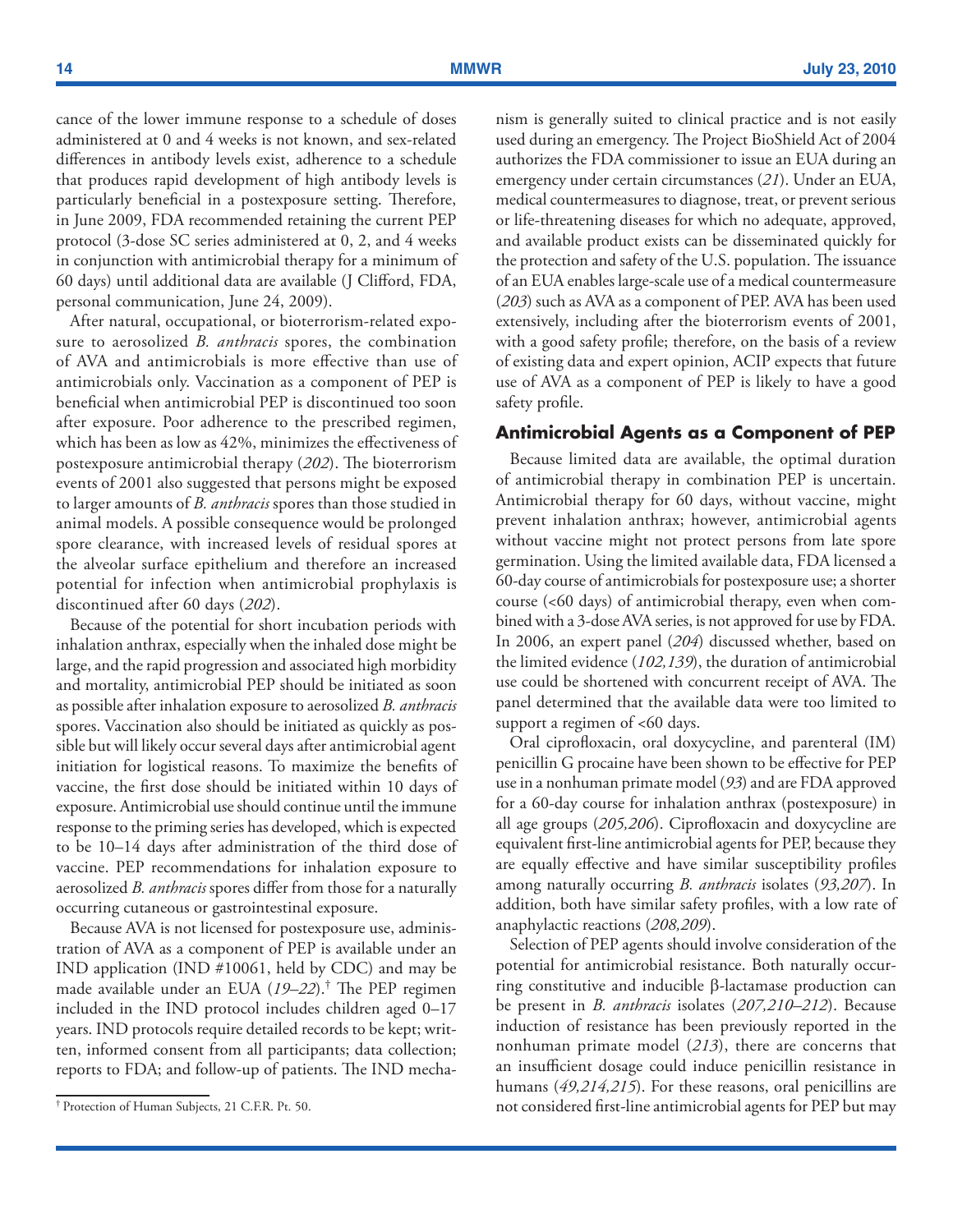be considered after the antimicrobial susceptibility profile of the organism is known. *B. anthracis* is not susceptible to cephalosporins or trimethoprim-sulfamethoxazole (*207,216,217*).

Although oral amoxicillin is an alternative to the first-line PEP agents when antimicrobial susceptibility profiles demonstrate appropriate sensitivity (minimum inhibitory concentration [MIC] ≤0.125 *µ*g/mL), amoxicillin has not been studied for the prophylaxis or treatment of anthrax, and no safety or efficacy data are available for this indication. Amoxicillin is not FDA approved for use as a component of PEP and therefore should only be administered under an IND or possibly under an EUA to certain patient groups (e.g., children or pregnant or nursing women) during a declared emergency provided the criteria for issuance have been met.

Because oral amoxicillin has better pharmacokinetics than equivalent doses of oral penicillin V, oral amoxicillin may be used with a less frequent dosing interval, potentially improving adherence to therapy (*218–222*). Compared with oral penicillin, oral amoxicillin has greater pulmonary penetration and is able to maintain a higher concentration above MIC in the target tissues (e.g., pulmonary-associated lymph nodes, tissues, and secretions) for a greater portion of the dosing interval (*223–227*). Oral amoxicillin at dosages approved for other indications (i.e., 500 mg/kg every 8 hours for adults; 45 mg/kg/day orally in 3 divided doses for children weighing <40 kg) should prevent postexposure inhalation anthrax if the *B. anthracis* strain in question has an amoxicillin MIC <0.125 *µ*g/mL (*225–227*). Amoxicillin-clavulinic acid combinations may be considered for PEP. Because potassium clavulanate does not have a significant impact on the pharmacokinetics of oral amoxicillin, the dosage is based on the amoxicillin component (*228*)*.* 

Levofloxacin been shown to be effective for PEP use in a nonhuman primate model (*229*) and is FDA approved for inhalation anthrax (postexposure) in patients aged >6 months (*230*). Short-term (up to 28 days) safety data exist, but extended-use (up to 60 days) data are limited (*231*). Therefore, levofloxacin is recommended as a second-line PEP antimicrobial agent to be reserved for instances in which tolerance issues or drug resistance patterns indicate its use.

Dosing information for recommended antimicrobial agents for PEP is provided (Table 1). For patients unable to tolerate FDA-approved antimicrobial agents, clinicians may consider clindamycin, chloramphenicol, erythromycin, vancomycin, or other fluoroquinolones for PEP, based on in vitro susceptibility results. Administration of these agents would be considered off-label use (i.e., for other than the FDA-approved use) and might require an IND or EUA.

### **Adverse Events Associated with Antimicrobial PEP**

Adverse events associated with the long-term use of antimicrobial PEP include gastrointestinal upset and other conditions that are expected when normal body flora are disrupted by antimicrobial use (*232*). Any antimicrobial agent can have undesirable side effects, including allergic reactions. Patients should be urged to inform public health authorities and their health-care providers of any adverse events that occur. Longterm fluoroquinolone use has been associated with tendinitis and tendon tears (*233*).

During the bioterrorism events of 2001, approximately 10,000 persons were recommended to receive a 60-day regimen of antimicrobial prophylaxis (doxycycline, ciprofloxacin, or amoxicillin) for suspected or confirmed exposure to *B. anthracis* spores. Adverse events that were commonly reported by patients were not serious and included diarrhea, stomach pain, nausea, vomiting, headache, dizziness, and fatigue (*202,234*). No serious adverse events were found to be definitely related to the use of prescribed antimicrobials (*202,234*). Adverse events associated with ciprofloxacin or doxycycline were not substantially different enough for one therapy to be recommended instead of the other (*178,202*). Among persons who began the 60-day PEP regimen, 21%–41% continued the regimen as prescribed (*202*). Adverse events were a commonly cited reason for discontinuation of antimicrobial PEP; 73 (78%) of the 93 persons in the Washington, DC, postal center who stopped taking antimicrobial PEP cited adverse events as a reason for nonadherence (*235*). Perceived risk for exposure to aerosolized *B. anthracis* was a statistically significant predictor of adherence to PEP (*235*), and according to one study, perceived risk was a stronger predictor of adherence than actual adverse events (*202*).

### **Antimicrobial Considerations for Pregnant or Breastfeeding Women**

Based on limited human clinical information, use of therapeutic doses of ciprofloxacin during pregnancy is unlikely to have a substantial teratogenic risk; however, the actual teratogenic risk from ciprofloxacin use during pregnancy is unknown (*13,236*). Even with these limited data, ciprofloxacin is recommended as the first-line antimicrobial agent of choice for PEP for asymptomatic pregnant or lactating women because of the severity of inhalation anthrax (*237*)*.* Treatment should be changed to amoxicillin if the strain of *B. anthracis* is found to be sufficiently susceptible to penicillin (*237*).

Potential risks associated with the use of tetracycline antimicrobials during pregnancy include dental staining of the fetal primary teeth and possible depressed fetal bone growth and dental enamel defects. Hepatic necrosis has been reported in pregnant women using tetracyclines, although such reports are rare (*13*). Tetracyclines should be used cautiously in asymptomatic pregnant women and only if contraindications to the use of other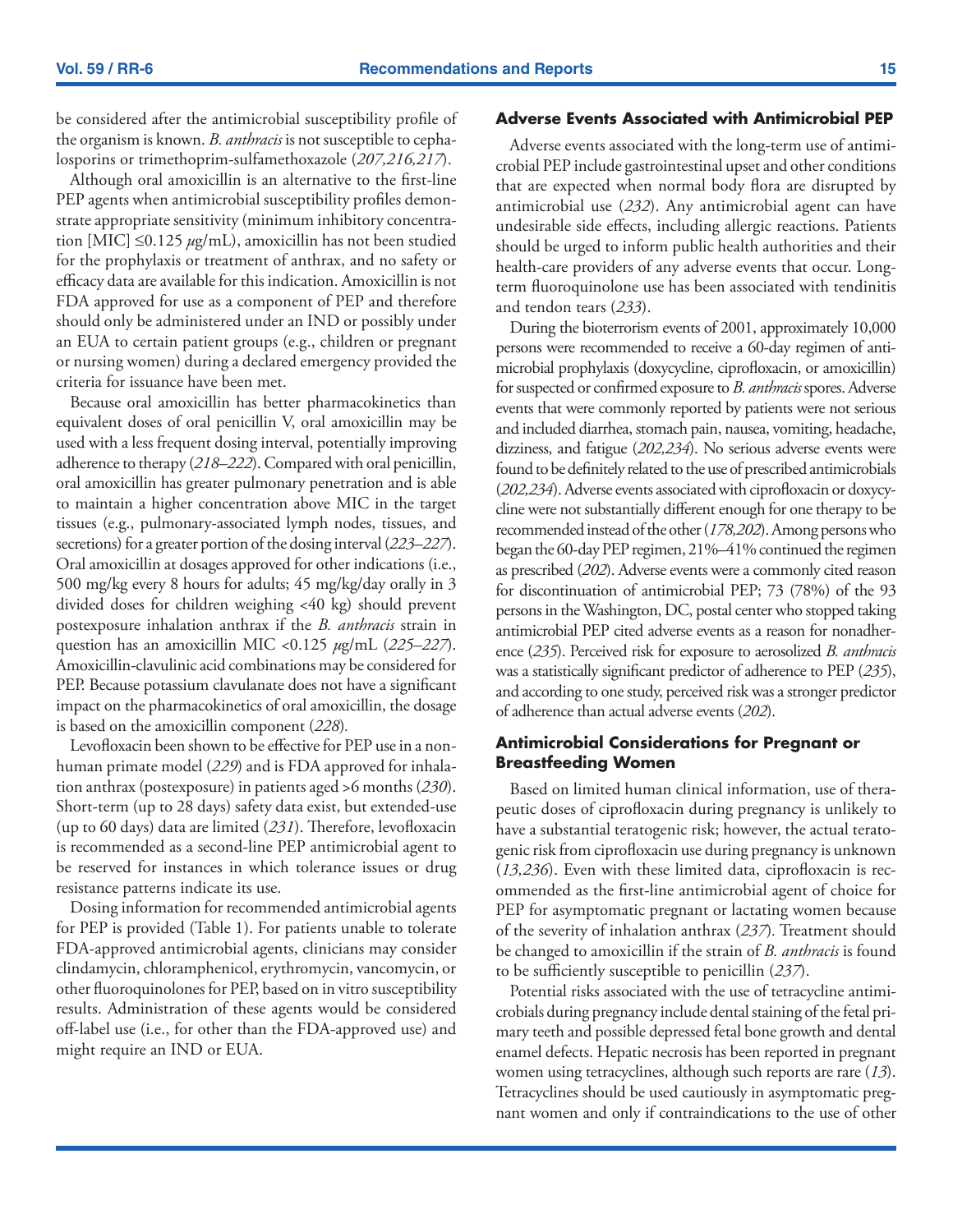| Population                                                    | Antimicrobials for 60-day* PEP                                                                                                                                                                                                                                                                                                                                                                                             | AVA dosage and route <sup>†</sup>                                                                                                                        |
|---------------------------------------------------------------|----------------------------------------------------------------------------------------------------------------------------------------------------------------------------------------------------------------------------------------------------------------------------------------------------------------------------------------------------------------------------------------------------------------------------|----------------------------------------------------------------------------------------------------------------------------------------------------------|
| Adults (18-65 yrs)                                            | One of the following for 60 days:<br>Ciprofloxacin, § 500 mg orally twice daily<br>Doxycycline, 100 mg orally twice daily                                                                                                                                                                                                                                                                                                  | 3-dose subcutaneous (SC) series: first dose administered<br>as soon as possible, second and third doses administered<br>2 and 4 wks after the first dose |
| Pregnant women <sup>1</sup>                                   | One of the following for 60 days:<br>Ciprofloxacin, 500 mg orally twice daily<br>Doxycycline, 100 mg orally twice daily<br>Amoxicillin,** 500 mg every 8 hrs                                                                                                                                                                                                                                                               | 3-dose SC series; first dose administered as soon as pos-<br>sible, second and third doses administered 2 and 4 wks<br>after the first dose              |
| Children $(<18$ yrs) <sup><math>\uparrow\uparrow</math></sup> | One of the following for 60 days:<br>Ciprofloxacin, \$, tt, \$\$ 15 mg/kg every 12 hrs<br>Doxycycline, <sup>††, ¶1</sup> (maximum of 100 mg/dose)<br>$>8$ yrs and $>45$ kg: 100 mg every 12 hrs<br>$>8$ yrs and $\leq 45$ kg: 2.2 mg/kg every 12 hrs<br>$\leq$ 8 yrs: 2.2 mg/kg every 12 hrs<br>Amoxicillin,**,*** 45 mg/kg/day orally divided into 3 daily doses<br>given every 8 hrs; each dose should not exceed 500 mg | Recommendations for use of AVA in children are made on<br>an event-by-event basis.                                                                       |

#### **TABLE 1. Recommended initial antimicrobial agent and anthrax vaccine adsorbed (AVA) dosages for postexposure prophylaxis (PEP) after exposure to aerosolized** *Bacillus anthracis* **spores**

Antimicrobials should continue for 14 days after administration of the third dose of vaccine.

† AVA used for PEP must be administered subcutaneously.

§ Levofloxacin is a second-line antimicrobial agent for PEP for persons aged ≥6 mos with medical issues (e.g., tolerance or resistance to ciprofloxacin) that indicate its use. *Children:* 16 mg/kg/day divided every 12 hrs; each dose should not exceed 250 mg. *Adults:* 500 mg every 24 hrs. Safety data on extended use of levofloxacin in any population for >28 days are limited; therefore, levofloxacin PEP should only be used when the benefit outweighs the risk.

¶ The antimicrobial of choice for initial prophylactic therapy among pregnant women is ciprofloxacin. Doxycycline should be used with caution in asymptomatic pregnant women and only when other appropriate antimicrobial drugs are contraindicated. Although tetracyclines are not recommended during pregnancy, their use might be indicated for life-threatening illness.

\*\* If susceptibility testing demonstrates an amoxicillin MIC ≤0.125 *µ*g/mL, oral amoxicillin should be used to complete therapy.

†† Use of tetracyclines and fluoroquinolones in children can have adverse effects. These effects must be weighed carefully against the risk for developing life-threatening disease. If exposure to *B. anthracis* is confirmed, children may be treated initially with ciprofloxacin or doxycycline as prophylaxis. However, amoxicillin is preferred for antimicrobial PEP in children when susceptibility testing indicates that the *B. anthracis* isolate is susceptible to penicillins.

§§ Each ciprofloxacin dose should not exceed 500 mg, or 1 g/day.

¶¶ In 1991, the American Academy of Pediatrics (AAP) amended the recommendation to allow treatment of young children with tetracyclines for serious infections such as Rocky Mountain spotted fever for which doxycycline might be indicated. Doxycycline is preferred for its twice daily dosage and low incidence of gastrointestinal side effects.

\*\*\* Because of the lack of data on amoxicillin dosages for treating anthrax (and the associated high mortality rate), AAP recommends a higher dosage of 80 mg/kg/day, divided into 3 daily doses; each dose should not exceed 500 mg. If this higher dosage of amoxicillin is used, recipients should be carefully monitored for side effects from long-term treatment.

appropriate antimicrobial agents exist. Penicillins are generally considered to be safe during pregnancy and are not associated with an increased risk for fetal malformation (*238*).

The American Academy of Pediatrics considers ciprofloxacin and tetracyclines (including doxycycline) to be appropriate for breastfeeding women because the amount of drug absorbed by infants is small; however, little is known about the safety of long-term use (*239*). Because of the severity of inhalation anthrax, ciprofloxacin and doxycycline are considered the firstline antimicrobial agents of choice for PEP (*237*) as indicated for adults in these recommendations. Because amoxicillin is known to be safe for infants, this antimicrobial is an option for PEP for breastfeeding mothers when the appropriate conditions described have been met and when the mother has no contraindications to amoxicillin. If an infant is exposed to *B. anthracis* and is receiving PEP, the antimicrobial regimen of the breastfeeding mother should be the same as that of the child, when possible, to minimize infant exposure to multiple drugs.

If the drug used by the mother is contraindicated in her infant, the mother should express and discard her breast milk while being treated. Breastfeeding may resume after the mother completes the course of antimicrobial therapy (*204,240,241*).

### **Antimicrobial Considerations for Children**

Although antimicrobials such as ciprofloxacin or doxycycline are typically not administered to children, the severity of anthrax is sufficient that treatment with these antimicrobials is warranted and recommended for children who have been exposed to aerosolized *B. anthracis* spores. Amoxicillin is preferred for antimicrobial PEP in children when susceptibility testing indicates that the *B. anthracis* isolate involved is susceptible to penicillins (i.e., MIC  $\leq 0.125$  µg/mL for amoxicillin). In these instances, a transition from ciprofloxacin or doxycycline to amoxicillin is recommended for completion of the 60-day PEP antimicrobial regimen (Table 1).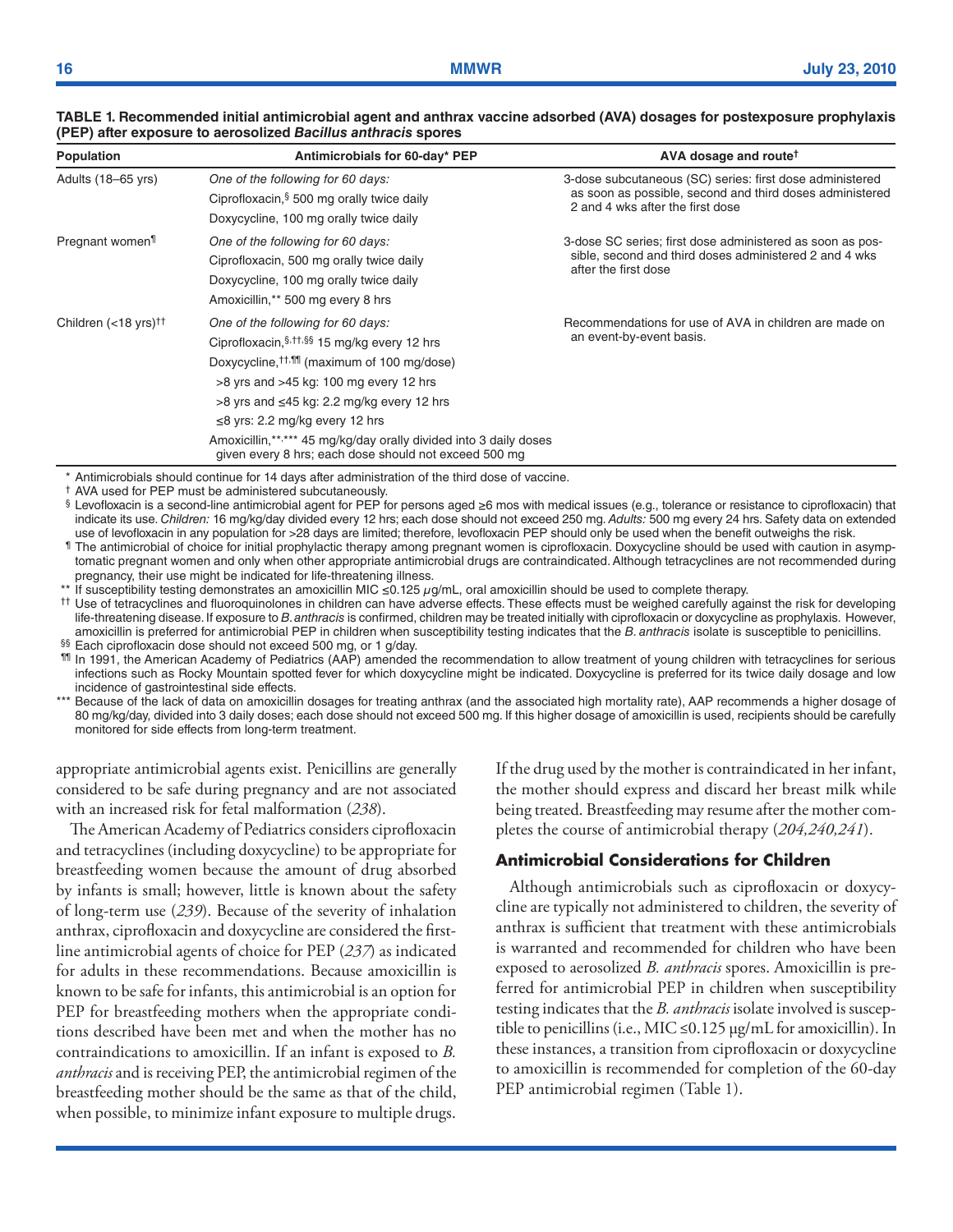### <span id="page-18-0"></span>**Antimicrobial Considerations for Other Populations**

For other specific populations, such as older adults or patients with certain underlying medical conditions (i.e., diabetes or renal failure), standard medical practice should be followed. Additional antimicrobial agents that are not FDA approved for treatment or prevention of anthrax but that may be considered include clindamycin, chloramphenicol, rifampin, vancomycin, and other fluoroquinolones. Health-care providers should consult with public health officials when choosing alternative antimicrobial agents and should consider the antimicrobial susceptibility of the associated strains of *B. anthracis*.

# **Risk for Exposure to** *B. anthracis*

Anthrax exposure is categorized as non–bioterrorism related (i.e., naturally occurring) or bioterrorism related (i.e., intentional). Although naturally occurring anthrax decreased substantially in the United States beginning in 1957 after the initiation of animal vaccination with the Sterne vaccine, persons in certain occupations remain at higher risk for naturally occurring anthrax exposure. In contrast, the risk for bioterrorism-related anthrax is difficult to predict.

# **General Public**

Members of the general public, including pregnant or breastfeeding women, are not at risk for exposure to naturally occurring anthrax but might be exposed through a bioterrorism event that would be time limited, sporadic, and most likely geographically limited, as well as difficult to predict, detect, or prevent (*9*). The target population for a bioterrorism-related release of *B. anthracis* cannot be predicted, and the risk for exposure cannot be reliably calculated. Once a bioterrorism event occurs, exposure and risk for disease development at the individual level are difficult to identify. No data suggest that the risk for developing anthrax is greater for pregnant women who have been exposed to *B. anthracis* than for nonpregnant women who have been exposed. Among children, naturally occurring cases and one confirmed case resulting from exposure during the 2001 bioterrorism events have been reported (*43,242–244*). Data are limited regarding the risk for developing anthrax in children after exposure; however, the risk is assumed to be similar to the risk for adults. Like the general public, medical personnel are not at risk for exposure to naturally occurring anthrax but might be exposed through a bioterrorism event. In general, the risk for acquiring anthrax when caring for infected or contaminated patients is thought to be negligible because no person-to-person transmission or secondary cases of anthrax among

medical personnel have been documented. Medical personnel are recommended to routinely follow infection control measures to minimize risk for known nosocomial infections (*245*).

# **Populations at Risk for Occupational Exposure**

Persons who repeatedly enter potentially contaminated areas should use appropriate personal protective equipment (PPE), which is defined in this report as consisting of a powered airpurifying respirator with full-facepiece and high-efficiency particulate air (HEPA) filters, disposable protective clothing with integral hood and booties, and disposable gloves (*246*)*.* However, despite the use of appropriate PPE, exposures during repeated encounters with contaminated areas might occur because PPE is not 100% effective, individual work practices might lead to exposure, breaches in PPE and environmental controls might occur, and some breaches might not be detected (*247,248*).

### **Persons Handling Animals or Animal Products**

Improvements in industrial hygiene standards, mechanization of animal processing, animal disease control, and strict importation guidelines have reduced the risk for exposure to anthrax among manufacturing employees working with animals and animal products such as imported animal hides, furs, bone meal, wool, animal hair, or bristles (*6,31*).§ Nevertheless, slaughterhouse workers, butchers (*249*), and wool and mohair processors might still be at risk for exposure to *B. anthracis* spores if the industry standards are not upheld.

Inhalation and cutaneous anthrax are occupational hazards primarily for workers who process hides, hair (especially from goats), bone and bone products, and wool (*31,39,43*) and for veterinary, agriculture, and wildlife workers who handle infected animals (*48*). Domestic exposure to *B. anthracis* spores might occur during contact with contaminated bone-meal fertilizer (*40*) or wool yarn (*250*), while making or playing contaminated goat-skin drums (*37,38,44*), and during contact with other domestic products (*31,41*).

Occupational exposure to *B. anthracis* through contact with animals, whether in an agricultural or industrial setting, remains a risk when contact with animals with suspected or confirmed anthrax occurs. However, such human cases are rare (*251*), and cutaneous anthrax is the primary risk. Exposure to *B. anthracis* spores in soil is not considered a substantial risk for human inhalation anthrax because spores are bound to heavy soil particles (*28*).

<sup>§</sup> Sanitary control of animal byproducts (except casings), and hay and straw, offered for entry into the United States, 9 C.F.R. Pt. 95.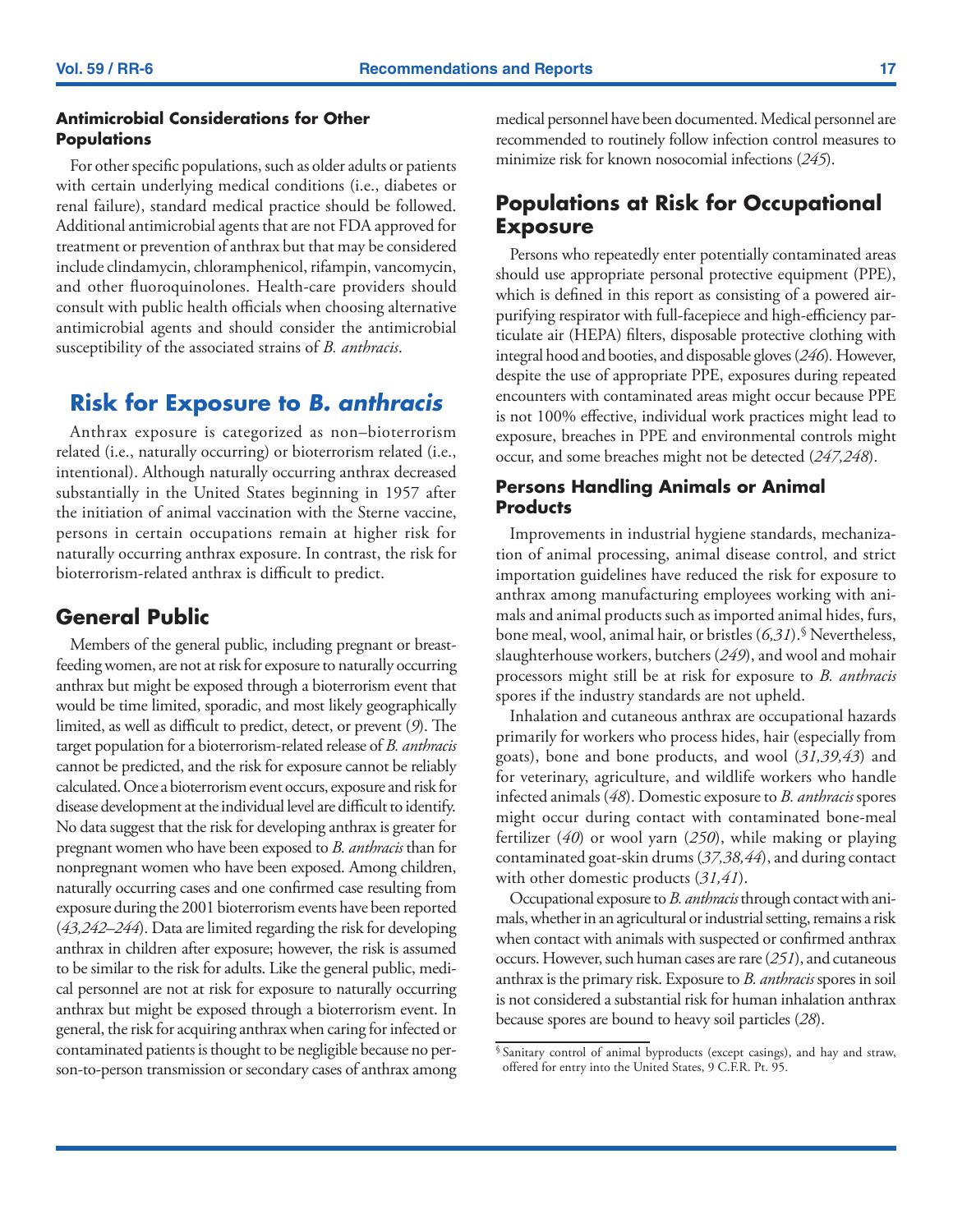### <span id="page-19-0"></span> **Persons Working in Laboratories**

Multiple types of laboratories might work with *B. anthracis,* including academic (research), military, veterinary, food-testing, and public health laboratories. Direct and indirect contact with contaminated objects, accidental parenteral inoculation, and generation of aerosolized particles are all potential risks for infection. Certain activities increase the risk for exposure, such as working with large volumes and high concentrations of the organism or performing activities that might result in aerosolization, such as vortexing and centrifugation (*252*). In 2006, the Association of Public Health Laboratories website provided guidance to address sample transport, receipt, and screening of unknown environmental samples (*253*).

#### **Persons Working in Postal Facilities**

The distribution of letters laden with anthrax spores through the U.S. Postal Service (USPS) in 2001 established the mail as a feasible route of exposure. In the event of another attack through the mail, the risk for exposure to aerosolized *B. anthracis* spores is presumed to be high among staff members in a USPS processing and distribution center who work with mechanical processing equipment that might generate aerosol particles. In response, USPS implemented environmental monitoring to rapidly identify the presence of *B. anthracis* in these centers. Detection of *B. anthracis* using these validated USPS monitors would identify a likely exposure (D Sosin, CDC, personal communication, October 2, 2008) and allow prompt initiation of antimicrobial PEP while laboratory verification is being performed.

### **Military Personnel**

The personnel who have been determined by DoD to be at risk for exposure to *B. anthracis* spores include military personnel being deployed to areas designated by DoD as posing a high risk for anthrax exposure, other select military units with unique missions, civilians deemed to be essential emergency personnel in designated locations, and contractors assigned to higher risk areas who are performing mission-essential services (*254,255*).

### **Persons Involved in Emergency Response Activities**

### **Environmental Investigators and Remediation Workers**

Conducting remediation of *B. anthracis*-contaminated areas can pose a risk for exposure to *B. anthracis* spores. Repeated occupational exposures might occur during environmental investigation or remediation efforts after identification of anthrax cases, regardless of whether the event is bioterrorism related. However, certain features of a bioterrorism event might result in higher risk for exposure during remediation activities. The characteristics of an intentionally dispersed strain of *B. anthracis* (e.g., antimicrobial resistance or dispersion capabilities) might differ from those of a naturally occurring strain. The level of environmental contamination resulting from intentionally dispersed strains, and therefore the potential for exposure at lower infective doses, might be significantly greater than the level of contamination that would result from naturally occurring strains. Because animal studies indicate that the incubation period for inhalation anthrax might be inversely related to the dose of *B. anthracis* spores (*95,107,108*), exposure to higher levels of spores may result in more rapid disease onset, with limited time for initiating PEP.

#### **Emergency and Other Responders**

Persons involved in emergency response activities might include persons who work in police departments, fire departments, hazardous material units, and the National Guard, as well as other government responders. These persons might perform site investigations, respond to suspicious substance reports (also known as white powder incidents), and perform other related activities such as evacuation procedures or other activities critical to the maintenance of infrastructure. The risk for potential exposures associated with responder activities varies depending on the situation. Although the risk for exposure to aerosolized *B. anthracis* spores is likely low, secondary aerosolization of previously settled spores might occur during the performance of certain activities (*63*). Because the location and dissemination of the organism as a result of a bioterrorism attack cannot be predicted, the risk for exposure to aerosolized *B. anthracis* spores in association with emergency response activities cannot be quantified.

# **Recommended Uses of Anthrax Vaccine**

AVA may be used 1) via the licensed schedule to prevent infection by priming the immune system before exposure to *B. anthracis* (pre-event or preexposure vaccination) and 2) after exposure to aerosolized *B. anthracis* spores under an IND or possibly under an EUA (PEP vaccination) (Tables 2 and 3). Recommendations for the use of AVA differ for pre-event or preexposure vaccination and postexposure vaccination. For pre-event or preexposure vaccination, ACIP recommends 5 IM doses administered at day 0, week 4, and months 6, 12, and 18, followed by annual boosters. To elicit the most substantial and rapid immune response possible among previously unvaccinated persons in a postexposure setting, PEP vaccination should be administered as a 3-dose SC series (at 0, 2, and 4 weeks) in conjunction with a 60-day course of appropriate antimicrobial agents.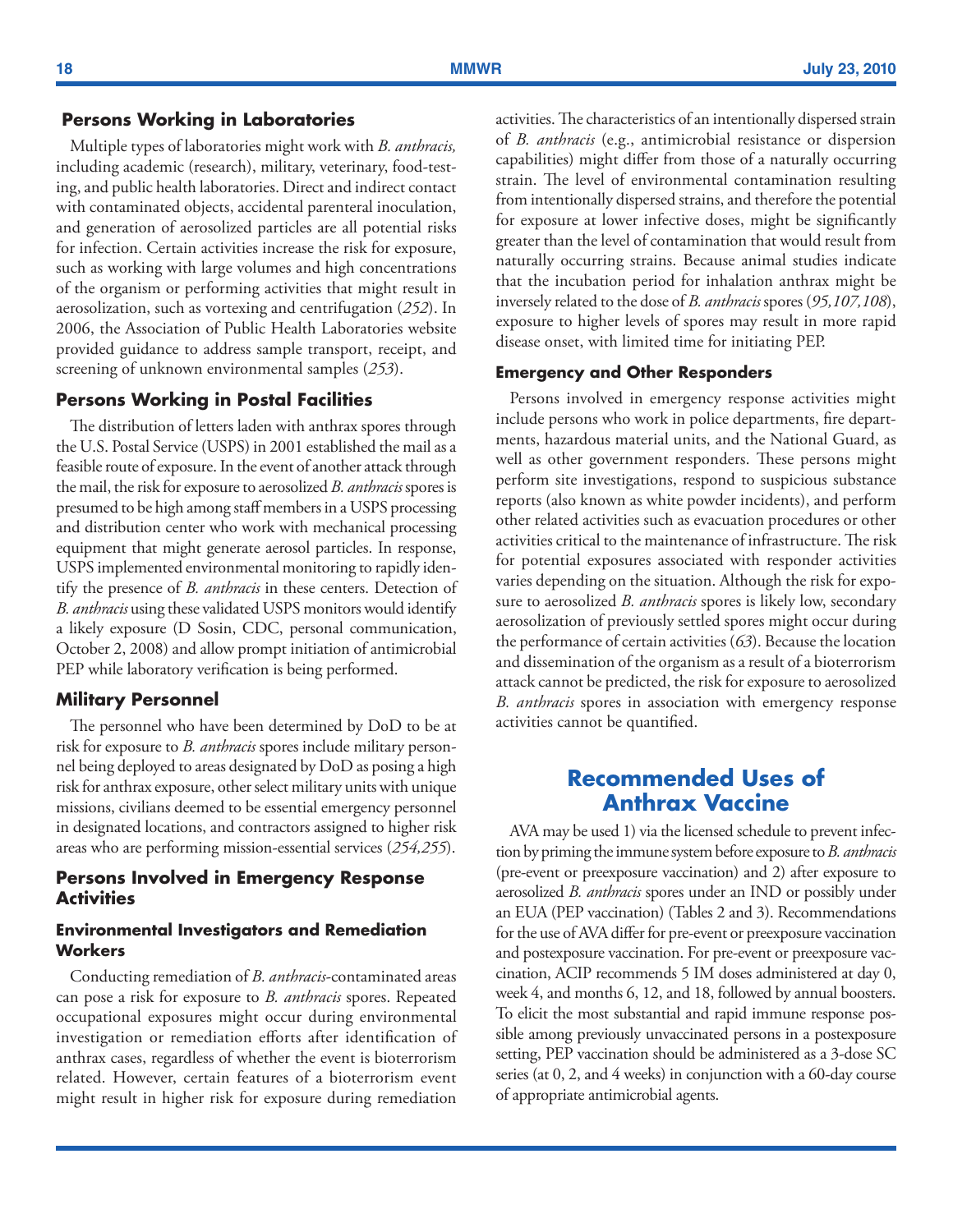| <u>INDEE 2. HOUDININGING DICONDUSTIC QUALITATION CONTINUITY SUIGNINGS IOI QHIIHAA VAUUNIC QUSULDOU</u> |                                                                                          |               |             |
|--------------------------------------------------------------------------------------------------------|------------------------------------------------------------------------------------------|---------------|-------------|
| Type of prophylaxis                                                                                    | <b>Schedule</b>                                                                          | Route         | <b>Dose</b> |
| Preexposure                                                                                            | 5 doses (0 wks, 4 wks, 6 mos, 12 mos, and 18 mos)<br>Annual booster to maintain immunity | Intramuscular | $0.5$ mL    |
| Postexposure*                                                                                          | 3 doses (0, 2, and 4 wks) <sup><math>\dagger</math></sup> . §                            | Subcutaneous  | $0.5$ mL    |
|                                                                                                        |                                                                                          |               |             |

#### <span id="page-20-0"></span>**TABLE 2. Recommended preexposure and postexposure vaccination schedules for anthrax vaccine adsorbed**

\* For previously unvaccinated persons.

† In conjunction with 60-day antimicrobial postexposure prophylaxis.

§ Administered under an Investigational New Drug (IND) protocol or an Emergency Use Authorization (EUA).

# **Pre-event and Preexposure Vaccination**

By priming the immune system before exposure to *B. anthracis*  spores, pre-event and preexposure vaccination might provide more protection than antimicrobial agents alone to persons at risk for occupational exposure to *B. anthracis,* including protection for persons exposed to large inocula, protection if the public health infrastructure cannot ensure immediate availability or timely delivery of postevent antimicrobial agents, and potential benefits if bioengineered strains were released, limiting antimicrobial PEP effectiveness. The potential benefits from pre-event and preexposure vaccination should be weighed against the resource requirements to implement and maintain the vaccination schedule, as well as the potential adverse events associated with vaccination. Decisions for pre-event vaccination should be made based on a calculated risk assessment. In the absence of such an assessment, vaccination may be considered based on an estimated/presumed risk-benefit assessment. Depending on the occupational activities of the vaccine recipient, pre-event or preexposure vaccination might not eliminate the need for appropriate personal protective equipment.

### **General Public**

Because the location and timing of a bioterrorism attack cannot be predicted, the risk-benefit profile for pre-event vaccination for the general public is low, and pre-event vaccination is not recommended. Preventing the morbidity and mortality associated with a deliberate release of *B. anthracis* depends on public vigilance, early detection and diagnosis, appropriate treatment, and rapid administration of PEP.

### **Special Populations**

### *Pregnant and Breastfeeding Women*

In a pre-event setting, in which the risk for exposure to aerosolized *B. anthracis* spores is presumably low, vaccination of pregnant women is not recommended and should be deferred until after pregnancy. Breastfeeding is neither a precaution nor a contraindication to vaccination, and vaccination does not need to be deferred in a pre-event setting if the occupation of the breastfeeding mother poses a risk for exposure to *B. anthracis*.

### *Children*

In a pre-event setting, in which the risk for exposure to aerosolized *B. anthracis* spores is presumably low, vaccination of children is not recommended.

### *Medical Personnel*

 Pre-event vaccination is not recommended for medical personnel. If exposed to aerosolized *B. anthracis* spores during a bioterrorism event, they should receive PEP in accordance with ACIP recommendations.

### **Populations at Risk for Occupational Exposure**

### **Persons Handling Animals or Animal Products**

Routine preexposure vaccination for persons who handle animals or animal products is recommended only for persons for whom previously discussed standards and restrictions are insufficient to prevent exposure to *B. anthracis* spores. Preexposure vaccination is not recommended for persons who routinely have contact with animal hide drums or animal hides; other preventive measures are available.

Routine vaccination of U.S. veterinarians and animal husbandry technicians is not recommended because of the low incidence of animal anthrax cases in the United States. However, vaccination might be recommended for veterinarians and other persons considered to be at high risk for anthrax exposure if they handle potentially infected animals in research settings or in areas with a high incidence of enzootic anthrax cases.

### **Laboratorians**

Preexposure vaccination is recommended for laboratorians at risk for repeated exposure to fully virulent *B. anthracis* spores, such as those who 1) work with high concentrations of spores with potential for aerosol production; 2) handle environmental samples that might contain powders and are associated with anthrax investigations; 3) routinely work with pure cultures of *B. anthracis*; 4) frequently work in spore-contaminated areas after a bioterrorism attack; or 5) work in other settings where repeated exposures to *B. anthracis* aerosols may occur.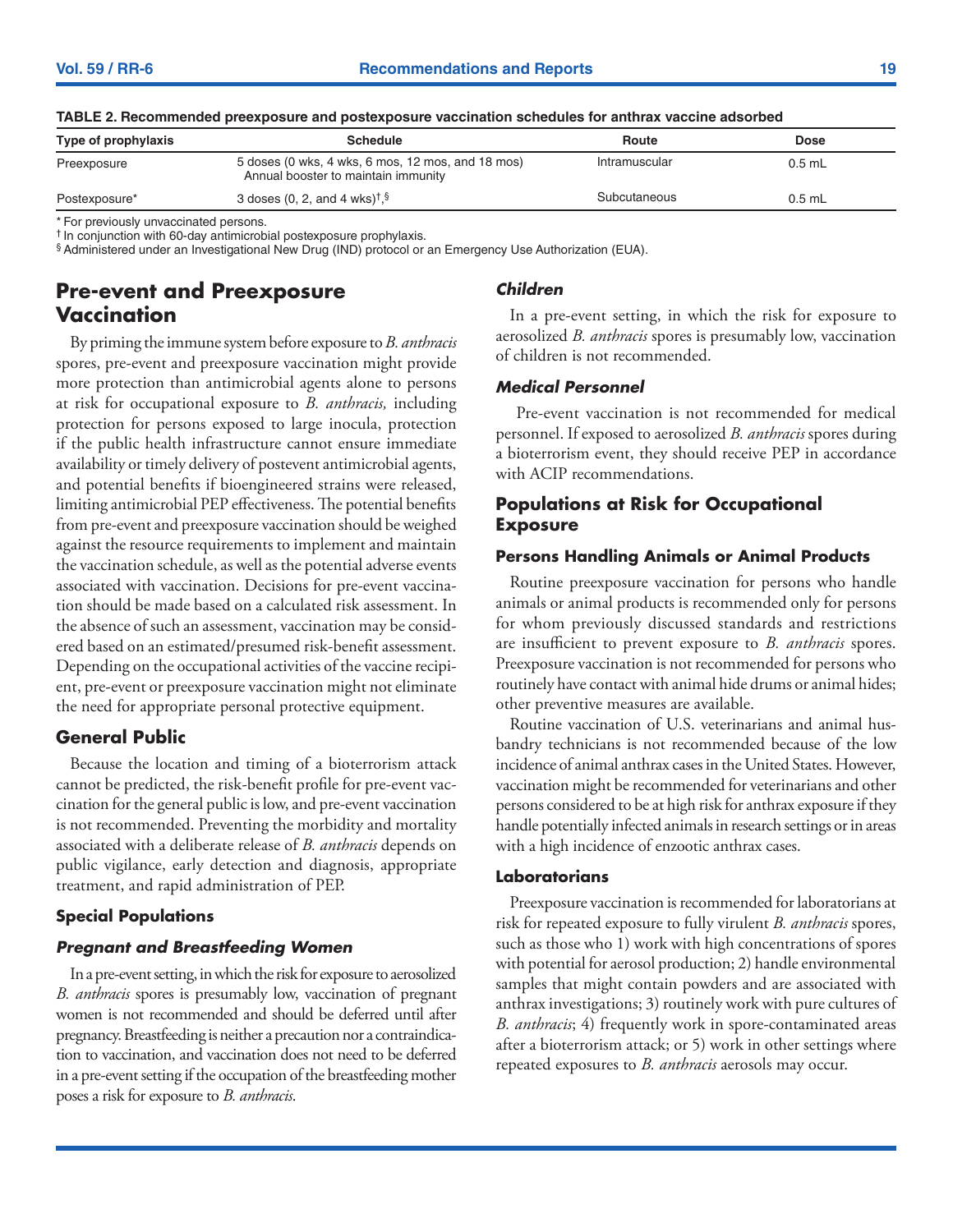#### <span id="page-21-0"></span>**TABLE 3. Recommendations for use of anthrax vaccine adsorbed, by type of population**

| Population                                                                             | Pre-event*                                                                                                                                           | Postexposure prophylaxis (PEP) <sup>†</sup>    |
|----------------------------------------------------------------------------------------|------------------------------------------------------------------------------------------------------------------------------------------------------|------------------------------------------------|
| General public                                                                         | Not recommended                                                                                                                                      | Recommended                                    |
| Special populations in the general public                                              |                                                                                                                                                      |                                                |
| Pregnant women                                                                         | Not recommended                                                                                                                                      | Recommended                                    |
| Breastfeeding women                                                                    | Not recommended                                                                                                                                      | Recommended                                    |
| Children (aged <18 yrs)                                                                | Not recommended                                                                                                                                      | Determined on an event-by-event basis          |
| Medical professionals                                                                  | Not recommended                                                                                                                                      | Recommended                                    |
| Populations at risk for occupational exposure                                          |                                                                                                                                                      |                                                |
| Persons who handle animals or animal products                                          | Not routinely recommended <sup>§</sup>                                                                                                               | Recommended                                    |
| Persons who perform certain types of laboratory<br>work                                | Recommended <sup>1</sup>                                                                                                                             | Based on pre-event vaccination status          |
| Persons who work in postal facilities                                                  | Not recommended                                                                                                                                      | Recommended                                    |
| Military personnel                                                                     | As recommended by the Department of Defense                                                                                                          | As recommended by the Department of<br>Defense |
| Persons involved in environmental investigations Recommended<br>or remediation efforts |                                                                                                                                                      | Based on pre-event vaccination status          |
| Persons involved in emergency response<br>activities**                                 | Not routinely recommended; may be offered on a<br>voluntary basis under the direction of a comprehen-<br>sive occupational health and safety program | Recommended                                    |

\* Five 0.5-mL doses administered intramuscularly at 0 wks, 4 wks, 6 mos, 12 mos, and 18 mos; annual boosters are required to maintain immunity.

† Three 0.5-mL doses administered subcutaneously at 0, 2, and 4 wks after exposure to aerosolized *Bacillus anthracis* spores for persons who have not completed the pre-event vaccination schedule.

§ Recommended only if handling potentially infected animals in research settings or in areas with a high incidence of enzootic anthrax or when standards and restrictions are insufficient to prevent exposure to *B. anthracis* spores.

¶ Laboratorians who work 1) with high concentrations or pure cultures of *B. anthracis* spores, 2) with environmental samples associated with anthrax investigations, or 3) in spore-contaminated areas or other settings with exposure to aerosolized *B. anthracis* spores. Laboratorians who do not work in these settings are not recommended for pre-event vaccine.

Persons involved in emergency response activities might include persons who work in police departments, fire departments, hazardous material units, and the National Guard, as well as other government responders. These persons might perform site investigations, respond to suspicious substance reports (also known as white powder incidents), and perform other related activities, such as evacuation procedures or other activities critical to the maintenance of infrastructure.

#### **Persons Working in Postal Processing Facilities**

Because of biodetection systems in postal processing centers, contamination of mail with *B. anthracis* spores is likely to be detected rapidly, allowing postexposure therapy to be initiated immediately. Therefore, persons who work in these facilities are not recommended to receive pre-event vaccination.

#### **Military Personnel**

Military personnel determined by DoD to have a calculable risk for exposure to aerosolized *B. anthracis* spores are recommended to receive preexposure vaccination. DoD has exclusionary criteria for employees, including an exclusion for pre-event vaccination of pregnant women (*256,257*).

#### **Environmental Investigators and Remediation Workers**

Vaccination is recommended for persons who, as part of their occupation, might repeatedly enter areas contaminated with *B. anthracis* spores.

#### **Emergency and Other Responders**

Emergency and other responders are not recommended to receive routine pre-event anthrax vaccination because of the lack of a calculable risk assessment. However, responder units engaged in response activities that might lead to exposure to aerosolized *B. anthracis* spores may offer their workers voluntary pre-event vaccination. The vaccination program should be carried out under the direction of a comprehensive occupational health and safety program.

#### **Delayed Doses**

Available data on AVA dosages suggest that increasing the interval between doses does not decrease the ultimate serologic response achieved or adversely affect the safety profile. Therefore, as with other vaccines, interruption of the vaccination schedule does not require restarting the entire series or the addition of extra doses (*199*).

#### **PEP**

PEP should be used for previously unvaccinated persons after exposure to aerosolized *B. anthracis* spores, whether the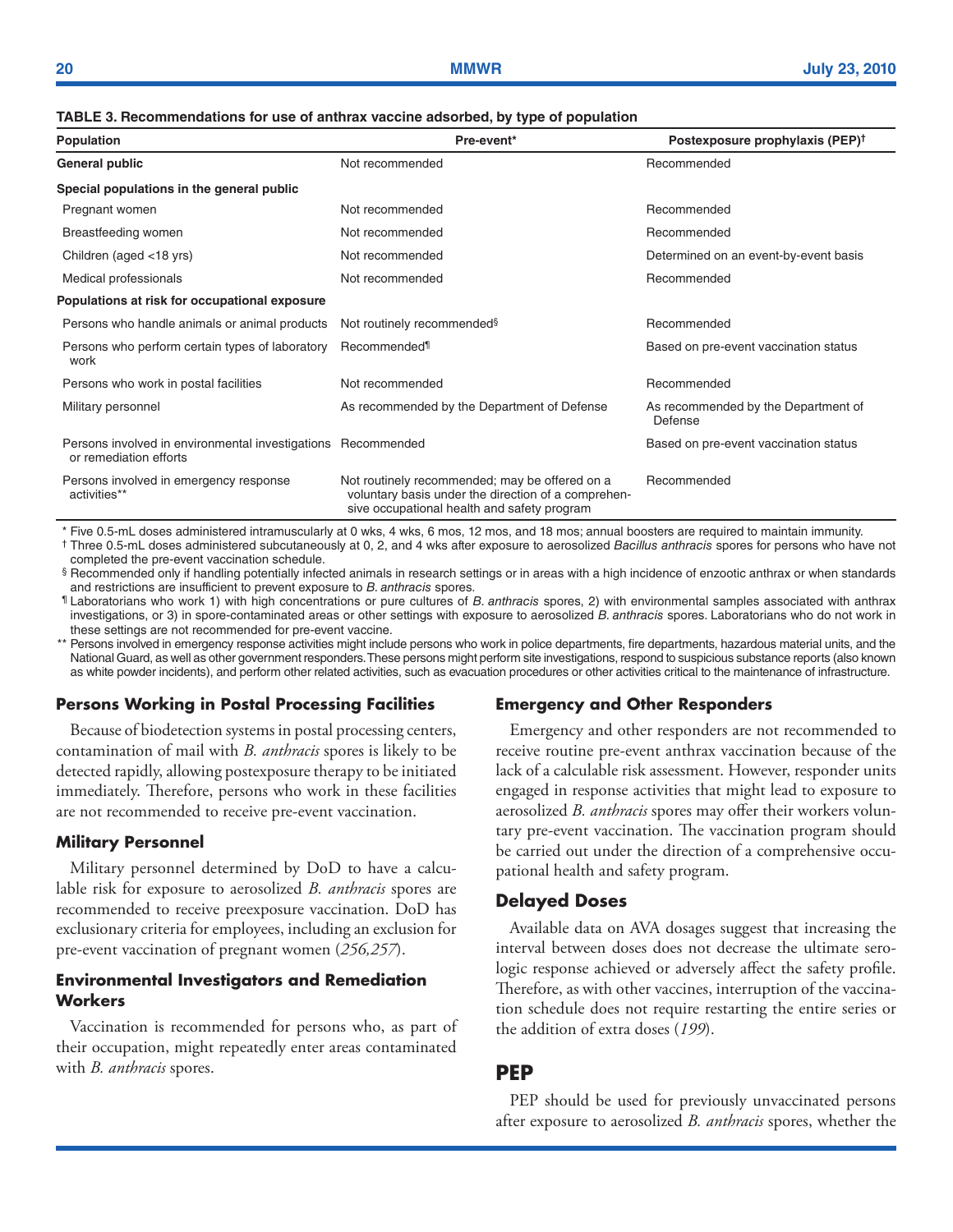exposure is naturally occurring, occupationally related, or intentional. To elicit the most substantial and rapid immune response possible for previously unvaccinated persons in a postexposure setting, vaccination should be administered as recommended in conjunction with appropriate antimicrobial agents (Tables 1 and 2).

#### **PEP After Inhalation Exposure**

#### **General Adult Population**

ACIP recommends a postexposure regimen of 60 days of appropriate antimicrobial prophylaxis combined with 3 SC doses of AVA (administered at 0, 2, and 4 weeks postexposure) as the most effective protection against inhalation anthrax for previously unvaccinated persons aged ≥18 years who have been exposed to aerosolized *B. anthracis* spores.

After exposure to aerosolized *B. anthracis* spores, antimicrobial therapy should be initiated as soon as possible. Ideally, the first dose of vaccine should be administered within 10 days. Because AVA is not licensed for postexposure use, the vaccine will likely be made available either through an IND or an EUA during a public health emergency.

In general, the peak serologic response to anthrax vaccine occurs 10–14 days after the third dose. To ensure continued protection, persons for whom vaccination has been delayed should extend antimicrobial use to 14 days after the third dose, even though this practice might result in use of antimicrobials for >60 days. Antimicrobials should not be used for <60 days in previously unvaccinated persons who have been exposed to aerosolized *B. anthracis* spores.

#### **Pregnant Women**

In a postevent setting that poses a high risk for exposure to aerosolized *B. anthracis* spores, pregnancy is neither a precaution nor a contraindication to PEP. Pregnant women at risk for inhalation anthrax should receive AVA and 60 days of antimicrobial therapy as described.

#### **Breastfeeding Women**

In a postevent setting that poses a high risk for exposure to aerosolized *B. anthracis* spores, breastfeeding remains neither a precaution nor a contraindication to PEP. Breastfeeding women at risk for inhalation anthrax should receive AVA and 60 days of antimicrobial therapy as described.

### **Children**

The use of AVA in children is not contraindicated in a postevent setting that poses a high risk for exposure to aerosolized *B. anthracis* spores. During such an event, public health authorities will determine whether, under the existing IND protocol, to offer vaccine to children aged 0–17 years. Under this IND protocol, 3 doses of vaccine would be administered in conjunction with 60 days of appropriate antimicrobial therapy.

#### **PEP After Repeated Occupational Exposures**

The combination of pre-event vaccine and appropriate PPE effectively protects fully vaccinated persons who work in occupations that might result in repeated exposure to aerosolized *B. anthracis* spores (Table 4). Antimicrobial PEP is not needed for fully vaccinated workers who wear appropriate PPE while working in environments contaminated with *B. anthracis* spores unless the PPE is disrupted. However, fully vaccinated workers who prefer additional protection may consider antimicrobial PEP under the direction of their occupational health program

A 30-day course of antimicrobial PEP is recommended for partially vaccinated workers (Table 4), fully vaccinated workers who do not wear PPE, and fully vaccinated workers whose PPE has been disrupted; these workers should continue with their licensed vaccination regimen.

**TABLE 4. Postexposure prophylaxis (PEP) for persons with repeated occupational exposures to aerosolized** *Bacillus anthracis* **spores, by preexposure anthrax vaccine adsorbed vaccination status**

| <b>Vaccination status</b>         | <b>Vaccination recommendation</b>                                                                                                   | Duration of antimicrobial PEP*                                                                                                                                            |
|-----------------------------------|-------------------------------------------------------------------------------------------------------------------------------------|---------------------------------------------------------------------------------------------------------------------------------------------------------------------------|
| No previous vaccine               | Use PEP schedule of 3 subcutaneous doses<br>(0, 2, and 4, wks); resume the licensed vac-<br>cination schedule <sup>†</sup> at 6 mos | 60 days; continue for 14 days after the third dose of vac-<br>cine, even if initial vaccine administration is delayed and<br>therefore antimicrobial is used for >60 days |
| Partially vaccinated <sup>§</sup> | Continue with licensed vaccination schedule <sup>†</sup>                                                                            | At least 30 days after any type of disruption of respiratory<br>protection <sup>1</sup>                                                                                   |
| Fully vaccinated**                | Continue with annual boosters as scheduled                                                                                          | At least 30 days after any type of disruption of respiratory<br>protection <sup>1</sup>                                                                                   |

\* Because antimicrobial PEP is the primary intervention, do not delay initiation if vaccine is not available.

† Licensed vaccination schedule: 5 doses intramuscularly (IM) (0 wks, 4 wks, 6 mos, 12 mos, and 18 mos), with annual boosters thereafter.

§ Partially vaccinated persons have either received <5 IM priming doses or have not received all annual boosters indicated by the licensed vaccination schedule. ¶ Because respiratory protection can be disrupted in numerous ways (e.g., a face-seal leak in a respirator or not wearing personal protective equipment when entering an area presumed to be uncontaminated that is later determined to be contaminated) and such disruptions are not always detected, the threshold for assuming such a disruption has occurred should be extremely low.

\*\* Fully vaccinated workers have completed the 5-dose IM series and have received all annual booster doses indicated by the licensed vaccination schedule.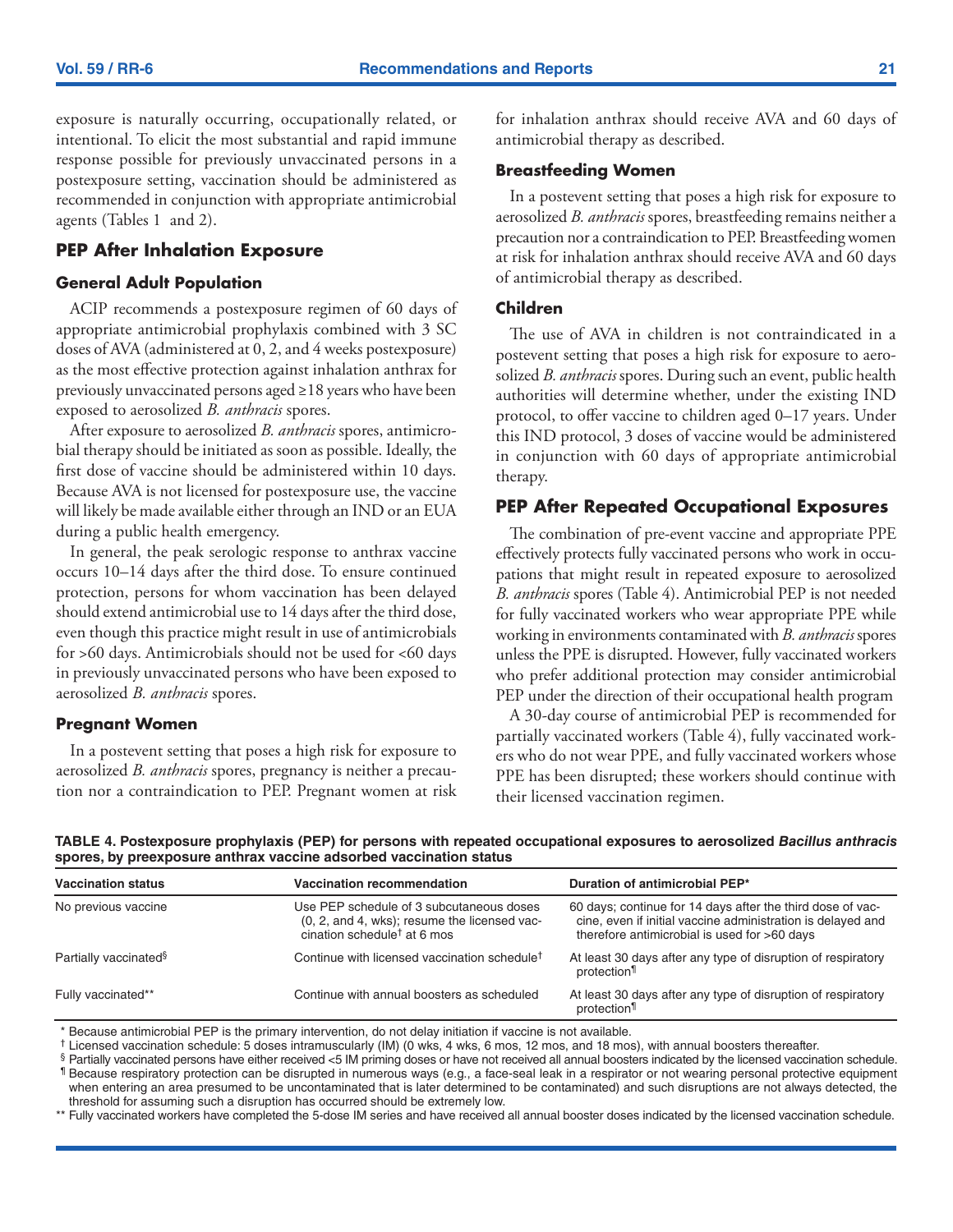<span id="page-23-0"></span>A 60-day course of antimicrobial PEP is recommended for previously unvaccinated workers. These workers also should begin receiving AVA as soon as possible using the PEP schedule of 3 SC doses.

### **PEP After Naturally Occurring Cutaneous or Gastrointestinal Exposure**

Vaccination is not recommended after cutaneous or gastrointestinal exposures that pose no risk for inhalation exposure. When a naturally occurring cutaneous exposure occurs, appropriate medical and public health personnel should be notified, and affected persons should be monitored for development of a spot, pimple, or boil-like lesion, especially in the exposed areas. For persons who experience a naturally occurring gastrointestinal exposure, such those who eat meat from an undercooked carcass of an anthrax-infected animal, antimicrobial PEP for 7–14 days may be considered.

# **Contraindication and Precautions for Use of AVA**

The following contraindication and precautions are relevant for both preexposure and postexposure settings (*137*).

### **Contraindication**

Although anaphylaxis after anthrax vaccination is extremely rare and no anaphylaxis deaths associated with AVA have been reported (CDC, unpublished data, 2010), an anaphylactic reaction can be life-threatening. Therefore, AVA is contraindicated for persons who have experienced an anaphylactic reaction after a previous dose of AVA or any of the vaccine components.

#### **Precautions**

- **Latex allergy:** Because the vaccine vial stopper contains dry, natural rubber, caution should be used when administering the vaccine to persons with a latex allergy (*137*). Epinephrine solution (1:1000) should be available for immediate use in the event that an anaphylactic reaction occurs.
- **History of anthrax disease:** A history of anthrax disease might increase the potential for severe local adverse reactions after AVA administration (*137*).
- **Impaired immune response:** Patients with an impaired immune response might not be adequately immunized after administration of AVA (*137*).
- **Moderate or severe acute illness:** In a standard preexposure vaccination program, vaccination of persons with moderate or severe acute illness should be postponed until after recovery (*137*). In a postevent setting, the

risks of administering vaccine to a person who has been exposed to anthrax but has moderate or severe acute illness should be weighed against the benefits of vaccination. Vaccine may be administered to persons who have a mild illness with or without a low-grade fever.

# **Reporting Adverse Events**

Adverse events that occur after administration of anthrax vaccine should be reported to VAERS, regardless of whether the reporter considers the vaccine to be the cause of the event. Information about VAERS and how to report vaccine adverse events is available at [http://vaers.hhs.gov.](http://vaers.hhs.gov) Adverse events that occur after administration of antimicrobial agents should be reported to the FDA MedWatch program at [http://www.fda.gov/medwatch.](http://www.fda.gov/medwatch)

# **Current and Future Research**

Research priorities for future studies on the currently licensed anthrax vaccine should include immunogenicity; additional evaluations of the dosing schedule (including the maximum time between boosters); additional long-term human safety studies; the number of vaccine doses required for PEP; the optimal duration of antimicrobial use in postexposure settings; antimicrobial susceptibility and treatment studies; optimal alternative antimicrobial agents for children, older adults (aged >65 years), and pregnant women; and the safety of anthrax vaccine in clinical toxicology studies among pregnant animals. Future research should include the groups for whom AVA is currently licensed, as well as children, older adults, and pregnant women. These research questions also should be addressed as new potential anthrax vaccines are identified and considered for use in humans.

# **Research on AVA and Future Anthrax Vaccines: Immunogenicity, Schedule, and Route**

Research is ongoing to address priority topics, including identification of quantitative immune correlates of protection in relevant animal species and defining the quantitative relationship between the vaccine-elicited immune response in these animal species and humans. Completion of the ongoing AVRP clinical trial should provide a definitive clinical evaluation of the effects of reducing the number of AVA doses (*140*).

Information regarding the efficacy and safety of AVA in children and older adults also is needed, as is additional information regarding the safety and efficacy of AVA when used during pregnancy. Future research should include trials to obtain this information and to develop dosage recommendations for children. In addition, research to further develop both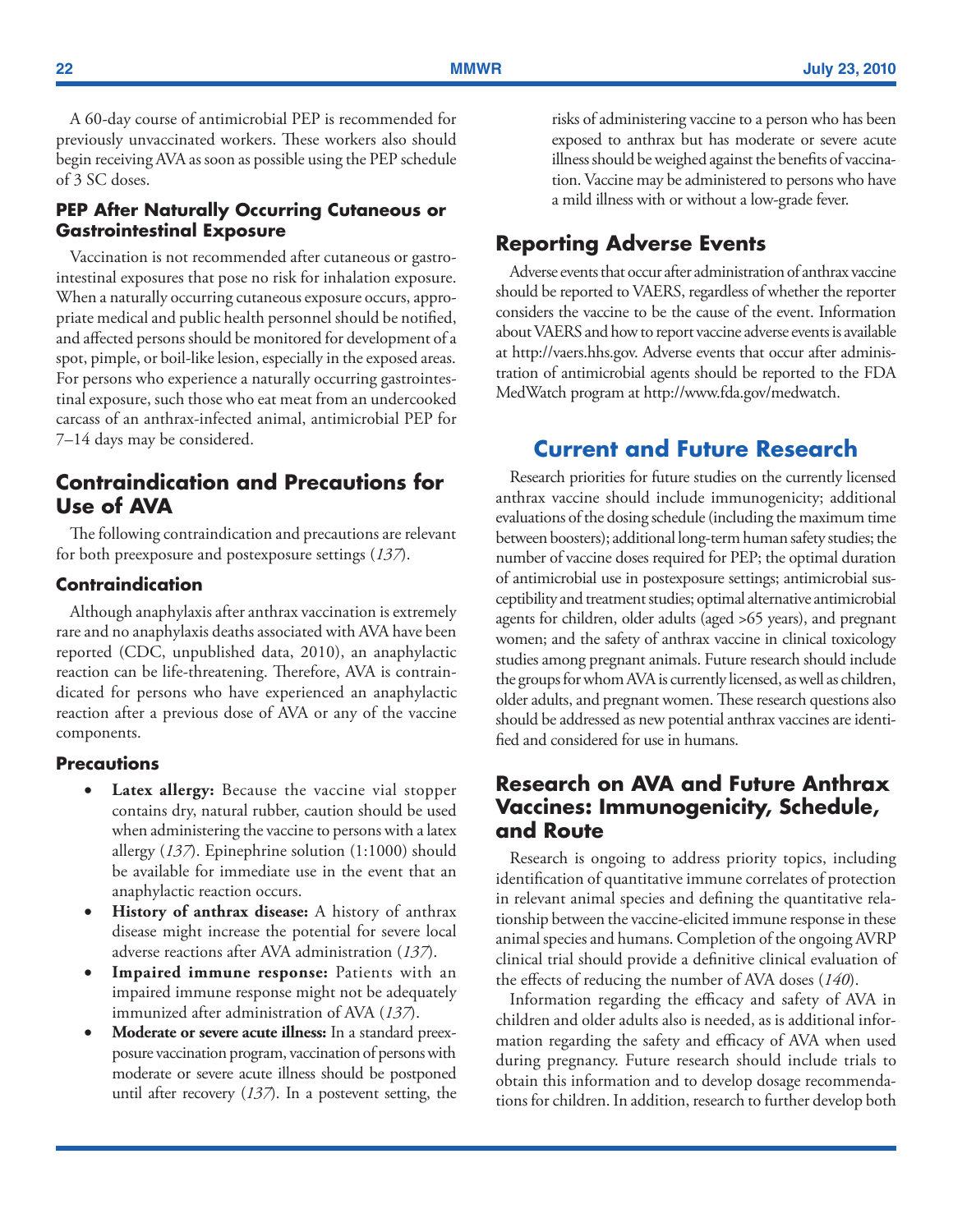<span id="page-24-0"></span>the recombinant PA (rPA) vaccines and the next generation of anthrax vaccines should continue.

# **Postexposure Prophylaxis**

Studies in animals indicate that the combination of antimicrobials and vaccination is very effective for preventing systemic *B. anthracis* infection. When using a combined approach the immune system benefits from the acute-phase antimicrobial protection provided against germinating spores and vegetative cells of *B. anthracis* while gaining enough time to complete immunological priming and establish anamnestic capability (i.e., immunological memory) (*93*). The effectiveness of vaccination might allow the antimicrobial course to be shortened from the recommended 60 days to as few as 14 days (*102*). Definitive, pivotal human studies to evaluate the magnitude and duration of the human immune response to anthrax vaccines when combined with antimicrobials have not been conducted. Additional research is needed to determine the optimal duration of antimicrobial administration in conjunction with the optimal doses of vaccine.

# **Long-Term Safety of AVA**

The FDA final order for use of AVA emphasizes the need to continue postmarketing safety studies (*135*), and the IOM reports document the need for additional long-term follow-up of vaccine recipients (*152,169*). VAU continues to conduct research to address these issues through a combination of studies, including continued screening of the VAERS database for identification of potential long-term adverse events, hypothesis testing research studies using the DMSS database (*170*), and assessments of new safety signals identified from VAERS or other sources.

# **Alternative Anthrax Vaccines**

The rPA vaccines contain the purified protein of an avirulent, non–spore-forming strain of *B. anthracis* (*258*). Although recent phase 1 dose-escalation studies comparing rPA with AVA for reactogenicity, immunogenicity, and dosing range of rPA have been conducted (*258,259*), problems with vaccine formulation have delayed the start of phase 3 trials. One formulation demonstrated that immune responses of participants receiving rPA with adjuvant were not statistically significantly different from the responses of those receiving AVA (*258*). Evidence indicates that rPA candidate vaccines might cause fewer local adverse events than AVA administered subcutaneously (*259*). However, licensure of new anthrax vaccine will likely not occur for several years.

#### **References**

- 1. Brachman PS, Kaufmann AR. Anthrax. In: Evans AS, Brachman PS, eds. Bacterial infections of humans: epidemiology and control. New York, NY: Plenum Medical Book Co; 1998:95–111.
- 2. Koch R. The aetiology of anthrax based on the ontogeny of the anthrax bacillus. Med Classics 1937;2:787–820.
- 3. Hugh-Jones ME, de Vos V. Anthrax and wildlife. Rev Sci Tech 2002;21:359–83.
- 4. Bell J. On anthrax and athracaemia in woolsorters, heifers, and sheep. Br Med J 1880;2:656–61.
- 5. Davies JC. A major epidemic of anthrax in Zimbabwe. The experience at the Beatrice Road Infectious Disease Hospital, Harare. Cent Aft J Med 1985;31:176–80.
- 6. Quinn C, Turnbull P. Anthrax. In: Collier L, Balows A, Sussman M, eds. Topley & Wilson's microbiology and microbial infections. 9th ed. 1998, London: Arnold; New York, NY: Oxford University Press; 1998:799–818.
- 7. Christopher GW, Cieslak TJ, Pavlin JA, Eitzen EM Jr. Biological warfare. A historical perspective. JAMA 1997;278:412–7.
- 8. Cieslak TJ, Eitzen Jr EM. Clinical and epidemiologic principles of anthrax. Emerg Infect Dis 1999;5:552–5.
- 9. Inglesby TV, O'Toole T, Henderson DA, et al. Anthrax as a biological weapon, 2002: updated recommendations for management. JAMA 2002;287:2236–52.
- 10. Rotz LD, Khan AS, Lillibridge SR, Ostroff SM, Hughes JM. Public health assessment of potential biological terrorism agents. Emerg Infect Dis 2002;8:225–30.
- 11. Meselson M, Guillemin J, Hugh-Jones M, et al. The Sverdlovsk anthrax outbreak of 1979. Science 1994;266:1202–8.
- 12. Jernigan JA, Stephens DS, Ashford DA, et al. Bioterrorism-related inhalational anthrax: the first 10 cases reported in the United States. Emerg Infect Dis 2001;7:933–44.
- 13. CDC. Updated recommendations for antimicrobial prophylaxis among asymptomatic pregnant women after exposure to *Bacillus anthracis*. MMWR 2001;50:960.
- 14. Bush LM, Abrams BH, Beall A, Johnson CC. Index case of fatal inhalational anthrax due to bioterrorism in the United States. N Engl J Med 2001;345:1607–10.
- 15. Jernigan DB, Raghunathan PL, Bell BP, et al. Investigation of bioterrorism-related anthrax, United States, 2001: epidemiologic findings. Emerg Infect Dis 2002;8:1019–28.
- 16. Tigertt WD. Anthrax. William Smith Greenfield, M.D., F.R.C.P, Professor Superintendent, the Brown Animal Sanatory Institution (1878–81). Concerning the priority due to him for the production of the first vaccine against anthrax. J Hyg (Lond) 1980;85:415–20.
- 17. Brachman PS, Gold H, Plotkin SA, Fekety FR, Werrin M, Ingraham NR. Field evaluation of a human anthrax vaccine. Am J Public Health Nations Health 1962;52:632–45.
- 18. Anthrax vaccine adsorbed. United States patent US 3208909. September 28, 1965.
- 19. Food and Drug Administration. Investigational New Drug (IND) application: development and approval process. Accessed October 27, 2009. Available at [http://www.fda.gov/Drugs/DevelopmentApprovalProcess/](http://www.fda.gov/Drugs/DevelopmentApprovalProcess/HowDrugsareDevelopedandApproved/ApprovalApplications/InvestigationalNewDrugINDApplication/default.htm) [HowDrugsareDevelopedandApproved/ApprovalApplications/](http://www.fda.gov/Drugs/DevelopmentApprovalProcess/HowDrugsareDevelopedandApproved/ApprovalApplications/InvestigationalNewDrugINDApplication/default.htm) [InvestigationalNewDrugINDApplication/default.htm.](http://www.fda.gov/Drugs/DevelopmentApprovalProcess/HowDrugsareDevelopedandApproved/ApprovalApplications/InvestigationalNewDrugINDApplication/default.htm)
- 20. Office of Counterterrorism Policy and Planning. Guidance—Emergency Use Authorization of medical products; 2007. Available at [http://www.](http://www.fda.gov/RegulatoryInformation/Guidances/ucm125127.htm) [fda.gov/RegulatoryInformation/Guidances/ucm125127.htm.](http://www.fda.gov/RegulatoryInformation/Guidances/ucm125127.htm) Accessed June 23, 2010.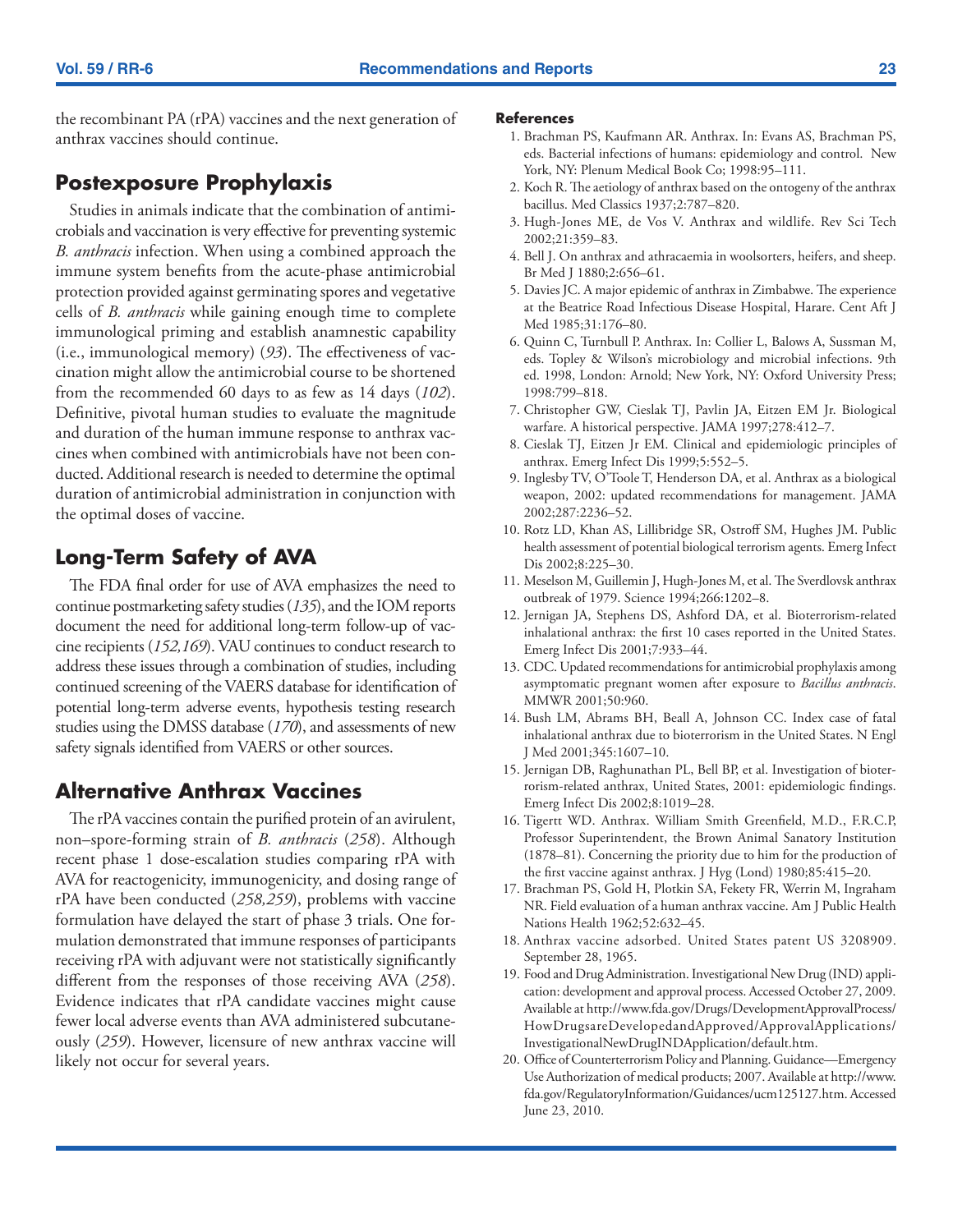- 21. Food and Drug Administration. Emergency Preparedness and Response:. Emergency Use Authorization: Available at [http://www.](http://www.fda.gov/emergencypreparedness/counterterrorism/ucm182568.htm) [fda.gov/emergencypreparedness/counterterrorism/ucm182568.htm](http://www.fda.gov/emergencypreparedness/counterterrorism/ucm182568.htm). Accessed October 27, 2009.
- 22. Food and Drug Administration. Public Health Focus: Emergency Use Authorizations questions and answers. April 28, 2009. Available at <http://www.fda.gov/newsevents/publichealthfocus/ucm153297.htm>. Accessed October 27, 2009.
- 23. CDC. Use of anthrax vaccine in response to terrorism: supplemental recommendations of the Advisory Committee on Immunization Practices (ACIP). MMWR 2002;5145:1024–6.
- 24. CDC. Use of anthrax vaccine in the United States: recommendations of the Advisory Committee on Immunization Practices (ACIP). MMWR 2000;49(No. RR-15).
- 25. Sun W; Food and Drug Administration. Biologics license application supplement approval letter. December 11, 2008. Available at [http://](http://www.fda.gov/biologicsbloodvaccines/vaccines/approvedproducts/ucm124462.htm) [www.fda.gov/biologicsbloodvaccines/vaccines/approvedproducts/](http://www.fda.gov/biologicsbloodvaccines/vaccines/approvedproducts/ucm124462.htm) [ucm124462.htm](http://www.fda.gov/biologicsbloodvaccines/vaccines/approvedproducts/ucm124462.htm). Accessed June 23, 2010.
- 26. Food and Drug Administration. Vaccine product approval process. Available at [http://www.fda.gov/biologicsbloodvaccines/developmen](http://www.fda.gov/biologicsbloodvaccines/developmentapprovalprocess/biologicslicenseapplicationsblaprocess/ucm133096.htm)[tapprovalprocess/biologicslicenseapplicationsblaprocess/ucm133096.](http://www.fda.gov/biologicsbloodvaccines/developmentapprovalprocess/biologicslicenseapplicationsblaprocess/ucm133096.htm) [htm](http://www.fda.gov/biologicsbloodvaccines/developmentapprovalprocess/biologicslicenseapplicationsblaprocess/ucm133096.htm). Accessed June 23, 2010.
- 27. CDC. Advisory Committee on Immunization Practices (ACIP) meeting minutes archive. Available at [http://www.cdc.gov/vaccines/recs/acip/](http://www.cdc.gov/vaccines/recs/acip/mtg-minutes-archive.htm) [mtg-minutes-archive.htm.](http://www.cdc.gov/vaccines/recs/acip/mtg-minutes-archive.htm) Accessed April 30, 2010.
- 28. Turnbull PC. Anthrax in humans and animals. 4th ed. Geneva, Switzerland: World Health Organization; 2008.
- 29. Cohen M, Whalen T. Implications of low level human exposure to respirable *B. anthracis.* Appl Biosaf 2007;12:109–15.
- 30. Watson A, Keir D. Information on which to base assessments of risk from environments contaminated with anthrax spores. Epidemiol Infect 1994;113:479–90.
- 31. Brachman PS. Inhalation anthrax. Ann N Y Acad Sci 1980;353:83–93.
- 32. Brachman P, Friedlander A. Anthrax. In: Plotkin S, Mortimer E, eds. Vaccines. Philadelphia, PA: WB Saunders; 1994:729–39.
- 33. Pile JC, Malone JD, Eitzen EM, Friedlander AM. Anthrax as a potential biological warfare agent. Arch Intern Med 1998;158:429–34.
- 34. Brachman PS, Kaufman AF, Dalldorf FG. Industrial inhalation anthrax. Bacteriol Rev 1966;30:646–59.
- 35. Fletcher J. Human anthrax in the United States: a descriptive review of case reports, 1955–1999. Atlanta, GA: Emory University, Rollins School of Public Health; 2002.
- 36. CDC. Inhalation anthrax associated with dried animal hides—Pennsylvania and New York City, 2006. MMWR 2006;55:280–2.
- 37. CDC. Cutaneous anthrax acquired from imported Haitian drums— Florida. MMWR 1974;23:142,147.
- 38. CDC. Follow-up on cutaneous anthrax acquired from imported Haitian drums—Florida. MMWR 1974;23:224.
- 39. Walsh JJ, Pesik N, Quinn CP, et al. A case of naturally acquired inhalation anthrax: clinical care and analyses of anti-protective antigen immunoglobulin G and lethal factor. Clin Infect Dis 2007;44:968–71.
- 40. Severn M. A fatal case of pulmonary anthrax. Br Med J 1976;1:748.
- 41. Stein C. Anthrax. In: Hull T, ed. Diseases transmitted from animals to man. Springfield, IL: Charles C. Thomas; 1963:82–125.
- 42. Riley A. Report on the management of an anthrax incident in the Scottish borders: July 2006 to May 2007. 2007: Melrose, Scotland: NHS Borders; 2007.
- 43. CDC. Cutaneous anthrax associated with drum making using goat hides from West Africa—Connecticut, 2007. MMWR 2008;57:628–31.
- 44. Anaraki S, S Addiman, G Nixon, et al. Investigations and control measures following a case of inhalation anthrax in East London in a drum maker and drummer, October 2008. Euro Surveill 2008;13:11–3.
- 45. Shadomy SV, Smith TL. Zoonosis update. Anthrax. J Am Vet Med Assoc 2008;233:63–72.
- 46. Stein CD, Van Ness G. A ten year survey of anthrax in livestock with special reference to outbreaks in 1954. Vet Med 1955;50:579–88.
- 47. MacDonald W. Anthrax: report of a fatal case involving the cutaneous and gastrointestinal systems. N Engl J Med 1942;226:949–51.
- 48. Bales ME, Dannenberg AL, Brachman PS, Kaufmann AF, Klatsky PC, Ashford DA. Epidemiologic response to anthrax outbreaks: field investigations, 1950–2001. Emerg Infect Dis 2002;8:1163–74.
- 49. CDC. Update: investigation of bioterrorism-related anthrax and interim guidelines for exposure management and antimicrobial therapy, October 2001. MMWR 2001;50:909–19.
- 50. Mina B, Dyrn JP, Kuepper F, et al. Fatal inhalational anthrax with unknown source of exposure in a 61-year-old woman in New York City. JAMA 2002;287:858–62.
- 51. Barakat LA, Quentzel HL, Jernigan JA, et al. Fatal inhalational anthrax in a 94-year-old Connecticut woman. JAMA 2002;287:863–8.
- 52. George C, et al. Biological warfare: a historical perspective. In: Lederburg J, ed. Biological weapons: limiting the threat. Cambridge, MA: MIT Press; 1999:17–35.
- 53. Eitzen E, Takafuji E. Historical overview of biological warfare. In: Sidell F, Takafuji E, Franz D, eds. Medical aspects of chemical and biological warfare. Washington, DC: Borden Institute; 1997:415–23.
- 54. Olson KB. Aum Shinrikyo: once and future threat? Emerg Infect Dis 1999;5:513–6.
- 55. Chertoff M; US Department of Homeland Security. Determination pursuant to §564 of the federal Food, Drug, and Cosmetic Act [Memorandum]: Washington, DC; September 23, 2008. Available at [http://www.dhs.gov/xlibrary/assets/ofsec\\_signed\\_determina](http://www.dhs.gov/xlibrary/assets/ofsec_signed_determination092308.pdf)[tion092308.pdf](http://www.dhs.gov/xlibrary/assets/ofsec_signed_determination092308.pdf). Accessed April 19, 2010.
- 56. World Health Organization. Health aspects of chemical and biological weapons: a report of a WHO group of consultants. Geneva, Switzerland: World Health Organization; 1970.
- 57. Office of Technology Assessment; US Congress. Proliferation of weapons of mass destruction. Publication OTA-ISC-559, no. 53-55. Washington, DC: Government Printing Office; 1993:53–5.
- 58. Carpenter RT, Dahlgren CM. Interim report 79: BW vulnerability study of the hazards due to secondary aerosols from contaminated terrain. Frederick, MD: Army Biological Labs; October 1954. DTIC recovery no. AD 262-871.
- 59. CDC. Responding to detection of aerosolized *Bacillus anthracis* by autonomous detection systems in the workplace. MMWR 2004;53(No. RR-7).
- 60. Chinn K, Adams D; US Department of Defense. Hazard assessment for suspension of agent-contaminated soil. Washington, DC: 1990; Publication DPG/JOD-91/002.
- 61. Dolan JE, Sanders WM III. Interim report 113: BW vulnerability study of the hazards to personnel caused by the operation of a helicopter on contaminated terrain. Frederick, MD: Army Biological Labs; November 1955. DTIC recovery no. AD 222-773.
- 62. Emanuel P, Roos J, Niyogi K. Sampling for biological agents in the environment. Washington DC: ASM Press; 2008.
- 63. Kournikakis B, et al. Objective assessment of anthrax letter mitigation protocols in an open office environment. 2007; Defence R&D Canada—Suffield.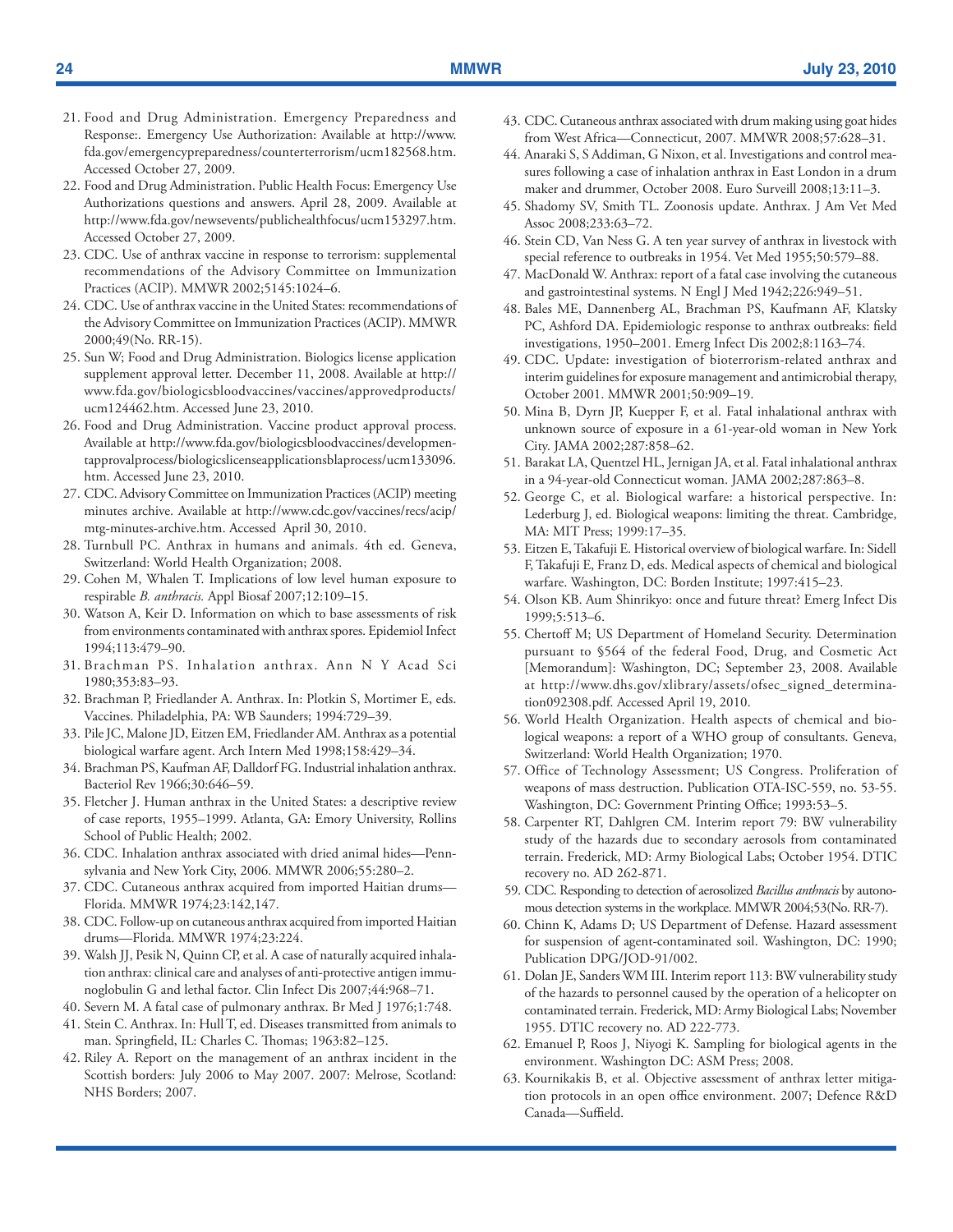- 64. Weis CP, Intrepido AJ, Miller AK, et al. Secondary aerosolization of viable *Bacillus anthracis* spores in a contaminated U.S. Senate office. JAMA 2002;288:2853–8.
- 65. Dixon TC, Meselson M, Guillemin J, Hanna PC. Anthrax. N Engl J Med 1999;341:815–26.
- 66. Druett HA, Henderson DW, Packman L, Peacock S. Studies on respiratory infection. I. The influence of particle size on respiratory infection with anthrax spores. J Hyg (Lond) 1953;51:359–71.
- 67. Glomski IJ, Piris-Gimenez A, Huerre M, Mock M, Goossens PL. Primary involvement of pharynx and Peyer's patch in inhalational and intestinal anthrax. PLoS Pathog 2007;3:e76.
- 68. Leppla SH. The bifactorial *Bacillus anthracis* lethal and oedema toxins. In: Alouf J, Freer J, eds. The comprehensive sourcebook of bacterial protein toxins. London: Academic Press; 1999:243–63.
- 69. Guidi-Rontani C, Weber-Levy M, Labruyère E, Mock M. Germination of *Bacillus anthracis* spores within alveolar macrophages. Mol Microbiol 1999;31:9–17.
- 70. Xu L, Frucht DM. *Bacillus anthracis*: a multi-faceted role for anthrax lethal toxin in thwarting host immune defenses. Int J Biochem Cell Biol 2007;39:20–4.
- 71. Baldari CT, Tonello F, Paccani SR, Montecucco C. Anthrax toxins: a paradigm of bacterial immune suppression. Trends Immunol 2006;27:434–40.
- 72. Agrawal A, Lingappa J, Leppla SH, et al. Impairment of dendritic cells and adaptive immunity by anthrax lethal toxin. Nature 2003;424:329–34.
- 73. Tessier J, Green C, Padgett D, et al. Contributions of histamine, prostanoids, and neurokinins to edema elicited by edema toxin from *Bacillus anthracis*. Infect Immun 2007;75:1895–903.
- 74. Cui X, Li Y, Li X, et al. *Bacillus anthracis* edema and lethal toxin have different hemodynamic effects but function together to worsen shock and outcome in a rat model. J Infect Dis 2007;195:572–80.
- 75. Singh Y, Limpel KR, Goel S, Swain PK, Leppla SH. Oligomerization of anthrax toxin protective antigen and binding of lethal factor during endocytic uptake into mammalian cells. Infect Immun 1999;67:1853–9.
- 76. Vitale G, Bernardi L, Napolitani G, Mock M, Montecucco C. Susceptibility of mitogen-activated protein kinase kinase family members to proteolysis by anthrax lethal factor. Biochem J 2000;352(Pt 3):739–45.
- 77. Duesbery NS, Webb CP, Leppla SH, et al. Proteolytic inactivation of MAP-kinase-kinase by anthrax lethal factor. Science 1998;280:734–7.
- 78. Moayeri M, Haines D, Young HA, Leppla SH. *Bacillus anthracis* lethal toxin induces TNF-alpha-independent hypoxia-mediated toxicity in mice. J Clin Invest 2003;112:670–82.
- 79. Lucey D. *Bacillus anthracis* (anthrax). In Mandell G, Bennett J, Dolin R, eds. Mandell, Douglas, and Bennett's principles and practice of infectious diseases. Philadelphia, PA: Churchill Livingstone; 2005:2485–91.
- 80. Wenner KA, Kenner JR. Anthrax. Dermatol Clin 2004;22:247–56.
- 81. Heyworth B, Ropp ME, Voos UG, Meinel HI, Darlow HM. Anthrax in The Gambia: an epidemiological study. Br Med J 1975;4:79–82.
- 82. Bartlett JG, Inglesby Jr TV, Borio L. Management of anthrax. Clin Infect Dis 2002;35:851–8.
- 83. Carucci JA, McGovern TW, Norton SA, et al. Cutaneous anthrax management algorithm. J Am Acad Dermatol 2002;47:766–9.
- 84. Abdenour D, Larouze B, Dalichaouche M, Aouati M. Familial occurrence of anthrax in Eastern Algeria. J Infect Dis 1987;155:1083–4.
- 85. Sirisanthana T, Brown AE. Anthrax of the gastrointestinal tract. Emerg Infect Dis 2002;8:649–51.
- 86. Kanafani ZA, Ghossain A, Sharara AI, Hatem JM, Kanj SS. Endemic gastrointestinal anthrax in 1960s Lebanon: clinical manifestations and surgical findings. Emerg Infect Dis 2003;9:520–5.
- 87. Ndyabahinduka DG, Chu IH, Abdou AH, Gaifuba JK. An outbreak of human gastrointestinal anthrax. Ann lst Super Sanita 1984;20:205–8.
- 88. Beatty ME, Ashford DA, Griffin PM, Tuxe RV, Sobel J. Gastrointestinal anthrax: review of the literature. Arch Intern Med 2003;163:2527–31.
- 89. Nalin DR, Sultana B, Sahunja R, et al. Survival of a patient with intestinal anthrax. Am J Med 1977;62:130–2.
- 90. Christie AB. Anthrax. In: Infectious diseases: epidemiology and clinical practice. 4th ed. Edinburgh, Scotland: Churchill Livingstone; 1987.
- 91. Kobuch E, Davis J, Fleischer K. A clinical and epidemiological study of 621 patients with anthrax in western Zimbabwe. Salisbury Med Bull 1990;68(Suppl):34–8.
- 92. Pantanowitz L, Balogh K. Gastric anthrax. Arch Pathol Lab Med 2003;127:761.
- 93. Friedlander AM, Welkos SL, Pitt ML, et al. Postexposure prophylaxis against experimental inhalation anthrax. J Infect Dis 1993;167:1239–43.
- 94. Lincoln RE, Walker JS, Klein F, Haines BW. Anthrax. Advan Vet Sci 1964;9:327–68.
- 95. Henderson DW, Peacock S, Belton FC. Observations on the prophylaxis of experimental pulmonary anthrax in the monkey. J Hyg (Lond) 1956;54:28–36.
- 96. Ross J. The pathogenesis of anthrax following the administration of spores by the respiratory route. J Path Bact 1957;73:485–94.
- 97. Hu H, Emerson J, Aronson AI. Factors involved in the germination and inactivation of *Bacillus anthracis* spores in murine primary macrophages. FEMS Microbiol Lett 2007;272:245–50.
- 98. Kang TJ, Fenton MJ, Weiner MA, et al. Murine macrophages kill the vegetative form of *Bacillus anthracis*. Infect Immun 2005;73:7495–501.
- 99. Ribot WJ, Panchal RG, Brittingham KC, et al. Anthrax lethal toxin impairs innate immune functions of alveolar macrophages and facilitates *Bacillus anthracis* survival. Infect Immun 2006;74:5029–34.
- 100. Cleret A, Quesnel-Hellmann A, Vallon-Eberhard A, et al. Lung dendritic cells rapidly mediate anthrax spore entry through the pulmonary route. J Immunol 2007;178:7994–8001.
- 101. Abramova FA, Grinberg LM, Yampolskaya OV, Walker DH. Pathology of inhalational anthrax in 42 cases from the Sverdlovsk outbreak of 1979. Proc Natl Acad Sci U S A 1993;90:2291–4.
- 102. Vietri NJ, Purcell BK, Lawler JV, et al. Short-course postexposure antibiotic prophylaxis combined with vaccination protects against experimental inhalational anthrax. Proc Natl Acad Sci U S A 2006;103:7813–6.
- 103. Temte JL, Zinkel AR. The primary care differential diagnosis of inhalational anthrax. Ann Fam Med 2004;2:438–44.
- 104. Holty JE, Bravata DM, Liu H, Olshen RA, McDonald KM, Owens DK. Systematic review: a century of inhalational anthrax cases from 1900 to 2005. Ann Intern Med 2006;144:270–80.
- 105. Hambleton P, Carman JA, Melling J. Anthrax: the disease in relation to vaccines. Vaccine 1984;2:125–32.
- 106. Brachman PS, Plotkin SA, Bumford FH, Atchison MM. An epidemic of inhalation anthrax: the first in the twentieth century. II. Epidemiology Am J Hyg 1960;72:6–23.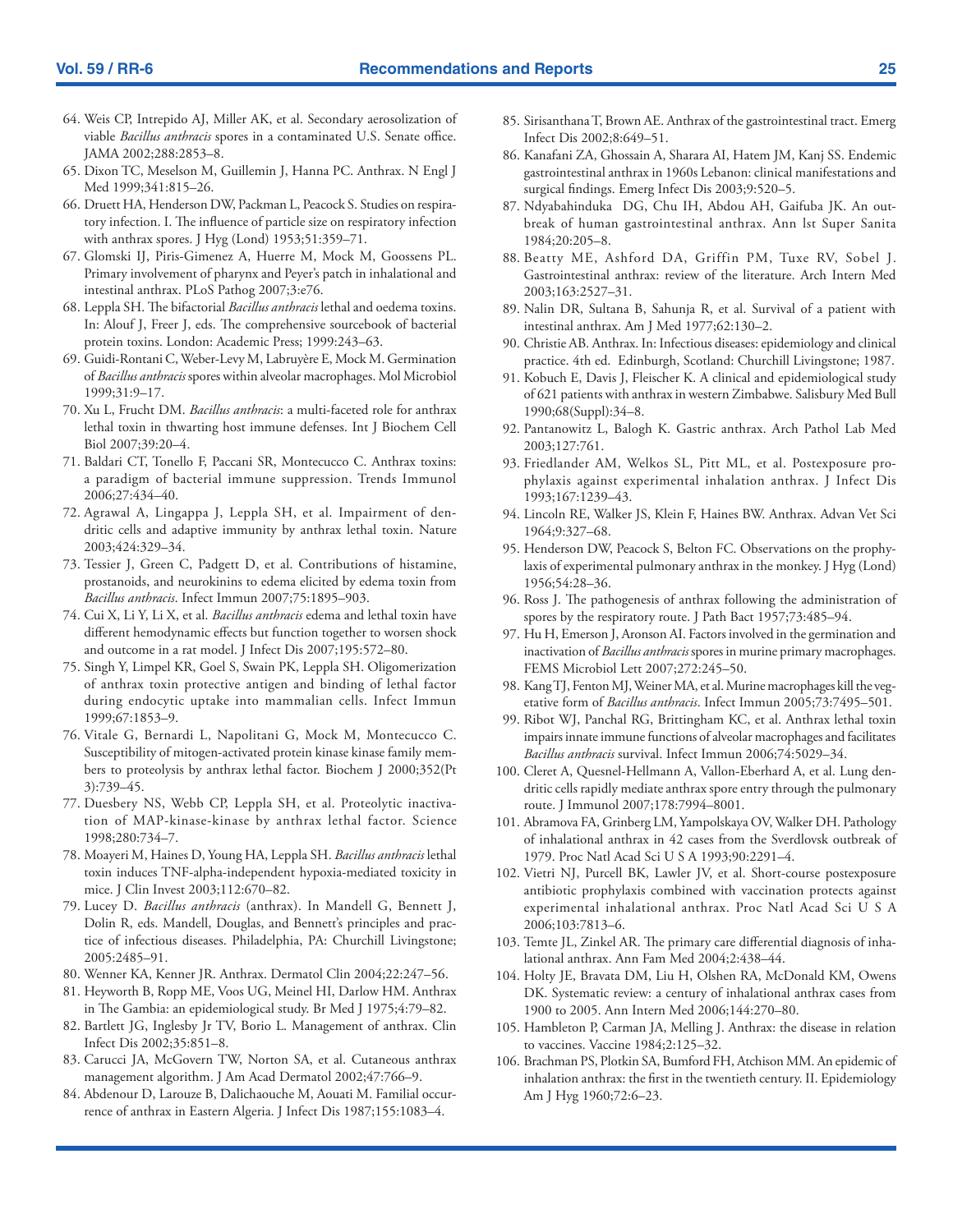- 107. Lyons CR, Lovchick J, Hutt J, et al. Murine model of pulmonary anthrax: kinetics of dissemination, histopathology, and mouse strain susceptibility. Infect Immun 2004;72:4801–9.
- 108. Gleiser CA, Berdjis CC, Hartman HA, Gochenour WS. Pathology of experimental respiratory anthrax in *Macaca mulatta*. Br J Exp Pathol 1963;44:416–26.
- 109. Brookmeyer R, Blades N, Hugh-Jones M, Henderson DA. The statistical analysis of truncated data: application to the Sverdlovsk anthrax outbreak. Biostatistics 2001;2:233–47.
- 110. Fritz DL, Jaax NK, Lawrence WB, et al. Pathology of experimental inhalation anthrax in the rhesus monkey. Lab Invest 1995;73:691–702.
- 111. Albrink W, Goodlow R. Experimental inhalation anthrax in the chimpanzee. Am J Pathol 1959;35:1055–65.
- 112. Vasconcelos D, Barnewall R, Babin M, et al. Pathology of inhalation anthrax in cynomolgus monkeys (*Macaca fascicularis*). Lab Invest 2003;83:1201–9.
- 113. Stearns-Kurosawa DJ, Lupu F, Taylor Jr FB, Kinasewitz G, Kurosawa S. Sepsis and pathophysiology of anthrax in a nonhuman primate model. Am J Pathol 2006;169:433–44.
- 114. Guarner, J, Jernigan JA, Shieh WJ, et al; Inhalation Anthrax Pathology Working Group. Pathology and pathogenesis of bioterrorism-related inhalational anthrax. Am J Pathol 2003;163:701–9.
- 115. Lanska DJ. Anthrax meningoencephalitis. Neurology 2002;59:327–34.
- 116. Sejvar JJ, Tenover FC, Stephens DS. Management of anthrax meningitis. Lancet Infect Dis 2005;5:287–95.
- 117. Weber WJ, Dunahee N. Boil-water orders: beneficial or hazardous? J Am Water Works Assoc 2003;19:40–5.
- 118. Stein C, Rodgers H. Observations on the resistance of anthrax spores to heat. Vet Med 1945;40:406–10.
- 119. Spotts-Whitney EA, Beatty ME, Taylor Jr TH, et al. Inactivation of *Bacillus anthracis* spores. Emerg Infect Dis 2003;9:623–7.
- 120. Shafazand S, Doyle R, Ruoss S, Weinacker A, Raffin TA. Inhalational anthrax: epidemiology, diagnosis, and management. Chest 1999;116:1369–76.
- 121. Metcalfe N. The history of woolsorters' disease: a Yorkshire beginning with an international future? Occup Med (Lond) 2004;54:489–93.
- 122. Pasteur L. De l'attenuation des virus et de leur retour à la virulence. R Acad Sci Agric Bulg 1881;92:429–35.
- 123. Sterne M. The use of anthrax vaccines prepared from avirulent (uncapsulated) variants of *Bacillus anthracis*. Onderstepoort J Vet Sci An Ind 1939;13:307–12.
- 124. Sterne M. The effects of different carbon dioxide concentrations on the growth of virulent anthrax strains. Pathogenicity and immunity tests on guinea-pigs and sheep with anthrax variants derived from virulent strains Onderstepoort J Vet Sci An Ind 1937;9:49–67.
- 125. Bail O. Research into natural and artificial anthrax immunity. Zentralb Bakteriol Parasitenk Infectionskr 1904;47:270–2.
- 126. Salsbery C. Anthrax aggressin. J Am Vet Med Assoc 1926;68:755–7.
- 127. Puziss M, Manning LC, Lynch JW, et al. Large-scale production of protective antigen of *Bacillus anthracis* in anaerobic cultures. Appl Microbiol 1963;11:330–4.
- 128. Puziss M, Wright GG. Studies on immunity in anthrax. X. Geladsorbed protective antigen for immunization of man. J Bacteriol 1963;85:230–6.
- 129. Mahlandt BG, Klein F, Lincoln RE, Haines BW, Jones Jr WI, Friedman RH. Immunologic studies of anthrax. IV. Evaluation of the immunogenicity of three components of anthrax toxin. J Immunol 1966;96:727–33.
- 130. Gladstone GP. Immunity to anthrax: protective antigen present in cell-free culture filtrates. Br J Exp Pathol 1946;27:394–418.
- 131. Belton FC, Strange RE. Studies on a protective antigen produced in vitro from *Bacillus anthracis*: medium and methods of production. Br J Exp Pathol 1954;35:144–52.
- 132. Wright GG, Green TW, Kanode Jr RG. Studies on immunity in anthrax. V. Immunizing activity of alum-precipitated protective antigen. J Immunol 1954;73:387–91.
- 133. Tresselt HB, Boor AK. An antigen prepared in vitro effective for immunization against anthrax. III. Immunization of monkeys against anthrax. J Infect Dis 1955;97:207–10.
- 134. Wright GG, Puziss M, Neely WB. Studies on immunity in anthrax. IX. Effect of variations in cultural conditions on elaboration of protective antigen by strains of *Bacillus anthracis*. J Bacteriol 1962;83:515–22.
- 135. Food and Drug Administration. 21 CFR Parts 201 and 610. Biological products; bacterial vaccines and toxoids; implementation of efficacy review; anthrax vaccine adsorbed; final order. Federal Register 2005;70;75180–98.
- 136. Food and Drug Administration. 21 CFR Parts 201 and 610. Biological products; bacterial vaccines and toxoids; implementation of efficacy review. Federal Register 1985;50:51002–117.
- 137. BioThrax (anthrax vaccine adsorbed) [Vaccine package insert]. Rockville, MD: Emergent BioSolutions; 2008.
- 138. Singer DE, Schneerson R, Bautista CT, Rubertone MV, Robbins JB, Taylor DN. Serum IgG antibody response to the protective antigen (PA) of *Bacillus anthracis* induced by anthrax vaccine adsorbed (AVA) among U.S. military personnel. Vaccine 2008;26:869–73.
- 139. Pittman PR, Norris SL, Barrera Oro JG, Bedwell D, Cannon TL, McKee Jr KT. Patterns of antibody response in humans to the anthrax vaccine adsorbed (AVA) primary (six-dose) series. Vaccine 2006;24:3654–60.
- 140. Marano N, Plikaytis BD, Martin SW, et al. Effects of a reduced dose schedule and intramuscular administration of anthrax vaccine adsorbed on immunogenicity and safety at 7 months: a randomized trial. JAMA 2008;300:1532–43.
- 141. Johnson-Winegar A. Comparison of enzyme-linked immunosorbent and indirect hemagglutination assays for determining anthrax antibodies. J Clin Microbiol 1984;20:357–61.
- 142. Pittman PR, Mangiafico JA, Rossi CA, et al. Anthrax vaccine: increasing intervals between the first two doses enhances antibody response in humans. Vaccine 2000;19:213–6.
- 143. Pittman PR, Kim-Ahn G, Pifat DY, et al. Anthrax vaccine: immunogenicity and safety of a dose-reduction, route-change comparison study in humans. Vaccine 2002;20:1412–20.
- 144. Turnbull PC, Broster MG, Carman JA, Manchee RJ, Melling J. Development of antibodies to protective antigen and lethal factor components of anthrax toxin in humans and guinea pigs and their relevance to protective immunity. Infect Immun 1986;52:356–63.
- 145. Donegan S, Bellamy R, Gamble C. Vaccines for preventing anthrax. Cochrane Database Syst Rev 2009;2:CD006403.
- 146. Turnbull PC. Anthrax vaccines: past, present and future. Vaccine 1991;9:533–9.
- 147. Little SF, Knudson GB. Comparative efficacy of *Bacillus anthracis* live spore vaccine and protective antigen vaccine against anthrax in the guinea pig. Infect Immun 1986;52:509–12.
- 148. Ivins BE, Ezzell Jr JW, Jemski J, Hedlund KW, Ristroph JD, Leppla SH. Immunization studies with attenuated strains of *Bacillus anthracis*. Infect Immun 1986;52:454–8.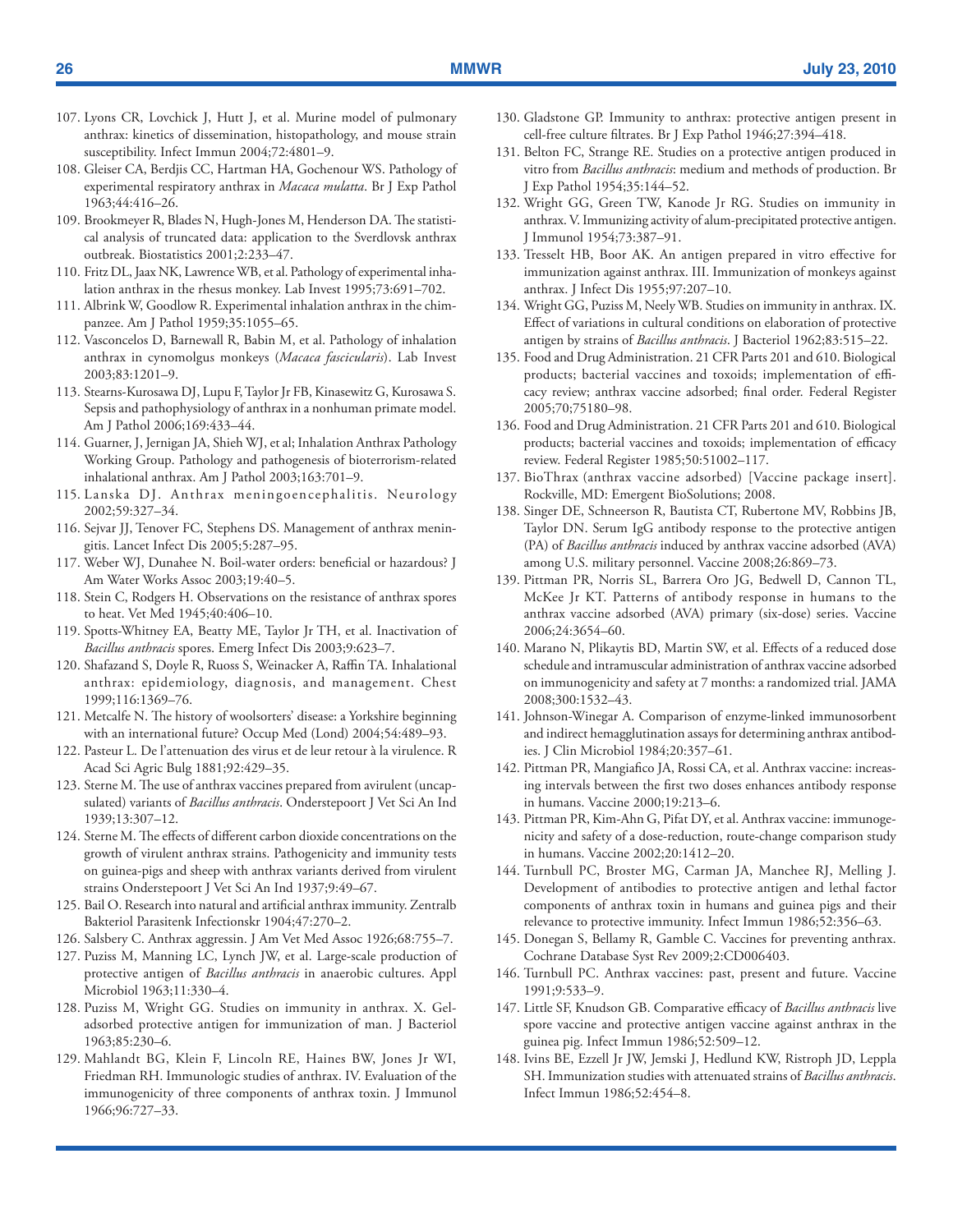- 149. Darlow H, Belton F, Henderson D. The use of anthrax antigen to immunise man and monkey. Lancet 1956;271:476–9.
- 150. Auerbach S, Wright GG. Studies on immunity in anthrax. VI. Immunizing activity of protective antigen against various strains of *Bacillus anthracis*. J Immunol 1955;75:129–33.
- 151. Ward MK, McGann VG, Hogge Jr AL, Huff ML, Kanode Jr RG, Roberts EO. Studies on anthrax infections in immunized guinea pigs. J Infect Dis 1965;115:59–67.
- 152. Joellenbeck L, Zwanziger LL, Durch JS, Strom BL, eds. The anthrax vaccine: Is it safe? Does it work? Washington, DC: National Academy Press; 2002.
- 153. Ivins B, Fellows P, Pitt M. Efficacy of a standard human anthrax vaccine against *Bacillus anthracis* aerosol spore challenge in rhesus monkeys. Salisbury Med Bull 1995;87(Suppl 125–6).
- 154. Pitt M, Ivins BE, Estep JE, Farchaus J, Friedlander AM. Comparison of the efficacy of purified protective antigen and MDPH to protect non-human primates from inhalation anthrax. Salisbury Med Bull 1996;87:130.
- 155. Ivins BE, Pitt MLM, Fellow PF, et al. Comparative efficacy of experimental anthrax vaccine candidates against inhalation anthrax in rhesus macaques. Vaccine 1998;16:1141–8.
- 156. Quinn CP, Dull PM, Semenova V, et al. Immune responses to *Bacillus anthracis* protective antigen in patients with bioterrorism-related cutaneous or inhalation anthrax. J Infect Dis 2004;190:1228–36.
- 157. Sever JL, Brenner AI, Gale AD, et al. Safety of anthrax vaccine: an expanded review and evaluation of adverse events reported to the Vaccine Adverse Event Reporting System (VAERS). Pharmacoepidemiol Drug Saf 2004;13:825–40.
- 158. Sever JL, Brenner AI, Gale AD, et al. Safety of anthrax vaccine: a review by the Anthrax Vaccine Expert Committee (AVEC) of adverse events reported to the Vaccine Adverse Event Reporting System (VAERS). Pharmacoepidemiol Drug Saf 2002;11:189–202.
- 159. Inglesby TV, Henderson DA, Bartlett JG, et al. Anthrax as a biological weapon: medical and public health management. Working Group on Civilian Biodefense. JAMA 1999;281:1735–45.
- 160. National Communicable Disease Center. Investigational new drug application for anthrax protective antigen, aluminum hydroxide absorbed. FDA No. DBS-IND; 1970.
- 161. Verricchio F, Iskander J, Destefano F, et al. Understanding vaccine safety information from the Vaccine Adverse Event Reporting System. Pediatr Infect Dis J 2004;23:287–94.
- 162. Iskander J, Miller ER, Chen RT. The role of the Vaccine Adverse Event Reporting System (VAERS) in monitoring vaccine safety. Pediatr Annals 2004;33:599–606.
- 163. Vaccine Adverse Event Reporting System (VAERS). Available at [http://](http://vaers.hhs.gov/index) [vaers.hhs.gov/index.](http://vaers.hhs.gov/index) Accessed October 27, 2009.
- 164. Goodman M, Nordin J. Vaccine Adverse Event Reporting System reporting source: a possible source of bias in longitudinal studies. Pediatrics 2006;117:387–90.
- 165. Postmarketing reporting of adverse experiences, 21 C.F.R. Sect 600.80 (2009).
- 166. Medical dictionary for regulatory activities terminology (MedDRA). International Conference on Harmonization of Technical Requirements for Registration of Pharmaceuticals for Human Use (ICH); 2009.
- 167. Niu M, Ball R. Adverse events after anthrax vaccination reported to the Vaccine Adverse Event Reporting System (VAERS), 1990–2007 [Letter to the editor]. Vaccine 2009:27:290–7.
- 168. Niu MT, Ball R, Woo EJ, Burwen DR, Knippen M, Braun MM; VAERS Working Group. Adverse events after anthrax vaccination reported to the Vaccine Adverse Event Reporting System (VAERS), 1990–2007. Vaccine 2009;27:290–7.
- 169. Institute of Medicine. An assessment of the CDC Anthrax Vaccine Safety and Efficacy Research Program. Washington, DC: National Academy Press; 2003.
- 170. Payne DC, Franzke LH, Stehr-Green PA, Schwartz B, McNeil MM. Development of the Vaccine Analytic Unit's research agenda for investigating potential adverse events associated with anthrax vaccine adsorbed. Pharmacoepidemiol Drug Saf 2007;16:46–54.
- 171. Wells TS, Sato PA, Smith TC, Wang LZ, Reed RJ, Ryan MA. Military hospitalizations among deployed U.S. service members following anthrax vaccination, 1998–2001. Hum Vaccin 2006;2:54–9.
- 172. Wasserman GM, Grabenstein JD, Pittman PR, et al. Analysis of adverse events after anthrax immunization in U.S. Army medical personnel. J Occup Environ Med 2003;45:222–33.
- 173. Pittman PR, Gibbs PH, Cannon TL, Friedlander AM. Anthrax vaccine: short-term safety experience in humans. Vaccine 2001;20:972–8.
- 174. Lange JL, Lesikar SE, Rubertone MV, Brundage JF. Comprehensive systematic surveillance for adverse effects of anthrax vaccine adsorbed, U.S. Armed Forces, 1998–2000. Vaccine 2003;21:1620–8.
- 175. Hoffman K, Costello C, Menich M, Grabenstein JD, Engler RJ. Using a structured medical note for determining the safety profile of anthrax vaccine for U.S. soldiers in Korea. Vaccine 2003;21:4399–409.
- 176. Gunzenhauser G, Cook J, Parker M. Acute side effects of anthrax vaccine in ROTC cadets participating in advanced camp, Fort Lewis, 2000. Medical Surveillance Monthly Report (MSMR). 2001;7:9–11.
- 177. CDC. Surveillance for adverse events associated with anthrax vaccination—U.S. Department of Defense, 1998–2000. MMWR 2000;49:341–5.
- 178. Martin SW, Tierney BC, Aranas A, et al. An overview of adverse events reported by participants in CDC's anthrax vaccine and antimicrobial availability program. Pharmacoepidemiol Drug Saf 2005;14:393–401.
- 179. Cook IF. Sexual dimorphism of humoral immunity with human vaccines. Vaccine 2008;26:3551–5.
- 180. Sulsky SI, Grabenstein JD, Delbos RG. Disability among U.S. Army personnel vaccinated against anthrax. J Occup Environ Med 2004;46:1065–75.
- 181. Smith B, Leard CA, Smith TC, Reed RJ, Ryan MA; Millennium Cohort Study Team. Anthrax vaccination in the millennium cohort: validation and measures of health. Am J Prev Med 2007;32:347–53.
- 182. Sato PA, Reed RJ, Smith TC, Wang L. Monitoring anthrax vaccine safety in U.S. military service members on active duty: surveillance of 1998 hospitalizations in temporal association with anthrax immunization. Vaccine 2002;20:2369–74.
- 183. Rehme PA, Williams R, Grabenstein J. Ambulatory medical visits among anthrax-vaccinated and unvaccinated personnel after return from southwest Asia. Mil Med 2002;167:205–10.
- 184. Downing J, Greig TW, Quattlebaum MD, Valentin M, Heeren TC, Grabenstein JD. Assessing the safety of anthrax immunization in U.S. Army aircrew members via physical examination. J Occup Environ Med 2007;49:1079–85.
- 185. Pittman PR, Coonan KM, Gibbs PH, Scott HM, Cannon TL, McKee Jr KT. Long-term health effects of repeated exposure to multiple vaccines. Vaccine 2004;23:525–36.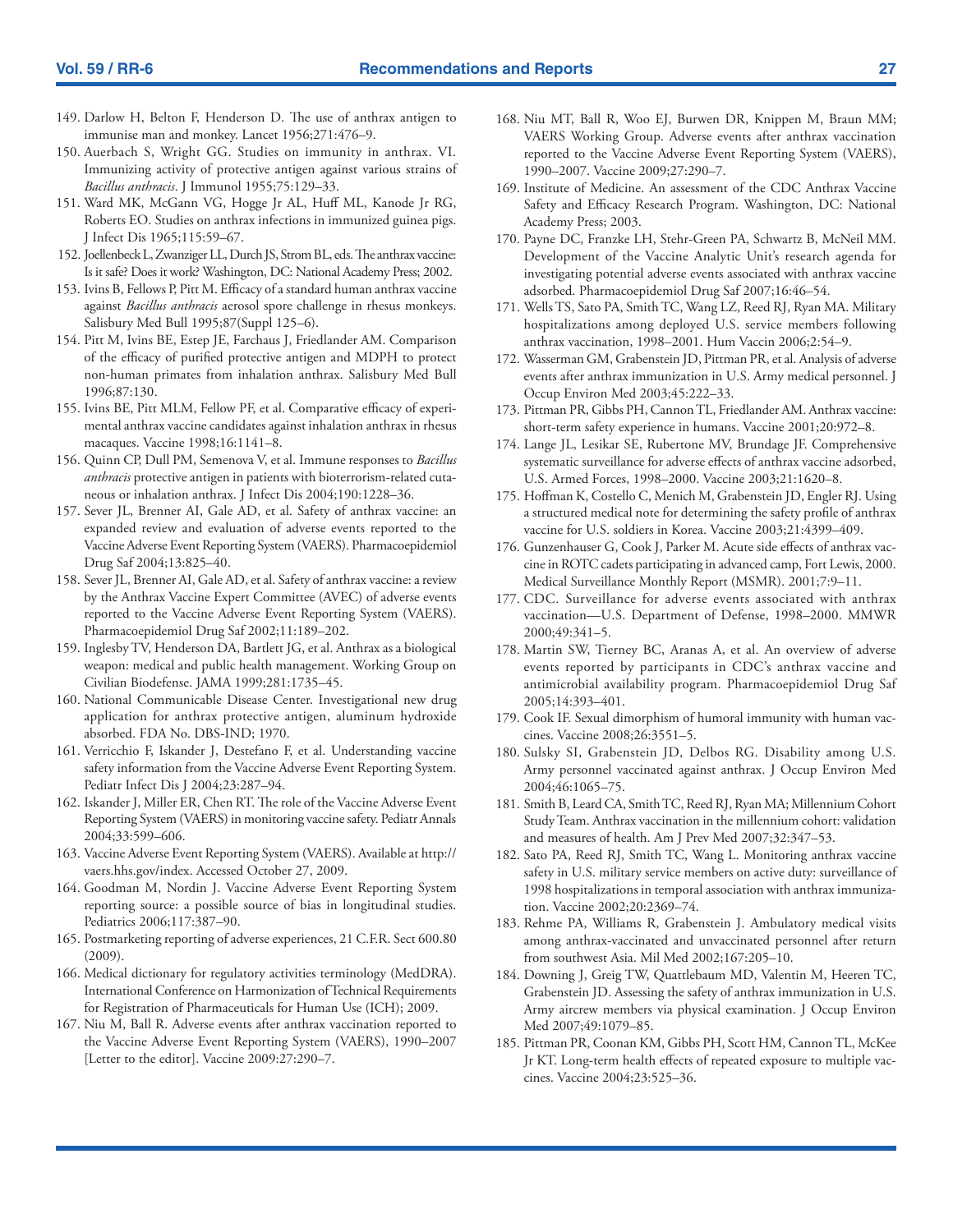- 186. Catherino WH, Levi A, Kao TC, Leondires MP, McKeeby J, Segars JH. Anthrax vaccine does not affect semen parameters, embryo quality, or pregnancy outcome in couples with a vaccinated male military service member. Fertil Steril 2005;83:480–3.
- 187. Payne DC, Rose Jr CE, Kerrison J, Aranas A, Duderstadt S, McNeil MM. Anthrax vaccination and risk of optic neuritis in the United States military, 1998–2003. Arch Neurol 2006;63:871–5.
- 188. Payne DC, Aranas A, McNeil MM, Duderstadt S, Rose Jr CE. Concurrent vaccinations and U.S. military hospitalizations. Ann Epidemiol 2007;17:697–703.
- 189. Munoz F, Englund J. Vaccines in pregnancy. Infect Dis Clin North Am 2001;15:253–71.
- 190. Cavalcanti D, Salomão MA, Lopez-Camelo J, Pessoto MA; Campinas Group of Yellow Fever Immunization during Pregnancy. Early exposure to yellow fever vaccine during pregnancy. Trop Med Int Health 2007;12:833–7.
- 191. Grabenstein, J. Pregnancy and lactation in relation to vaccines and antibodies. Pharm Pract Manag Q 2001;20:1–10.
- 192. Ryan M, Seward J; Smallpox Vaccine in Pregnancy Team. Pregnancy, birth, and infant health outcomes from the National Smallpox Vaccine in Pregnancy Registry, 2003–2006. Clin Infect Dis 2008;46(Suppl 3):S221–6.
- 193. Czeizel A, Rockenbauer M. Tetanus toxoid and congenital abnormalities. Int J Gynaecol Obstet 1999;64:253–8.
- 194. Holladay S, Sharova L, Smith BJ, Gogal Jr RM, Ward DL, Blaylock BL. Nonspecific stimulation of the maternal immune system. I. Effects on teratogeninduced fetal malformations. Teratology 2000;62:413–19.
- 195. Yitzhakie D, Torchinsky A, Savion S, Toder V. Maternal immunopotentiation affects the teratogenic response to hyperthermia. J Reprod Immunol 1999;45:49–66.
- 196. Ryan MA, Smith TC, Sevick CJ. Birth defects among infants born to women who received anthrax vaccine in pregnancy. Am J Epidemiol 2008;168:434–42.
- 197. Wiesen AR, Littell CT. Relationship between pre-pregnancy anthrax vaccination and pregnancy and birth outcomes among U.S. Army women. JAMA 2002;287:1556–60.
- 198. Healy C, Baker C. Prospects for prevention of childhood infections by maternal immunization. Curr Opin Infect Dis 2006;19:271–6.
- 199. CDC. General recommendations on immunization: recommendations of the Advisory Committee on Immunization Practices (ACIP). MMWR 2006;55(No. RR-15).
- 200. Jefferson T, Rudin M, Di Pietrantonj C. Adverse events after immunisation with aluminium-containing DTP vaccines: systematic review of the evidence. Lancet Infect Dis 2004;4:84–90.
- 201. Grabenstein J. ImmunoFacts: Vaccines and immunologic drugs. Saint Louis, MO: Facts and Comparisons; 2000.
- 202. Shepard CW, Soriano-Gabarro M, Zell ER, et al. Antimicrobial postexposure prophylaxis for anthrax: adverse events and adherence. Emerg Infect Dis 2002;8:1124–32.
- 203. Nightingale SL, Prasher JM, Simonson S. Emergency Use Authorization (EUA) to enable use of needed products in civilian and military emergencies, United States. Emerg Infect Dis 2007;13:1046–51.
- 204. Stern EJ, Uhde KB, Shadomy SV, Messonnier N. Conference report on public health and clinical guidelines for anthrax. Emerg Infect Dis 2008;14.
- 205. Meyerhoff A, Albrecht R, Meyer JM, Dionne P, Higgins K, Murphy D. U.S. Food and Drug Administration approval of ciprofloxacin hydrochloride for management of postexposure inhalational anthrax. Clin Infect Dis 2004;39:303–8.
- 206. Food and Drug Administration. Prescription drug products: doxycycline and penicillin G procaine administration for inhalational anthrax (postexposure). Federal Reg 2001;66:55679–82.
- 207. Turnbull PC, Sirianni NM, LeBron CI, et al. MICs of selected antibiotics for *Bacillus anthracis*, *Bacillus cereus, Bacillus thuringiensis,* and *Bacillus mycoides* from a range of clinical and environmental sources as determined by the Etest. J Clin Microbiol 2004;42:3626–34.
- 208. Shapiro LE, Knowles SR, Shear NH. Comparative safety of tetracycline, minocycline, and doxycycline. Arch Dermatol 1997;133:1224–30.
- 209. Davis H, McGoodwin E, Reed TG. Anaphylactoid reactions reported after treatment with ciprofloxacin. Ann Intern Med 1989;111:1041–3.
- 210. Cavallo J, Ramisse F, Girardet M, Vaissaire J, Mock M, Hernandez E. Antibiotic susceptibilities of 96 isolates of *Bacillus anthracis* isolated in France between 1994 and 2000. Antimicrob Agents Chemother 2002;46:2307–9.
- 211. Coker P, Smith K, Hugh-Jones M. Antimicrobial susceptibilities of diverse *Bacillus anthracis* isolates. Antimicrob Agents Chemother 2002;46:3843–5.
- 212. Lightfoot N, Scott R, Turnbull B. Antimicrobial susceptibility of *Bacillus anthracis*. Salisbury Med Bull 1990;68(Suppl):95–8.
- 213. Gochenour WS Jr, Sawyer WD, Henderson JE, Gleiser CA, Kuehne RW, Tigertt WD. On the recognition and therapy of simian woolsorter's disease. J Hyg (Lond) 1963;61:317–22.
- 214. Garau J. Why do we need to eradicate pathogens in respiratory tract infections? Int J Infect Dis 2003;7(Suppl 1):S5–12.
- 215. Turnidge J. The pharmacodynamics of Beta-lactams. Clin Infect Dis 1998;27:10–22.
- 216. Bakici MZ, Elaldi N, Bakir M, Dökmetaş I, Erandaç M, Turan M. Antimicrobial susceptibility of Bacillus anthracis in an endemic area. Scand J Infect Dis 2002;34:564–6.
- 217. Luna V, King DS, Gulledge J, Cannons AC, Amuso PT, Cattani J. Susceptibility of Bacillus anthracis, *Bacillus cereus, Bacillus mycoides, Bacillus pseudomycoides*, and *Bacillus thuringiensis* to 24 antimicrobials using Sensititre automated microbroth dilution and Etest agar gradient diffusion methods. J Antimicrob Chemother 2007;60:555–67.
- 218. Josefsson K, Bergan T. Pharmacokinetics of phenoxymethylpenicillin in volunteers. Chemotherapy 1982;28:241–6.
- 219. Pichichero ME, Casey JR, Block SL, Guttendorf R, Flanner H, Markowitz D, Clausen S. Pharmacodynamic analysis and clinical trial of amoxicillin sprinkle administered once daily for 7 days compared to penicillin V potassium administered four times daily for 10 days in the treatment of tonsillopharyngitis due to *Streptococcus pyogenes* in children. Antimicrob Agents Chemother 2008;52:2512–20.
- 220. Rollag Jr H, Midtvedt T, Wetterhus S. Serum levels of penicillin V after oral administration of pediatric preparations to healthy subjects. Acta Paediatr Scand 1975; 64:421–4.
- 221. Spyker D, Rugloski RJ, Vann RL, O'Brien WM. Pharmacokinetics of amoxicillin: dose dependence after intravenous, oral, and intramuscular administration. Antimicrob Agents Chemother 1977;11:132–41.
- 222. Ginsberg C, McCracken Jr GH, Thomas ML, Clahsen J. Comparative pharmacokinetics of amoxicillin and ampicillin in infants and children. Pediatrics 1979;64:627–31.
- 223. Pennington J. Kinetics of penetration and clearance of antibiotics in respiratory secretions. In: Kirkpatrick CH, Reynolds HY, eds. Immunologic and infectious reactions in the lung. New York, NY: Marcel Dekker; 1976:355–74.
- 224. Pennington J. Penetration of antibiotics into respiratory secretions. Rev Infect Dis 1981;3:67–73.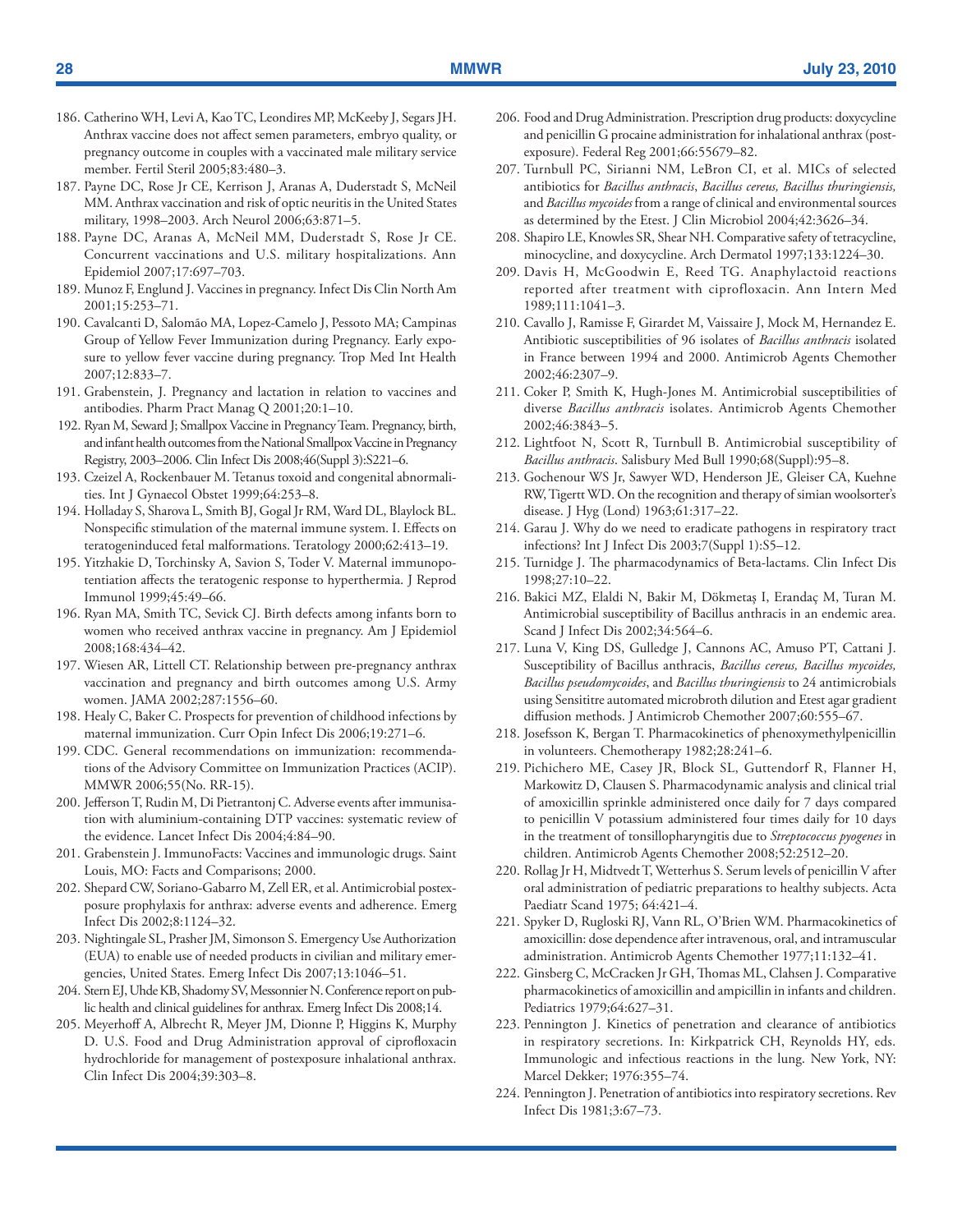- 225. Weingärtner L, Sitka U, Patsch R, Thiemann HH, Brömme W, Richter I. Amoxicillin in paediatrics, with special reference to its excretion into bronchial secretion. Int J Clin Pharmacol Ther Toxicol 1980;18:185–9.
- 226. Daschner FD, Gier E, Lentzen H, Kaiser D, Bamberg P. Penetration into the pleural fluid after bacampicillin and amoxycillin. J Antimicrob Chemother 1981;7:585–8.
- 227. Cook PJ, Andrews JM, Woodcock J, Wise R, Honeybourne D. Concentration of amoxycillin and clavulanate in lung compartments in adults without pulmonary infection. Thorax 1994;49:1134–8.
- 228. Witkowski G, Lode H, Höffken G, Koeppe P. Pharmacokinetic studies of amoxicillin, potassium clavulanate and their combination. Eur J Clin Microbiol 1982;1:233–7.
- 229. Kao LM, Bush K, Barnewall R, et al. Pharmacokinetic considerations and efficacy of levofloxacin in an inhalational anthrax (postexposure) rhesus monkey model. Antimicrob Agents Chemother 2006;50:3535–42.
- 230. Albrecht R; Food and Drug Administration. Levofloxacin supplemental NDA approval. Food and Drug Administration; 2008. Available at [http://](http://www.fda.gov/downloads/drugs/emergencypreparedness/bioterrorismanddrugpreparedness/ucm133682.pdf) [www.fda.gov/downloads/drugs/emergencypreparedness/bioterrorismand](http://www.fda.gov/downloads/drugs/emergencypreparedness/bioterrorismanddrugpreparedness/ucm133682.pdf)[drugpreparedness/ucm133682.pdf](http://www.fda.gov/downloads/drugs/emergencypreparedness/bioterrorismanddrugpreparedness/ucm133682.pdf). Accessed November 17, 2008.
- 231. Ortho-McNeil Pharmaceutical. Levaquin (levofloxacin) [Package insert]; 2004.
- 232. Meropol SB, Chan KA, Chen Z, et al. Adverse events associated with prolonged antibiotic use. Pharmacoepidemiol Drug Saf 2008;17:523–32.
- 233. Food and Drug Administration. FDA alert. Information for healthcare professionals: fluoroquinolone antimicrobial drugs. July 8, 2008. Available at [http://www.fda.gov/Drugs/DrugSafety/](http://www.fda.gov/Drugs/DrugSafety/PostmarketDrugSafetyInformationforPatientsandProviders/ucm126085.htm) [PostmarketDrugSafetyInformationforPatientsandProviders/](http://www.fda.gov/Drugs/DrugSafety/PostmarketDrugSafetyInformationforPatientsandProviders/ucm126085.htm) [ucm126085.htm](http://www.fda.gov/Drugs/DrugSafety/PostmarketDrugSafetyInformationforPatientsandProviders/ucm126085.htm). Accessed September 30, 2008.
- 234. Tierney BC, Martin SW, Franzke LH, et al. Serious adverse events among participants in the Centers for Disease Control and Prevention's Anthrax Vaccine and Antimicrobial Availability Program for persons at risk for bioterrorism-related inhalational anthrax. Clin Infect Dis 2003;37:905–11.
- 235. Jefferds MD, Laserson K, Fry AM, et al. Adherence to antimicrobial inhalational anthrax prophylaxis among postal workers, Washington, D.C., 2001. Emerg Infect Dis 2002;8:1138–44.
- 236. Friedman J, Polifka J. Teratogenic effects of drugs: a resource for clinicians (TERIS). Baltimore, MD: Johns Hopkins University Press; 2000.
- 237. The American College of Obstetrics and Gynecologists. Management of asymptomatic pregnant or lactating women exposed to anthrax. Int J Gynaecol Obstet 2002;77:293–5.
- 238. Mosby. Mosby's drug consult. 13th ed. St. Louis, MO: Elsevier; 2003.
- 239. American Academy of Pediatrics Committee on Drugs. Transfer of drugs and other chemicals into human milk. Pediatrics 2001;108:776–89.
- 240. Ciprofloxacin hydrochloride [Package insert]. West Haven, CT: Bayer Pharmaceuticals Corporation; 2005.
- 241. Doxycycline [Package insert]. New York, NY: Pfizer Labs; 2003.
- 242. Gold H. Anthrax; a report of one hundred seventeen cases. AMA Arch Intern Med 1955;96:387–96.
- 243. Freedman A, Afonja O, Chang MW, et al. Cutaneous anthrax associated with microangiopathic hemolytic anemia and coagulopathy in a 7-month-old infant. JAMA 2002;287:869–74.
- 244. Bravata DM, Holty JE, Wang E, et al. Inhalational, gastrointestinal, and cutaneous anthrax in children: a systematic review of cases: 1900 to 2005. Arch Pediatr Adolesc Med 2007;161:896–905.
- 245. Siegel JD, Rhinehart E, Jackson M, Chiarello L; Healthcare Infection Control Practices Advisory Committee. 2007 Guideline for isolation precautions: preventing transmission of infectious agents in healthcare settings; 2007. Available at [http://www.cdc.gov/hicpac/2007IP/2007i](http://www.cdc.gov/hicpac/2007IP/2007isolationPrecautions.html) [solationPrecautions.html.](http://www.cdc.gov/hicpac/2007IP/2007isolationPrecautions.html) Accessed October 8, 2008.
- 246. CDC. Protecting investigators performing environmental sampling for *Bacillus anthracis*: personal protective equipment; 2001. Available at [http://emergency.cdc.gov/agent/anthrax/environment/investigatorppe.](http://emergency.cdc.gov/agent/anthrax/environment/investigatorppe.asp) [asp.](http://emergency.cdc.gov/agent/anthrax/environment/investigatorppe.asp) Accessed October 8, 2008.
- 247. Nicas M, Neuhaus J, Spear RC. Risk-based selection of respirators against infectious aerosols: application to anthrax spores. J Occup Environ Med 2000;42:737–48.
- 248. CDC. Occupational health guidelines for remediation workers at *Bacillus anthracis*-contaminated sites—United States, 2001–2002. MMWR 2002;51:786–9.
- 249. Okolo MI. Studies on anthrax in food animals and persons occupationally exposed to the zoonoses in Eastern Nigeria. Int J Zoonoses 1985;12:276–82.
- 250. Suffin SC, Carnes WH, Kaufmann AF. Inhalation anthrax in a home craftsman. Hum Pathol 1978;9:594–7.
- 251. CDC. Human anthrax associated with an epizootic among livestock— North Dakota, 2000. MMWR 2001;50:677–80.
- 252. US Department of Health and Human Services, CDC, National Institutes of Health. Biosafety in microbiological and biomedical laboratories. 5th ed. Washington, DC: US Government Printing Office; 2007.
- 253. The Association of Public Health Laboratories. Draft interim all hazards receipt facility protocol standard operating procedures (guidance). 2008. Available at [http://www.aphl.org/aphlprograms/ep/Documents/Draft\\_](http://www.aphl.org/aphlprograms/ep/Documents/Draft_AHRF_SOP_Guidance_9-06.pdf) [AHRF\\_SOP\\_Guidance\\_9-06.pdf.](http://www.aphl.org/aphlprograms/ep/Documents/Draft_AHRF_SOP_Guidance_9-06.pdf) Accessed September 8, 2008.
- 254. Englund A; US Department of Defense. Anthrax vaccine immunization program [Memorandum]. Washington, DC; October 12, 2006.
- 255. Chu D; US Department of Defense. Implementation of the anthrax vaccine immunization program (AVIP) [Memorandum]. Washington, DC; December 6, 2006.
- 256. Winkenwerder Jr W; US Department of Defense. Immunizing females of childbearing age [Memorandum]. Washington, DC; January 16, 2002.
- 257. Embrey EP; US Department of Defense. Clinical policy for the administration of the anthrax vaccine adsorbed [Memorandum]. Washington, DC; July 31, 2009.
- 258. Campbell JD, Clement KH, Wasserman SS, Donegan S, Chrisley L, Kotloff KL. Safety, reactogenicity and immunogenicity of a recombinant protective antigen anthrax vaccine given to healthy adults. Hum Vaccin 2007;3:205–11.
- 259. Gorse GJ, Keitel W, Keyserling H, et al. Immunogenicity and tolerance of ascending doses of a recombinant protective antigen (rPA102) anthrax vaccine: a randomized, double-blinded, controlled, multicenter trial. Vaccine 2006;24:5950–9.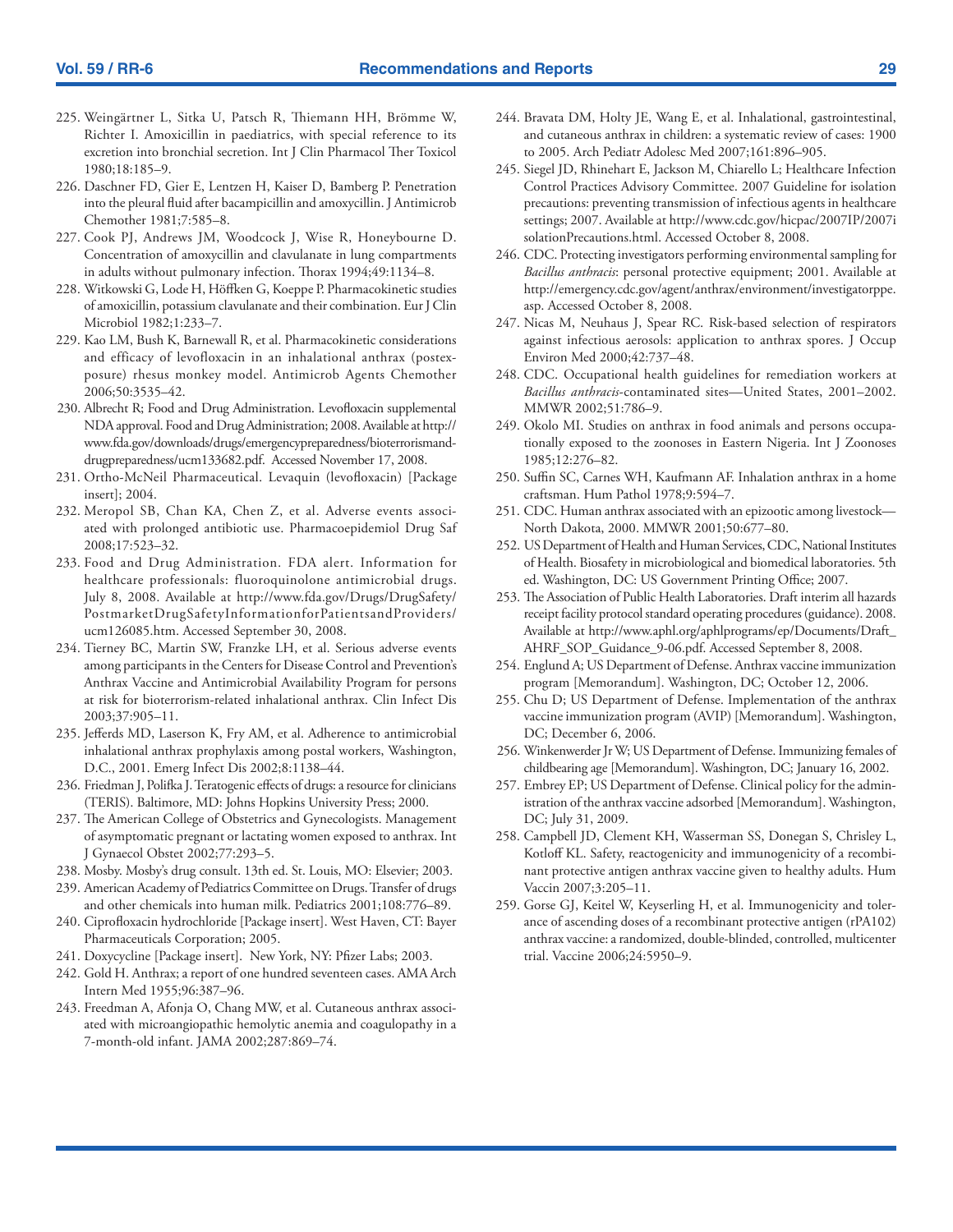#### **Advisory Committee on Immunization Practices (ACIP)**

**Chair:** Dale Morse, MD, New York State Department of Health, Albany, New York.

**Executive Secretary:** Larry Pickering, MD, National Center for Immunization and Respiratory Diseases, CDC, Atlanta, Georgia.

**Members:** Carol Baker, MD, Baylor College of Medicine, Houston, Texas; Robert Beck, JD, Consumer Representative, Palmyra, Virginia; Lance Chilton, MD, University of New Mexico, Albuquerque, New Mexico; Paul Cieslak, MD, Oregon Public Health Division, Portland, Oregon; Kristen Ehresmann, MPH, Minnesota Department of Health, St. Paul, Minnesota; Janet Englund, MD, University of Washington and Children's Hospital and Regional Medical Center, Seattle, Washington; Franklyn Judson, MD, University of Colorado Health Sciences Center, Denver, Colorado; Susan Lett, MD, Massachusetts Department of Public Health, Boston, Massachusetts; Michael Marcy, MD, UCLA Center for Vaccine Research, Torrance, California; Cody Meissner, MD, Tufts Medical Center, Boston, Massachusetts; Kathleen Neuzil, MD, University of Washington; Seattle, Washington; Mark Sawyer, MD, University of California—San Diego, San Diego, California; Ciro Valent Sumaya, MD, Texas A&M Health Science Center, College Station, Texas; Jonathan Temte, MD, University of Wisconsin School of Medicine and Public Health, Madison, Wisconsin.

*Ex Officio* **Members:** James E. Cheek, MD, Indian Health Service, Albuquerque, New Mexico; Wayne Hachey, DO, Department of Defense, Falls Church, Virginia; Ted Cieslak, MD, Department of Defense, Atlanta, Georgia; Geoffrey S. Evans, MD, Health Resources and Services Administration, Rockville, Maryland; Bruce Gellin, MD, National Vaccine Program Office, Washington, DC; Linda Murphy, Centers for Medicare and Medicaid Services, Baltimore, Maryland; George T. Curlin, MD, National Institutes of Health, Bethesda, Maryland; Norman Baylor, MD, Food and Drug Administration, Bethesda, Maryland; Linda Kinsinger, MD, Department of Veterans Affairs, Durham, North Carolina.

**Liaison Representatives:** American Academy of Family Physicians, Doug Campos-Outcalt, MD, Phoenix, Arizona; American Academy of Pediatrics, Joseph Bocchini, MD, Shreveport, Louisiana; David Kimberlin, MD, Birmingham, Alabama; American College Health Association, James C. Turner, MD, Charlottesville, Virginia; American College of Obstetricians and Gynecologists, Stanley Gall, MD, Louisville, Kentucky; American College of Physicians, Gregory Poland, Rochester, Minnesota; American Geriatrics Society, Kenneth Schmader, MD, Durham, North Carolina; America's Health Insurance Plans, Tamara Lewis, MD, Salt Lake City, Utah; American Medical Association, Litjen Tan, PhD, Chicago, Illinois; American Osteopathic Association, Stanley Grogg, DO, Tulsa, Oklahoma; American Pharmacists Association, Stephan L. Foster, PharmD, Memphis, Tennessee; Association for Prevention Teaching and Research, W. Paul McKinney, MD, Louisville, Kentucky; Biotechnology Industry Organization, Clement Lewin, PhD, Cambridge, Massachusetts; Canadian National Advisory Committee on Immunization, Joanne Langley, MD, Halifax, Nova Scotia, Canada; Department of Health, United Kingdom, David M. Salisbury, MD, London, United Kingdom; Healthcare Infection Control Practices Advisory Committee, Alexis Elward, MD, St. Louis, Missouri; Infectious Diseases Society of America, Samuel L. Katz, MD, Durham, North Carolina; National Association of County and City Health Officials, Jeff Duchin, MD, Seattle, Washington; National Association of Pediatric Nurse Practitioners, Patricia Stinchfield, MPH, St. Paul, Minnesota; National Foundation for Infectious Diseases, William Schaffner, MD, Nashville, Tennessee; National Immunization Council and Child Health Program, Mexico, Vesta Richardson, MD, Mexico City, Mexico; National Medical Association, Patricia Whitley-Williams, MD, New Brunswick, New Jersey; National Vaccine Advisory Committee, Guthrie Birkhead, MD, Albany, New York; Pharmaceutical Research and Manufacturers of America, Damian A. Braga, Swiftwater, Pennsylvania, Peter Paradiso, PhD, Collegeville, Pennsylvania; Society for Adolescent Medicine, Amy Middleman, MD, Houston, Texas; Society for Healthcare Epidemiology of America, Harry Keyserling, MD, Atlanta, Georgia.

### **ACIP Anthrax Vaccine Working Group**

**Chair:** Dale Morse, MD, Albany, New York.

**Members:** Robert Beck, JD, Palmyra, Virginia; Jennifer Wright, DVM, Atlanta, Georgia; Conrad P. Quinn, PhD, Atlanta, Georgia; Sean Shadomy, DVM, Atlanta, Georgia; Brian Plikaytis, MSc, Atlanta, Georgia; Nancy Messonnier, MD, Atlanta, Georgia; Charles Rose, PhD, Atlanta, Georgia; Michael McNeil, MD, Atlanta, Georgia; Stacey Martin, MSc, Atlanta, Georgia; Jennifer Jarrell-Wilson, MPH, Atlanta, Georgia; Cindy Thomas, DVM, Atlanta, Georgia; Renee Funk, DVM, Atlanta, Georgia; Nelson Arboleda, MD, Atlanta, Georgia; Nicki Pesik, MD, Atlanta, Georgia; Mary Ari, PhD, Atlanta, Georgia; Rita Traxler, MPH, Atlanta, Georgia; Theresa Smith, MD, Atlanta, Georgia; Alex Hoffmaster, PhD, Atlanta, Georgia; Ted Cieslak, MD, Atlanta, Georgia; Patrick Garman, PhD, Falls Church, Virginia; Wayne Hachey, DO, Falls Church, Virginia; Julianne Clifford, PhD, Delaplane, Virginia; Alexandra Worobec, MD, Washington, DC; Ed Nuzum, DVM, Bethesda, Maryland; Jeffrey Duchin, MD, Seattle, Washington; Richard Beigi, MD, Pittsburgh, Pennsylvania; David Kimberlin, MD, Birmingham, Alabama; John Grabenstein, West Point, Pennsylvania; Paul Offit, MD, Philadelphia, Pennsylvania; Christopher Chase, DVM, Brookings, South Dakota; Monique Mansoura, PhD, Washington, DC; Ken Miller, MD, Irvine, California; Ken Chase, MD, Washington, DC.